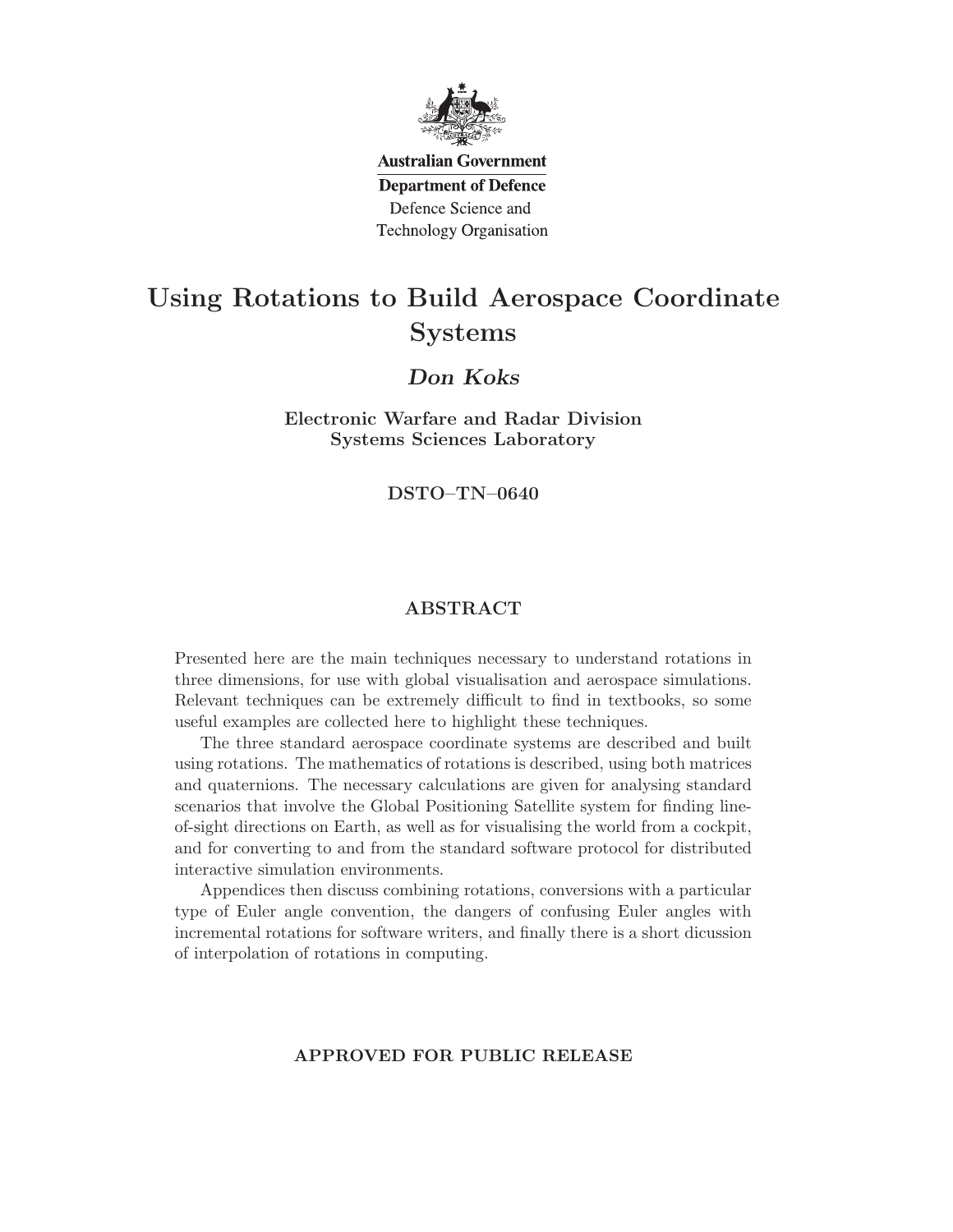Published by

DSTO Systems Sciences Laboratory P.O. Box 1500 Edinburgh, SA 5111 Australia

Telephone: (08) 8259 5555 Facsimile: (08) 8259 6567

 c Commonwealth of Australia 2008 AR No. AR–013–424 August, 2008

### APPROVED FOR PUBLIC RELEASE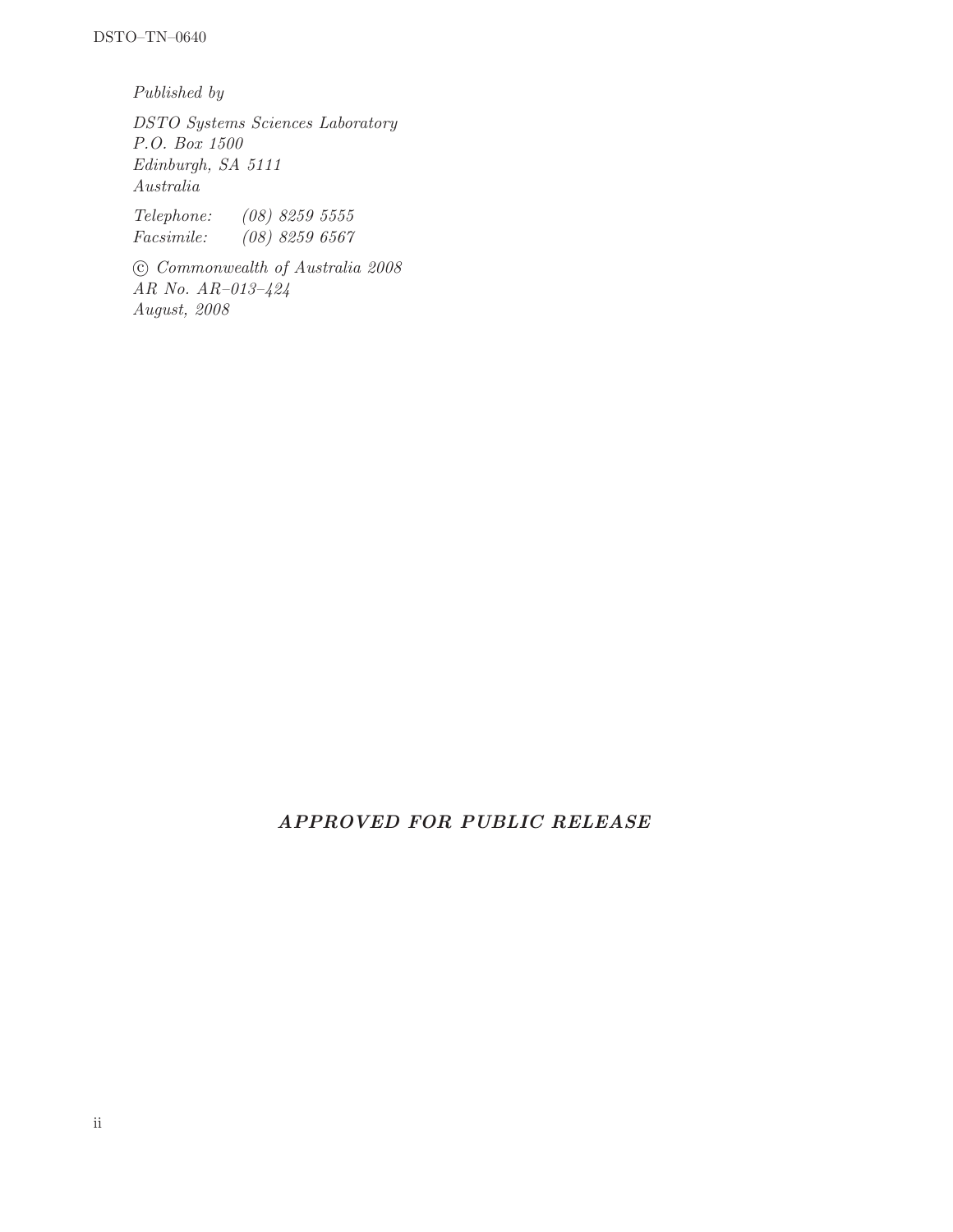### Using Rotations to Build Aerospace Coordinate Systems

#### EXECUTIVE SUMMARY

This paper presents the main techniques necessary to understand three-dimensional rotations. The subject is not new, but can be very difficult to sort out and to explore in textbooks. Mathematics and physics texts that discuss the subject generally do so only in passing, and probably never cover any standard software protocols. The main literature on the subject seems to be that generated by the graphics computing community, since programmers need to use rotations when writing three-dimensional visualisation code. Nevertheless, code ease-of-use and ability to be passed on means that although there are many internet sites that talk about rotations, their information content is often biased towards whatever system or code their authors have become familiar with.

We begin by describing the three standard coordinate systems that are used for simulation of aerospace scenarios and the Global Positioning Satellite system, and how their defining axes can be built from rotations alone. We then describe the mathematics of rotations using both matrices and quaternions, defining Euler angles, and concentrating on the important matrix (or equivalently, quaternion) that allows any rotation about any axis to be made.

As examples of the techniques, we give the necessary calculations for dealing with standard scenarios involving the Global Positioning Satellite system, for finding line-ofsight directions on Earth, for visualising the world from a cockpit, and for converting to and from the standard software protocol for distributed interactive simulation environments.

Appendices then discuss combining rotations, conversions with a particular type of Euler angle convention, the dangers of confusing Euler angles with incremental rotations for software writers, and finally there is a short dicussion of interpolation of rotations in computing.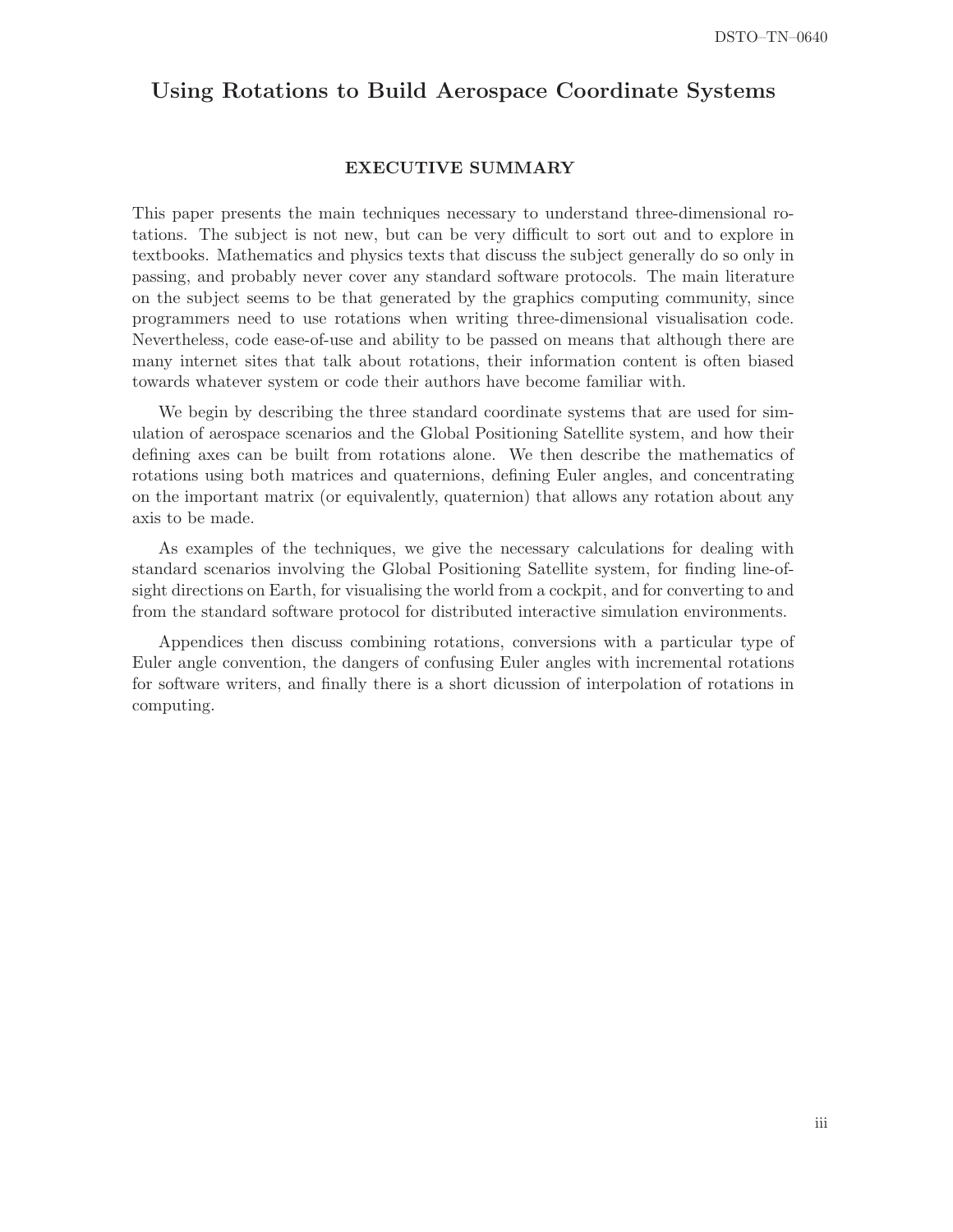## Author

#### Don Koks

Electronic Warfare and Radar Division

Don Koks completed a doctorate in mathematical physics at Adelaide University in 1996, with a dissertation describing the use of quantum statistical methods to analyse decoherence, entropy and thermal radiance in both the early universe and black hole theory. He holds a Bachelor of Science from the University of Auckland in pure and applied mathematics, and a Master of Science in physics from the same university with a thesis in applied accelerator physics (proton-induced X ray and  $\gamma$  ray emission for trace element analysis). He has worked on the accelerator mass spectrometry programme at the Australian National University in Canberra, as well as in commercial internet development.

Currently he is a Research Scientist with the Maritime Systems group in the Electronic Warfare and Radar Division at DSTO, specialising in jamming, three-dimensional rotations, and geolocation. He has published a book on mathematical physics called Explorations in Mathematical Physics: the Concepts Behind an Elegant Language (Springer, 2006).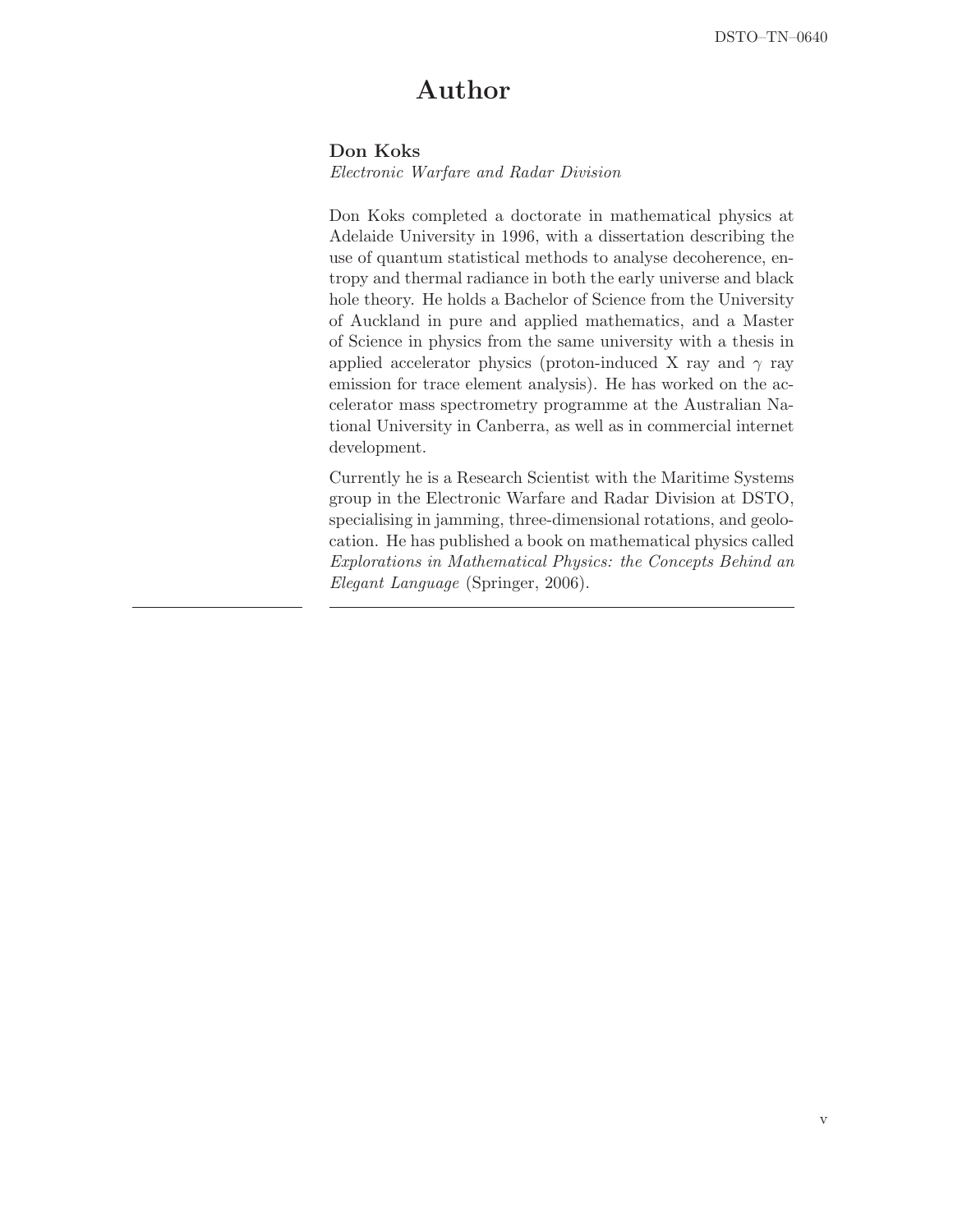# Contents

|              |            | Glossary, Conventions, and Constants                        | ix                      |
|--------------|------------|-------------------------------------------------------------|-------------------------|
| 1            |            | Introduction                                                | 1                       |
| $\bf{2}$     |            | <b>Important Coordinate Systems</b>                         | $\mathbf 1$             |
|              | 2.1        | ECEF: the Earth-Centred, Earth-Fixed Frame                  | $\overline{2}$          |
|              | 2.2        |                                                             | 4                       |
|              | 2.3        |                                                             | 4                       |
| 3            |            | The Basic Tool: Vector Rotations                            | $\overline{\mathbf{4}}$ |
|              | 3.1        |                                                             | $5\,$                   |
|              | 3.2        | Euler Angles                                                | 6                       |
|              | 3.3        | The Workhorse: Rotating in Three Dimensions                 | 7                       |
|              | 3.4        |                                                             | 10                      |
| 4            |            | Rotating Axes to Change Coordinates                         | 12                      |
|              | 4.1        | Constructing NED Axes for the Local Geographic Frame        | 12                      |
|              | 4.2        |                                                             | 15                      |
|              | 4.3        | ECEF Coordinates and Heading-Pitch-Roll Conversion          | 17                      |
| 5            |            | <b>Concluding Remarks</b>                                   | 20                      |
|              | References |                                                             | 21                      |
|              |            | Appendices                                                  |                         |
| $\mathbf{A}$ |            | <b>Combining Two Rotations</b>                              | 22                      |
| $\bf{B}$     |            | $xyz$ Eulers to Angle-Axis and Vice Versa                   | 24                      |
| $\mathbf C$  |            | Confusing Euler Angle Orientation with Incremental Rotation | 26                      |

D Quaternions Used in Computing: SLERP 29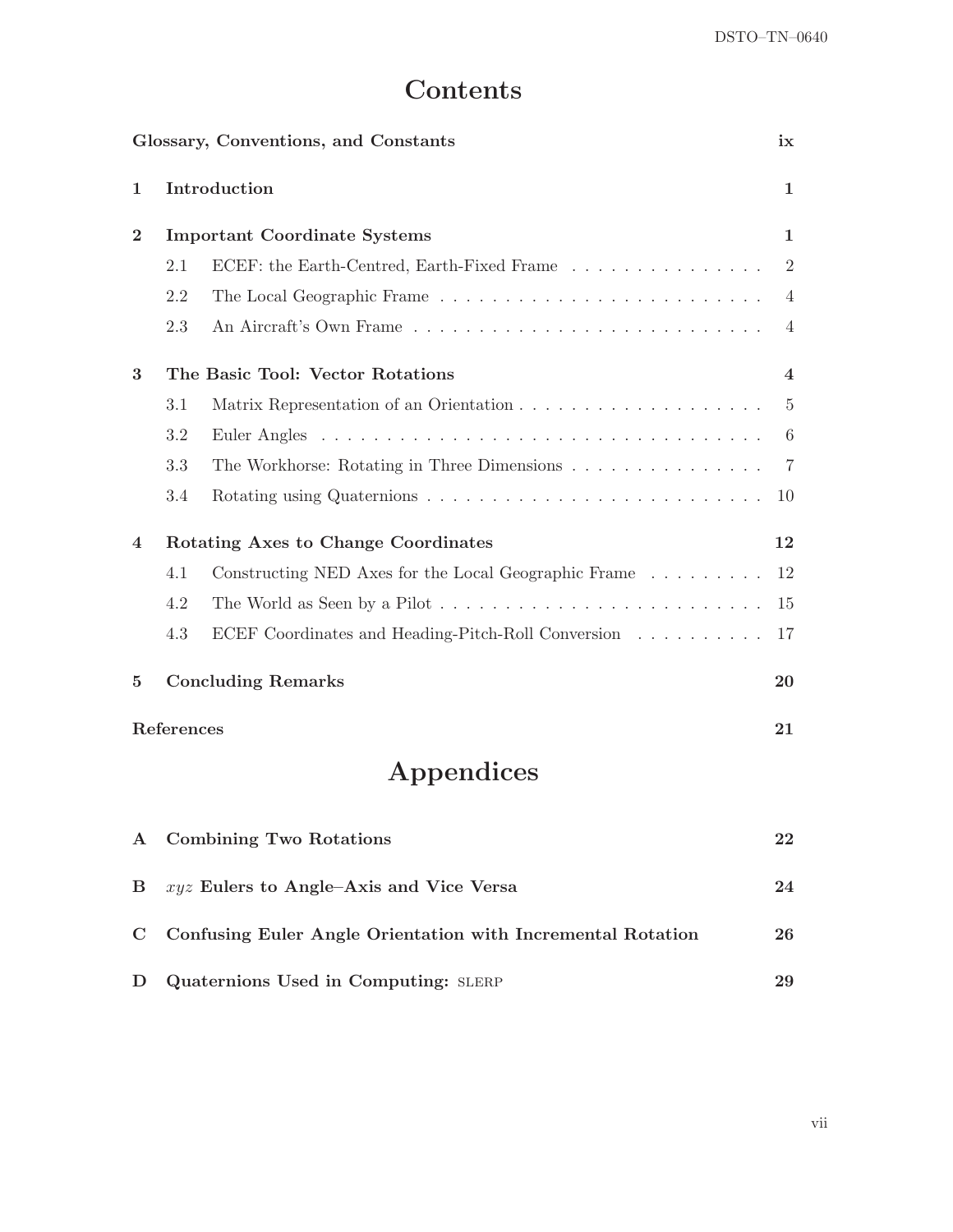## Glossary, Conventions, and Constants

 $\alpha$  Latitude of a point in the ECEF frame.

 $\omega$  Longitude of a point in the ECEF frame.

Aircraft's own axes  $x, y, z$ .

Aircraft's own axes as vectors in ECEF  $x, y, z$ .

Earth's elliptical cross-section This is defined by the following numbers:

Semi-major:  $a = 6,378,137$  m; semi-minor:  $b = 6,356,752.3142$  m.

- ECEF Earth-Centred, Earth-Fixed Frame. A rotating frame fixed to Earth; the global frame of this report within which all computations are done.
- ECEF Cartesian Axes X, Y, Z.
- **Three Euler rotations** act on a set of orthonormal vectors  $x_0, y_0, z_0$  to give, in order,  $x_1, y_1, z_1$ , then  $x_2, y_2, z_2$ , and finally  $x_3, y_3, z_3$ .
- GPS Global Positioning Satellite System.
- Local Geographic Frame A frame based at our current position, usually on or near Earth's surface. Two common choices for its axes are:

NED North-East-Down set of axes.

ENU East-North-Up set of axes.

- n A unit vector pointing along an axis of rotation. A column when used with matrices, and a row when used with quaternions. This might seem potentially confusing, but there's no ambiguity in practice; on the contrary, to continually write  $n$  and  $n<sup>t</sup>$  (the transpose) just to emphasise a column or row would be tedious.
- North, East, Down axes  $N, E, D$ .
- North, East, Down axes as vectors in ECEF  $N, E, D$ .
- Rotation matrix  $R_n(\theta)$  rotates by angle  $\theta$  around unit vector n using the right-hand convention.
- Rotation quaternion  $Q_n(\theta)$  rotates by angle  $\theta$  around unit vector n using the righthand convention.
- $r_{A\leftarrow B}$  Position of point A relative to point B; i.e., a vector pointing from B to A.
- SLERP Spherical Linear Interpolation. Used for interpolating orientations using quaternions.
- WGS-84 World Geodetic System 1984 standard for maps. This standard defines the oblate spheroid typically used to model Earth's shape, as used in this report.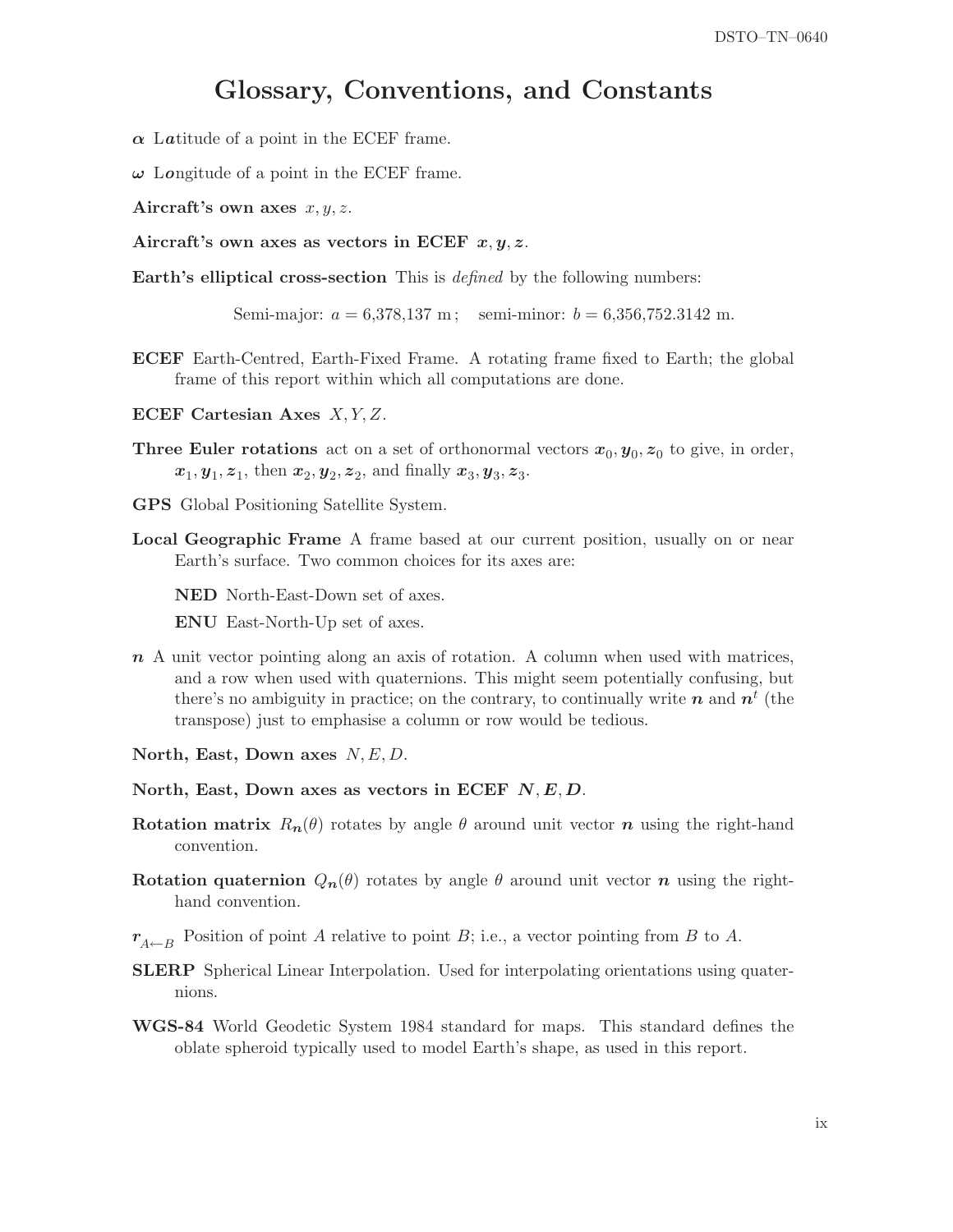## 1 Introduction

Simulating air scenarios often involves the ability to implement changes in orientation. The researcher might need to visualise changes in orientation, or describe the departure from flying "straight and level" for an aircraft flying at an arbitrary orientation, undergoing various heading changes, pitches, and rolls. Furthermore, these calculations are dependent on the aircraft's position on an ellipsoidal Earth, so that the modeller has a potential problem with various rotations that need to be performed.

Add to this the choice of different ways to rotate, and it's not surprising that rotations in three dimensions tend to be seen as overly difficult. To complicate the situation further, there are any number of internet graphics software sites that attempt to give information and explanations about rotations, but these are not always consistent in their notation, and are also not always trustworthy. There can be a gap between the explanations of those who understand the mathematics but who might not have any "on the ground" programming experience, and those who might not understand the mathematics but who do appreciate the practical or numerical problems involved with writing computer code that performs rotations. But wrongly interpreting the behaviour of rotated objects can lead to difficulties, as can be seen in a later section.

This paper attempts to explain some of the basics behind rotations. It is not intended to give lots of formulæ for doing all manner of rotations, since these are complicated enough to be unusable if the reader has no knowledge of just what is happening underneath. Instead, the plan is to make use of a minimum number of techniques in order to reinforce the main ideas. If some basic strategies applicable to solving common orientation scenarios can be outlined, then it's hoped that the reader can calculate some things from first principles. If a software package is used, or even just snippets of code, some knowledge of what is really happening goes a long way to helping the user validate or debug such code. Software documentation is not above using axes labels such as  $x, y, z$  and  $X, Y, Z$ , and then subsequently mixing up the correct cases; so a first-principles knowledge is sometimes necessary just to read that documentation.

## 2 Important Coordinate Systems

Understanding aerospace simulations usually assumes knowledge of three frames of reference:

- The Earth-Centred, Earth-Fixed Frame is global, attached to Earth itself, and always uses both cartesian and polar coordinates.
- The Local Geographic Frame is attached to Earth but based at where the aircraft currently is. It uses either of two different cartesian coordinate systems.
- The Aircraft Frame is fixed to the aircraft and uses three cartesian axes, but tends to describe measurements by angles about these axes.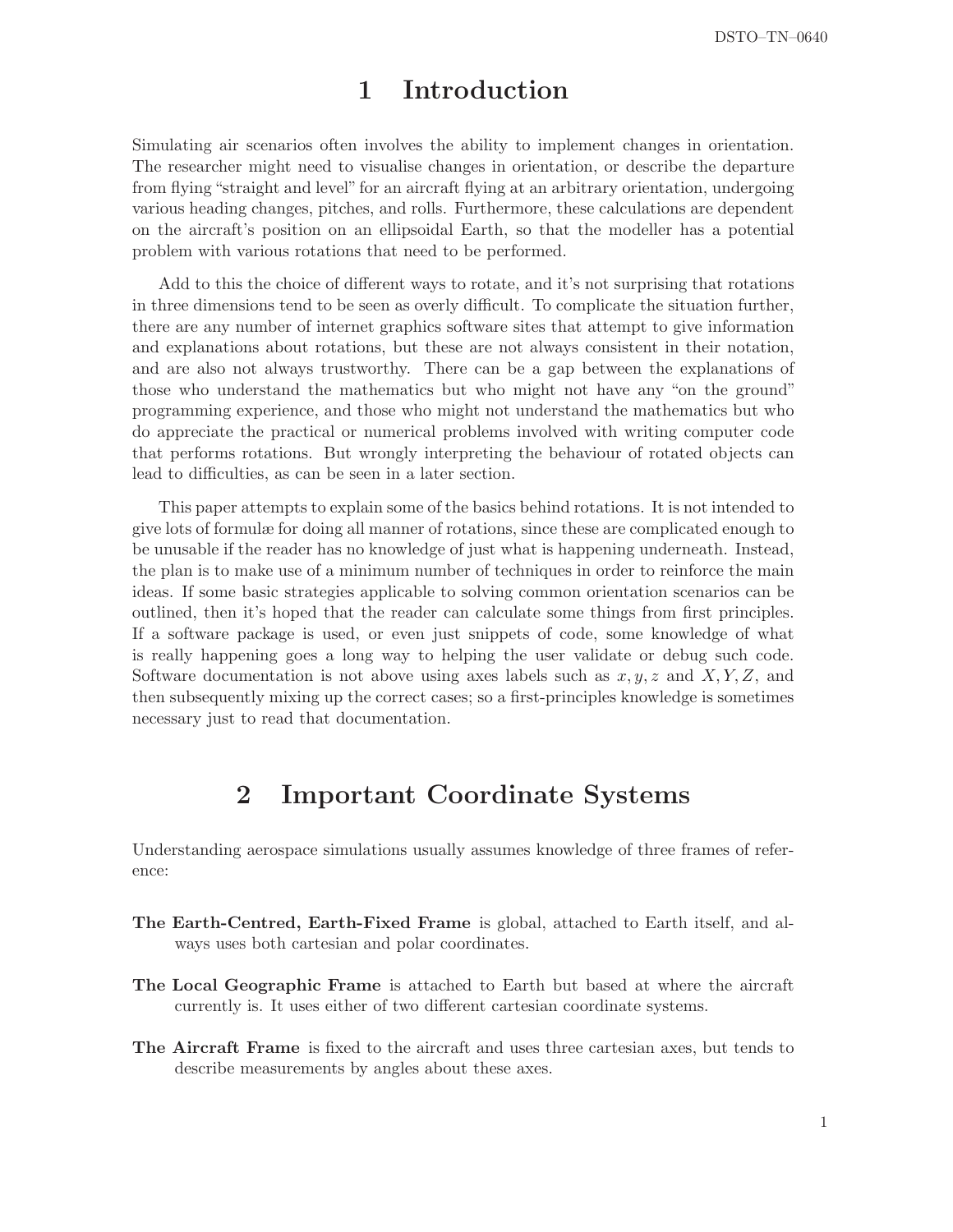

Figure 1: The Earth-Centred, Earth-Fixed frame can take a set of cartesian axes  $X, Y, Z$  with their origin at Earth's centre. The X-axis points to the  $0^{\circ}$  latitude,  $0^{\circ}$  longitude point. The Y-axis points to  $0^{\circ}$  latitude,  $90^{\circ}$  longitude. The Z-axis points to  $90^{\circ}$  latitude, along Earth's axis of rotation. Earth's surface is taken to be an oblate spheroid, i.e. having circular cross section at all latitudes, and a constant elliptical cross section through any meridian

There is plenty of scope here for difficulties and obscurity. In this section we describe each of these frames and coordinate choices in turn, before discussing how to go from one to another.

### 2.1 ECEF: the Earth-Centred, Earth-Fixed Frame

For most situations, and certainly all in this report, the Earth-Centred, Earth-Fixed Frame (ECEF) is a very useful stage on which to play out all scenarios, from the point of view of calculating orientations and directions for aircraft with global movements. All manipulations of numbers are done by using cartesian coordinate axes that are fixed in the ECEF.

The axes of the ECEF are right handed and have their origin at the centre of Earth, being fixed to its body: they rotate with it. They are quite adequate for describing situations on Earth, but are not so useful for describing satellite motion, such as scenarios that involve the GPS satellite system. The reason is because the ECEF frame is not quite inertial: because of its rotation, Newton's laws don't quite hold in it (unless we introduce complicated centrifugal and Coriolis forces), which means that satellite motion can be very complicated in the ECEF's coordinates. For such motion, a more encompassing frame tied to the fixed stars is used, but we won't need such a one in this report.

The ECEF has two common coordinate systems: a polar-type "latitude–longitude– height" called *geodetic coordinates*, and the simpler three cartesian axes  $X, Y, Z$  that are shown in Figure 1. Global positions are often given in lat–long–height coordinates, but since X, Y, Z are far easier to work with, we'll convert all lat-long-height to X, Y, Z. A shape for Earth commonly used in calculations is the oblate spheroid specified by the World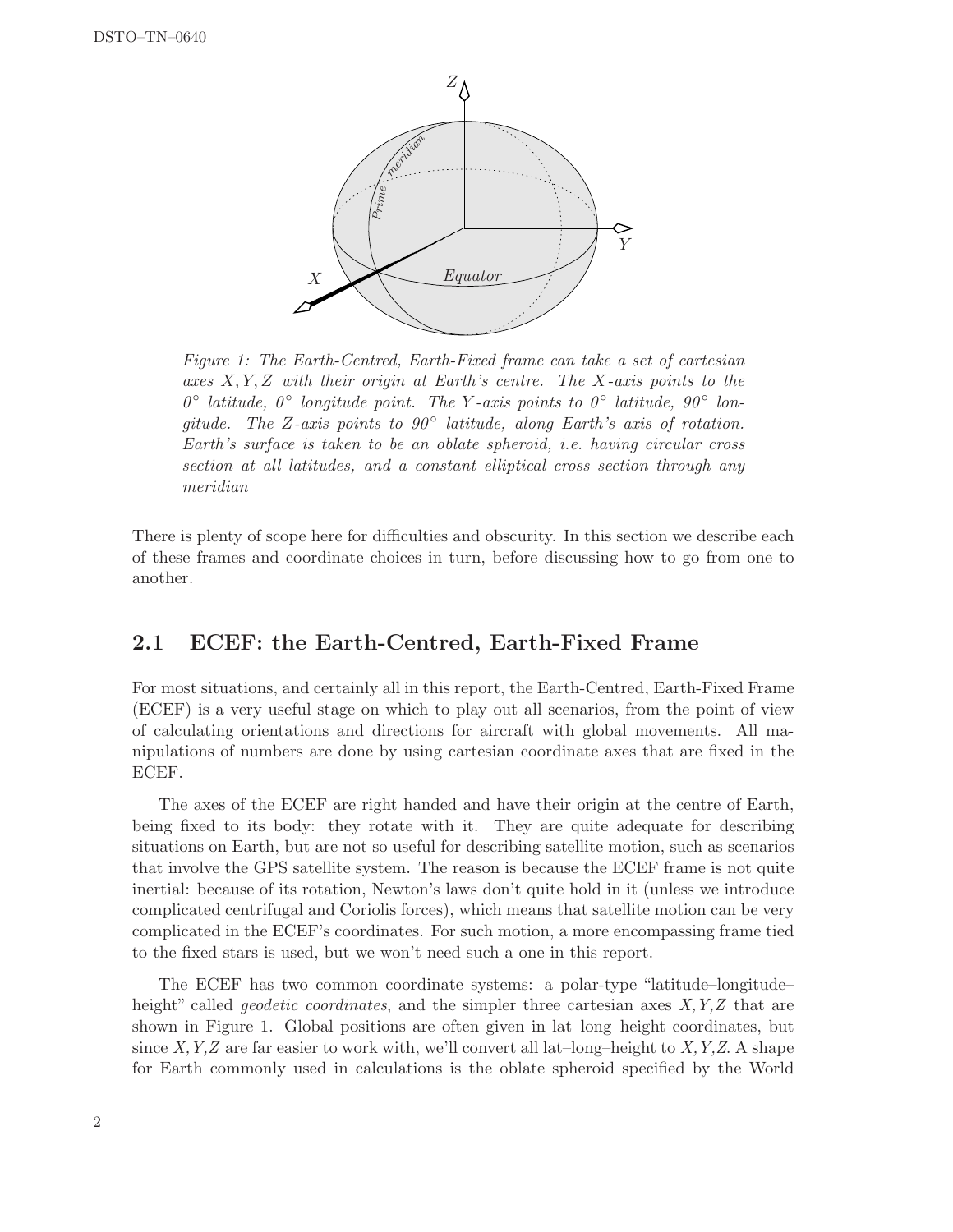Geodetic System 1984 standard (WGS-84), which has a circular cross section at any given latitude, and whose cross section through any meridian is an ellipse, having identical axes lengths for all longitudes. These axes lengths are, by definition,

Semi-major: 
$$
a = 6,378,137 \text{ m}
$$
  
\nSemi-minor:  $b = 6,356,752.3142 \text{ m}$ . (2.1)

These numbers—especially b with its extra decimal places—might appear to be specifying a completely over-optimistic accuracy; but they are simply a combination of measurement and best fit to an ellipse, and so they just define WGS-84.

Any point has latitude  $\alpha$ , longitude  $\omega$ , and height h in this report. (There is no standard convention for latitude and longitude angles, so we have used the second letter of each word ["a" and "o"] and written them with Greek letters.) The latitude and longitude are shown in Figure 2, while the height of the point is the distance above the reference spheroid, i.e. along a line normal to it, not along a line extending from Earth's centre.

The reason the latitude is defined with reference to the local normal and not Earth's centre, is because by using the local normal, we can be sure that if two points on the same meridian have latitudes of say 10<sup>°</sup> and 50<sup>°</sup>, then the normal line (i.e. the local vertical) is guaranteed to rotate through 40◦ when passing from one to the other. So it's very easy to compute how the vertical changes over Earth's surface, and this would not be the case if latitude was measured relative to Earth's centre.

Given lat-long-height values for any point, the corresponding  $X, Y, Z$  values are given in terms of  $a$  and  $b$  by:

$$
X = \left(\frac{a}{\sqrt{\cos^2 \alpha + \frac{b^2}{a^2} \sin^2 \alpha}} + h\right) \cos \alpha \cos \omega,
$$
  
\n
$$
Y = \left(\frac{a}{\sqrt{\cos^2 \alpha + \frac{b^2}{a^2} \sin^2 \alpha}} + h\right) \cos \alpha \sin \omega,
$$
  
\n
$$
Z = \left(\frac{b}{\sqrt{\frac{a^2}{b^2} \cos^2 \alpha + \sin^2 \alpha}} + h\right) \sin \alpha.
$$
\n(2.2)

The inverse transformation process is lengthier. Finding the longitude is the easiest part:

$$
\cos \omega = \frac{X}{\sqrt{X^2 + Y^2}}, \quad \sin \omega = \frac{Y}{\sqrt{X^2 + Y^2}}, \tag{2.3}
$$

so that for example in C and Matlab,  $\omega$  can be found by using the single command omega =  $atan2(Y, X)$ . (Note that in Excel, the same function  $atan2$  has its arguments reversed, so would be  $atan2(X, Y)$  here.)

Latitude is more difficult, but can be calculated iteratively with reasonable ease. Begin with a first estimate

$$
\alpha \simeq \tan^{-1} \left( \frac{a^2}{b^2} \frac{Z}{\sqrt{X^2 + Y^2}} \right),\tag{2.4}
$$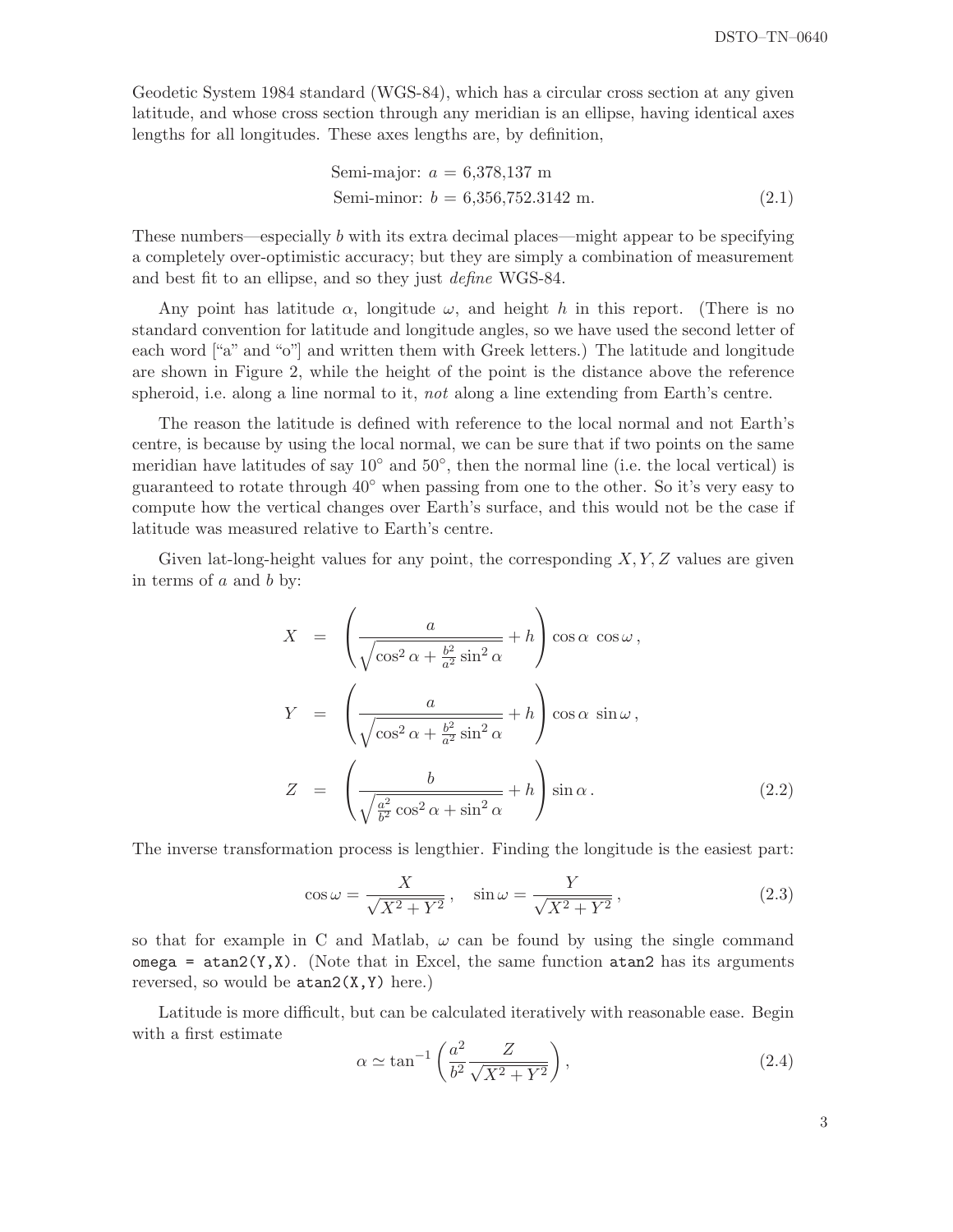where e.g. Matlab's atan function will suffice (atan2 is not necessary), and then iterate to refine this estimate using

$$
\alpha = \tan^{-1}\left(\frac{a^2 \sin^2 \alpha}{b^2 \sin \alpha \cos \alpha + \left(\sqrt{X^2 + Y^2} \sin \alpha - Z \cos \alpha\right) \sqrt{a^2 \cos^2 \alpha + b^2 \sin^2 \alpha}}\right). (2.5)
$$

(This will fail if  $Z = 0$ , but then  $\alpha = 0$  trivially anyway.) This expression for  $\alpha$  converges very quickly; in fact about five decimal places of precision is obtained by only using the first estimate (2.4) and not even iterating at all. Finally, after an acceptable estimate of  $\alpha$ has been obtained, the height is calculated:

$$
h = \frac{\sqrt{X^2 + Y^2}}{\cos \alpha} - \frac{a^2}{\sqrt{a^2 \cos^2 \alpha + b^2 \sin^2 \alpha}}.
$$
 (2.6)

#### 2.2 The Local Geographic Frame

At any point on Earth's surface, the local geographic frame is defined by the almost flat ground and the vertical direction, and is relevant because it is the basic reference the aircraft flies against, defining straight and level flight and of course the direction of down. This is an intuitive frame for any scenario whose total extent is no more than some tens of kilometres.

Two coordinate systems are used: both cartesian with their origins at the point in question. In the North–East–Down or NED frame, shown in Figure 2, the local directions of north, east, and down define a right-handed set of three axes. An alternative choice of cartesian axes is the local East–North–Up set (ENU). In both axes sets, the north and east directions define a plane tangent to Earth's surface. At any point, north points along the local meridian, while east points along the local small circle of constant latitude.

The up/down or vertical direction is perpendicular to this plane. In general, the vertical direction does not intersect Earth's centre. Rather, it makes an angle of the latitude with the equatorial plane, shown as the angle  $\alpha$  in Figure 2.

#### 2.3 An Aircraft's Own Frame

The aircraft itself has its own frame described by a set of axes at rest relative to it, as shown in Figure 3. Conventionally the x-axis points forward along the nose, the y-axis points out along the starboard wing, and the z-axis points down. The  $x, y, z$  axes of an aircraft flying straight and level due north will match the local NED axes (i.e.  $x =$  north,  $y =$ east,  $z =$ down).

## 3 The Basic Tool: Vector Rotations

Switching between frames involves rotating vectors about specified axes, and just how to rotate vectors forms one of the core tools described in this report. In this section we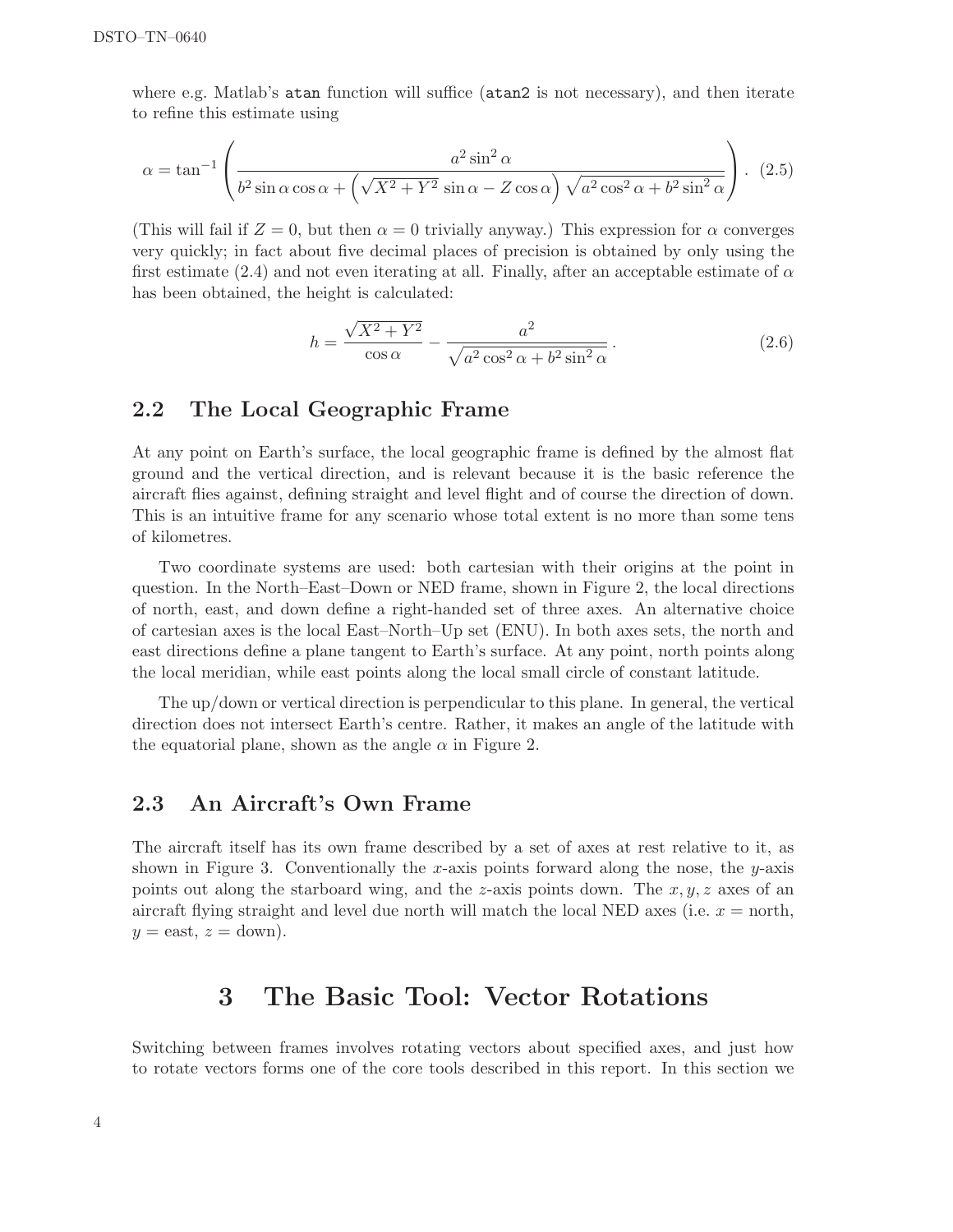

Figure 2: A plane tangent to Earth's hypothetical spheroidal surface contains the local East and North directions, which set those axes for the North–East– Down frame. The Down axis is normal to this plane. The latitude  $\alpha$  of the point at the origin of the NED frame is set by the angle at which the Down axis intercepts Earth's equatorial plane. Because Earth is modelled as an oblate spheroid, the Down axis only points toward its centre when the NED origin is on the equator or at the poles. An alternative set of axes is East–North–Up

present the main formula for doing this. Surprisingly, this matrix formula for a general rotation in three dimensions can be hard to find in textbooks. Before giving the general expression, we'll start from more basic ideas.

### 3.1 Matrix Representation of an Orientation

How can we represent the orientation of a body in three dimensions? We can only do it in a relative way, by specifying how the body has been moved from some initial, or base, position. Suppose that the body is not translated, but its orientation is changed in some arbitrary way from this base position. Locate the body relative to the unmoving basis vectors, and imagine the body taking a copy of each basis vector along with it as it changes orientation. What are these new vectors? If the old ones are

$$
\boldsymbol{i} \equiv \begin{bmatrix} 1 \\ 0 \\ 0 \end{bmatrix}, \quad \boldsymbol{j} \equiv \begin{bmatrix} 0 \\ 1 \\ 0 \end{bmatrix}, \quad \boldsymbol{k} \equiv \begin{bmatrix} 0 \\ 0 \\ 1 \end{bmatrix}, \tag{3.1}
$$

then suppose they are transformed into column vectors  $\vec{i}', \vec{j}', \vec{k}'$ . In that case, the change in orientation can be described by the matrix

$$
A = \begin{bmatrix} \mathbf{i}' & \mathbf{j}' & \mathbf{k}' \end{bmatrix} . \tag{3.2}
$$

in the sense that this multiplies  $i$  to give  $i'$ , and similarly  $j, k$ . This expression is useful in that it gives the matrix that transforms an initial orientation to a final one immediately, without our needing to work out how the final orientation was produced.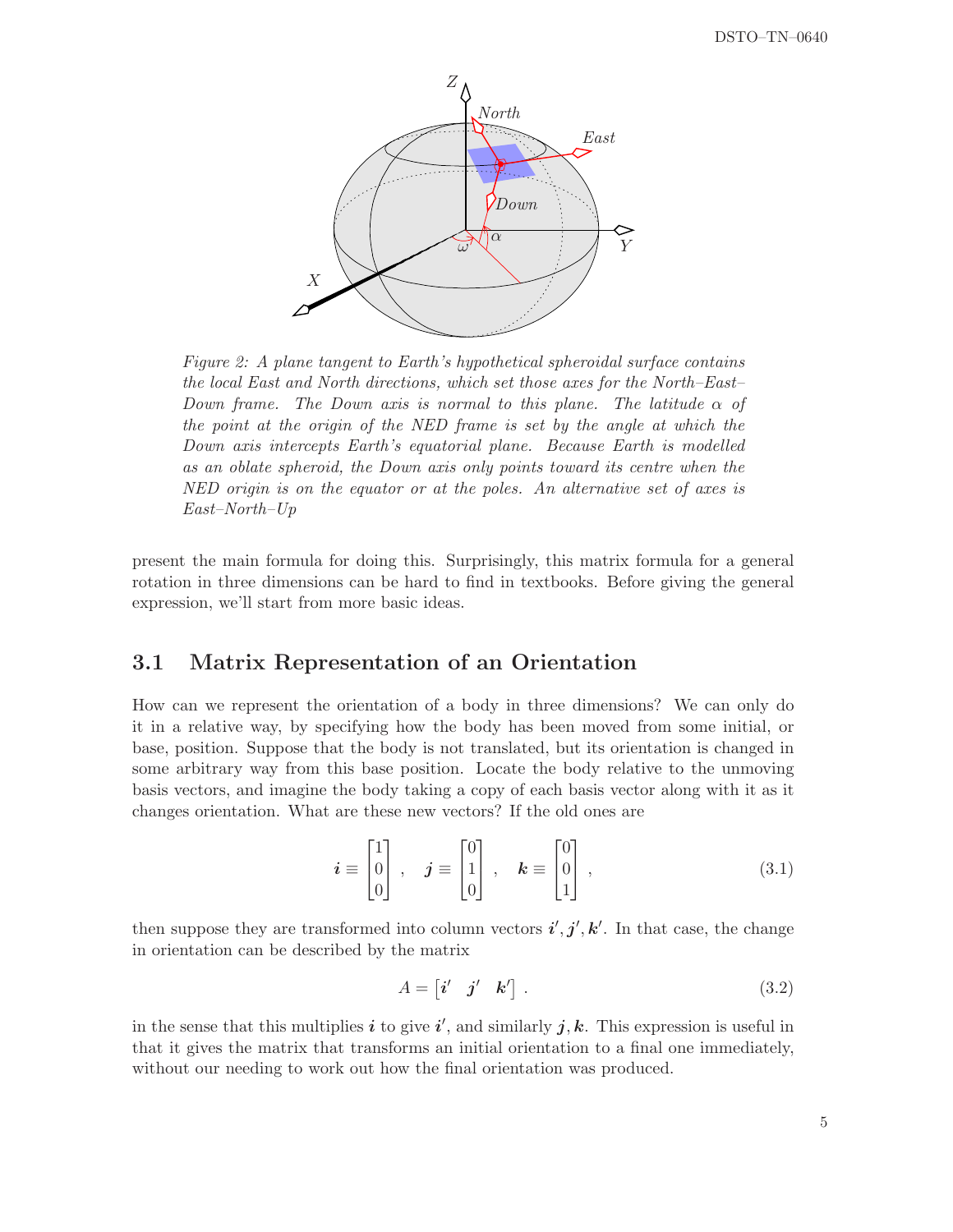

Figure 3: The  $x, y, z$  axes of the aircraft's own frame. These are axes about which the aircraft rolls  $(x)$ , pitches  $(y)$ , and yaws  $(z)$ , where the direction of positive rotation for each is given by the right hand rule

If the body is rigid, then the linearity of matrix multiplication ensures that this matrix will describe the orientation of the whole body. That is, any other point in the basepositioned body that's described by a certain linear combination of the basis vectors  $\bm{i}, \bm{j}, \bm{k},$ will be described by the *same* linear combination of the new basis vectors  $\mathbf{i}', \mathbf{j}', \mathbf{k}'$  in the new orientation. So the matrix A multiplies any vector to produce its orientated form.

The same result holds for the more trivial two dimensional case, where we rotate all vectors through  $\theta$  in the xy plane, positively about the z-axis. The basis vectors then map as:

$$
\mathbf{i} = \begin{bmatrix} 1 \\ 0 \end{bmatrix} \longrightarrow \begin{bmatrix} \cos \theta \\ \sin \theta \end{bmatrix} = \mathbf{i}', \quad \mathbf{j} = \begin{bmatrix} 0 \\ 1 \end{bmatrix} \longrightarrow \begin{bmatrix} -\sin \theta \\ \cos \theta \end{bmatrix} = \mathbf{j}', \tag{3.3}
$$

giving the familiar rotation matrix

$$
A = \begin{bmatrix} \mathbf{i}' & \mathbf{j}' \end{bmatrix} = \begin{bmatrix} \cos \theta & -\sin \theta \\ \sin \theta & \cos \theta \end{bmatrix} . \tag{3.4}
$$

#### 3.2 Euler Angles

In two dimensions the above transformation cannot help but be a rotation, but in three dimensions it's not explicitly so; it simply produces a final orientation given some initial orientation. Nevertheless, it can be shown to be producible by just one rotation around some axis, where that axis needn't be any of the x, y, or z axes (and in general won't be). This is known as Euler's theorem.

The literature actually spends more time on the fact that the final orientation can be produced by successive rotations around the space-fixed  $x, y, z$  axes, through what are known as Euler angles. There are many different conventions for specifying Euler angles, but in any of them, three angles are required to describe a general change in orientation. Some authors leave one axis out and repeat another, so that the orientations are performed around, for example, the x-axis, then y-axis, then x-axis again (and all similar choices of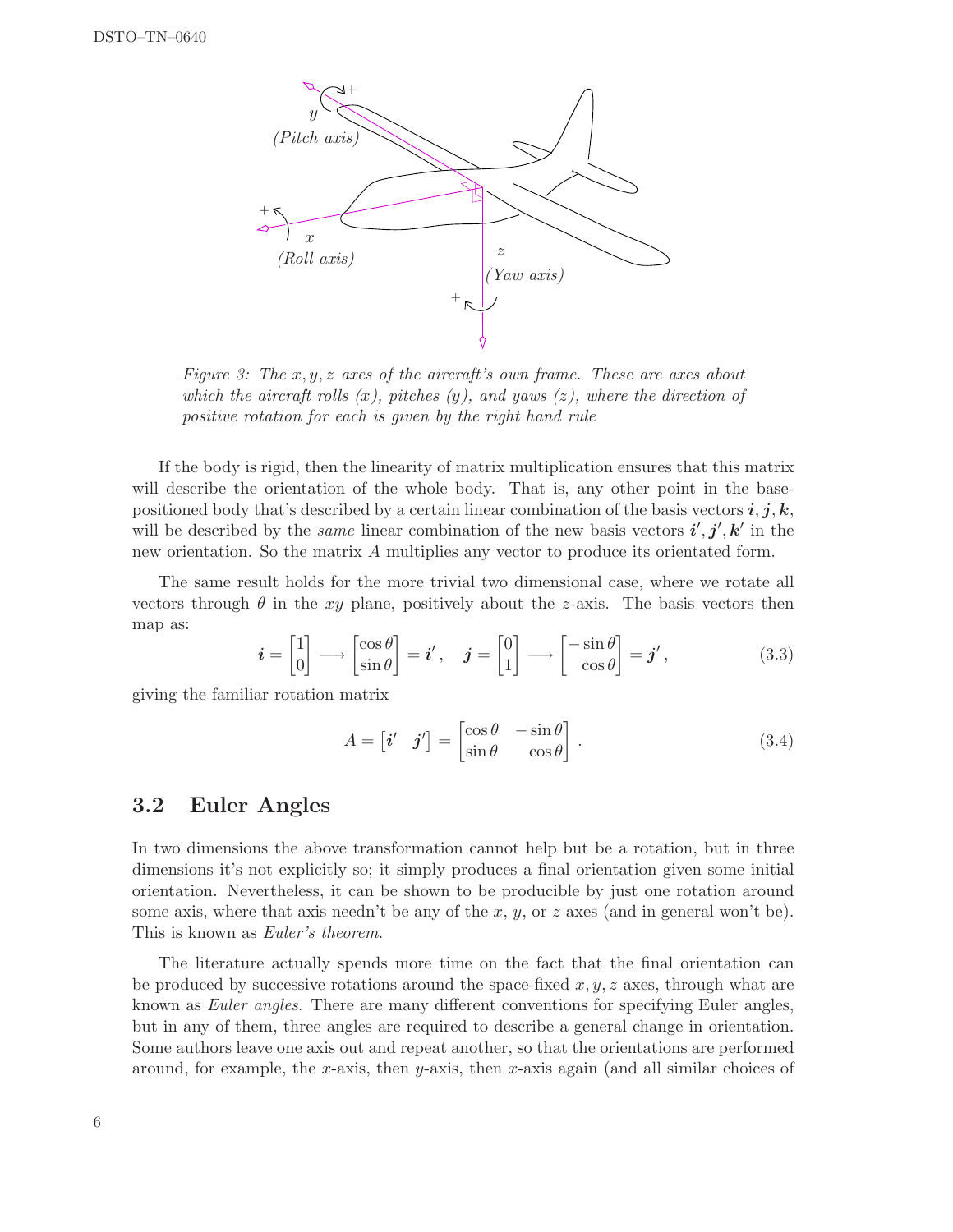three distinct rotations will also work, such as  $z, y, z$  etc.—but not e.g.  $z, y, y$ , since this is really only two distinct rotations). Some rotate around the x-axis, then the new y-axis (better called y'), then the new x-axis (now called  $x'$ ), although this can be shown to reduce to a similar expression involving the same angles but in a different order, around the space-fixed  $x, y, x$  axes. The possibilities are many and confusing.

Two Euler angles are also used in the field of aircraft tracking, where for example a radar might be used to follow the motion of an aircraft. At any moment, the aircraft's position can be specified by azimuthal and elevation angles, as if we were using a telescope with a standard tripod to sight the aircraft. When the aircraft is nearly overhead, the telescope becomes difficult to move easily, because the closer we come to pointing it at the zenith, the more its azimuthal motion (motion about the vertical axis) constricts its tube to making smaller movements. This means that small movements around the zenith translate to large changes in the azimuthal angle, which can be difficult to achieve evenly. Mechanically this constricted movement is called gimbal lock. In using these two angles to track an aircraft, rapid changes in azimuth can be difficult to model in any numerical algorithm, and the term gimbal lock has also come to be applied to numerical difficulties. The result is that it has given Euler angles a bad name. But the problem is purely one of numerical stability; there's nothing wrong with using the two Euler angles in principle.

This constriction of motion about one axis also causes mechanical problems with some gyroscopes. To picture why this might be, imagine a very simple (and not very useful) example of an inertial navigation system: a horizontal spinning flywheel carried on a yoke attached to hinges at the end of each wingtip, and held underneath the aircraft while it flies straight and level. The flywheel's axis determines the up/down direction used by the autopilot to help keep the aircraft on course. The aircraft can pitch up and down and yaw in the local north–east plane without affecting the flywheel's motion. But if the human pilot tries to roll, the flywheel will be forced out of its spin plane. In such an event, the inertial navigation system will be fooled into believing that the aircraft has begun to develop some serious instabilities which it will try to correct, with perhaps disastrous consequences. While this is a big simplification of a real system, it does encapsulate the problem that can happen with a real gyroscope when the plane's attitude reaches some extreme position.

One way of avoiding numerical instabilities in tracking algorithms is to use Euler's theorem, which does away with having to use three angles around the three fixed axes. So it is that our matrix  $\hat{A}$  in (3.2) describes this rotation. In principle it should be sufficient for all purposes, although in practice its nine entries can require a powerful ability for number crunching, especially when used to describe motions where the orientation angles are changing with time.

#### 3.3 The Workhorse: Rotating in Three Dimensions

The matrix  $A$  in (3.2) describes the rotation that changes a body's orientation, provided we know how the basis vectors change. But usually we are not given the final position of those vectors. In general, we need to be able to rotate an arbitrary vector around an arbitrary axis, and this is a slightly different task to be done.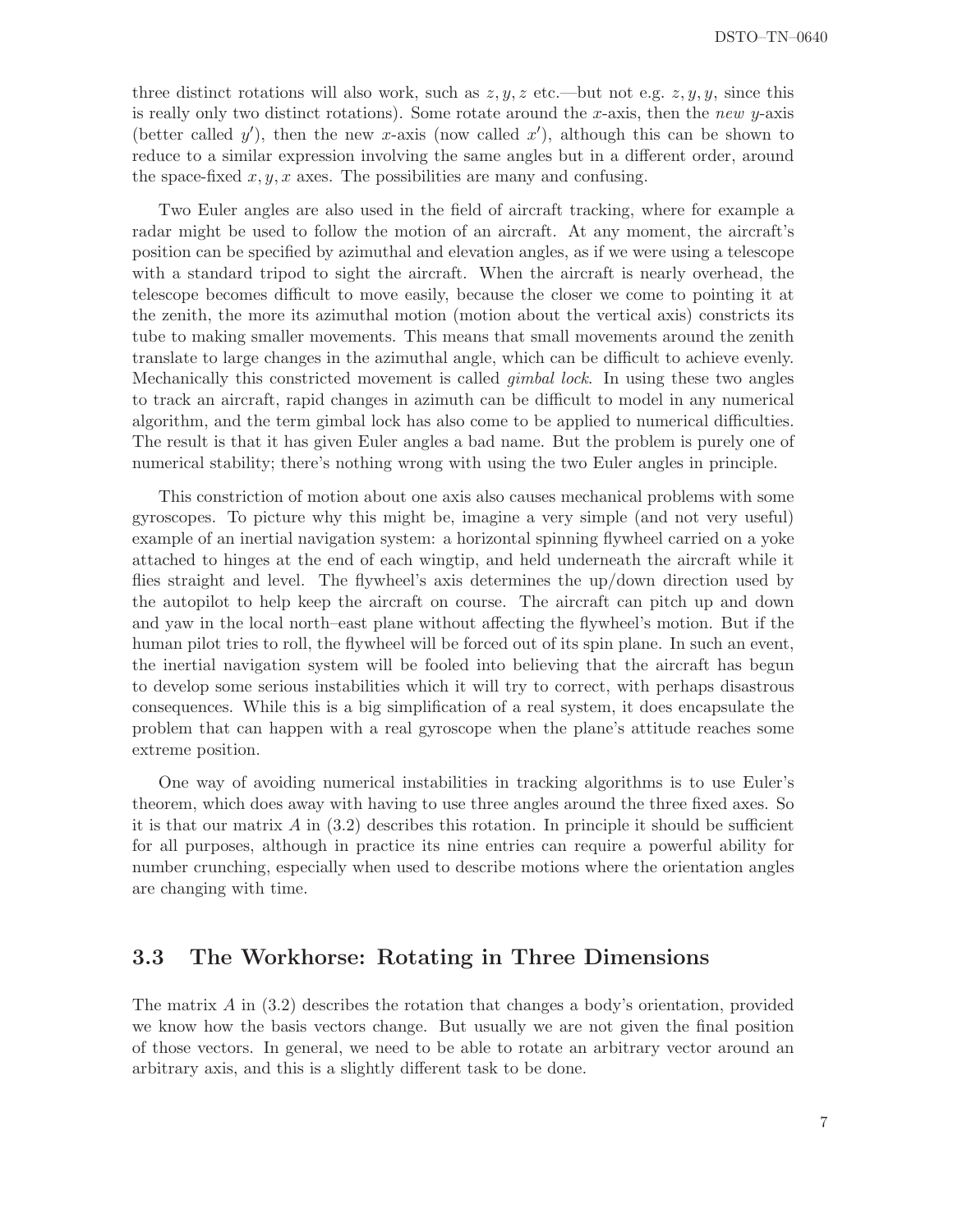

Figure 4: The matrix  $R_n(\theta)$  rotates x in a right-handed sense around the unit vector **n** by an angle  $\theta$  to produce  $x'$ . That is,  $x' = R_n(\theta) x$ 

This rotation can be done by multiplying the vector by a matrix  $R_n(\theta)$  that we write down in this section.  $R_n(\theta)$  specifies a right-handed rotation through some angle  $\theta$  about an axis aligned with a unit vector  $n$ . (Requiring  $n$  to have unit length makes the expressions simpler.) It rotates the vector  $x$  to give  $x'$ , as shown in Figure 4:

$$
\mathbf{x}' = R_{\mathbf{n}}(\theta) \mathbf{x} \,. \tag{3.5}
$$

Write the unit vector that points along the axis of rotation as

$$
\boldsymbol{n} = \begin{bmatrix} n_1 \\ n_2 \\ n_3 \end{bmatrix} , \tag{3.6}
$$

where  $n$  can point in either direction along the axis, but changing the choice of that direction will change the sign required for the rotation angle  $\theta$ , since the rotation matrix  $R_n(\theta)$ obeys the right hand rule for rotation. The rotation matrix can be written in the following way, which is the main equation of this report:

$$
R_{n}(\theta) = (1 - \cos \theta) \begin{bmatrix} n_{1}^{2} & n_{1}n_{2} & n_{1}n_{3} \\ n_{2}n_{1} & n_{2}^{2} & n_{2}n_{3} \\ n_{3}n_{1} & n_{3}n_{2} & n_{3}^{2} \end{bmatrix} + \cos \theta I_{3} + \sin \theta \begin{bmatrix} 0 & -n_{3} & n_{2} \\ n_{3} & 0 & -n_{1} \\ -n_{2} & n_{1} & 0 \end{bmatrix}
$$
  
=  $(1 - \cos \theta) \mathbf{n} \mathbf{n}^{t} + \cos \theta I_{3} + \sin \theta \mathbf{n}^{\times},$  (3.7)

where  $n^t$  is the transpose of  $n$ ,  $I_3$  is the  $3 \times 3$  identity matrix, and

$$
n^{\times} \equiv \begin{bmatrix} 0 & -n_3 & n_2 \\ n_3 & 0 & -n_1 \\ -n_2 & n_1 & 0 \end{bmatrix},
$$
 (3.8)

so-named because

$$
n^{\times} x = n \times x , \qquad (3.9)
$$

(with the *n* written nonbold to emphasise its matrix form). The rotation matrix  $R_n(\theta)$ is called *orthogonal*, by which is meant  $RR<sup>t</sup> = R<sup>t</sup>R = 1$ , and as well its determinant is always 1. Equations (3.5) and (3.7) will be used repeatedly in this report to break more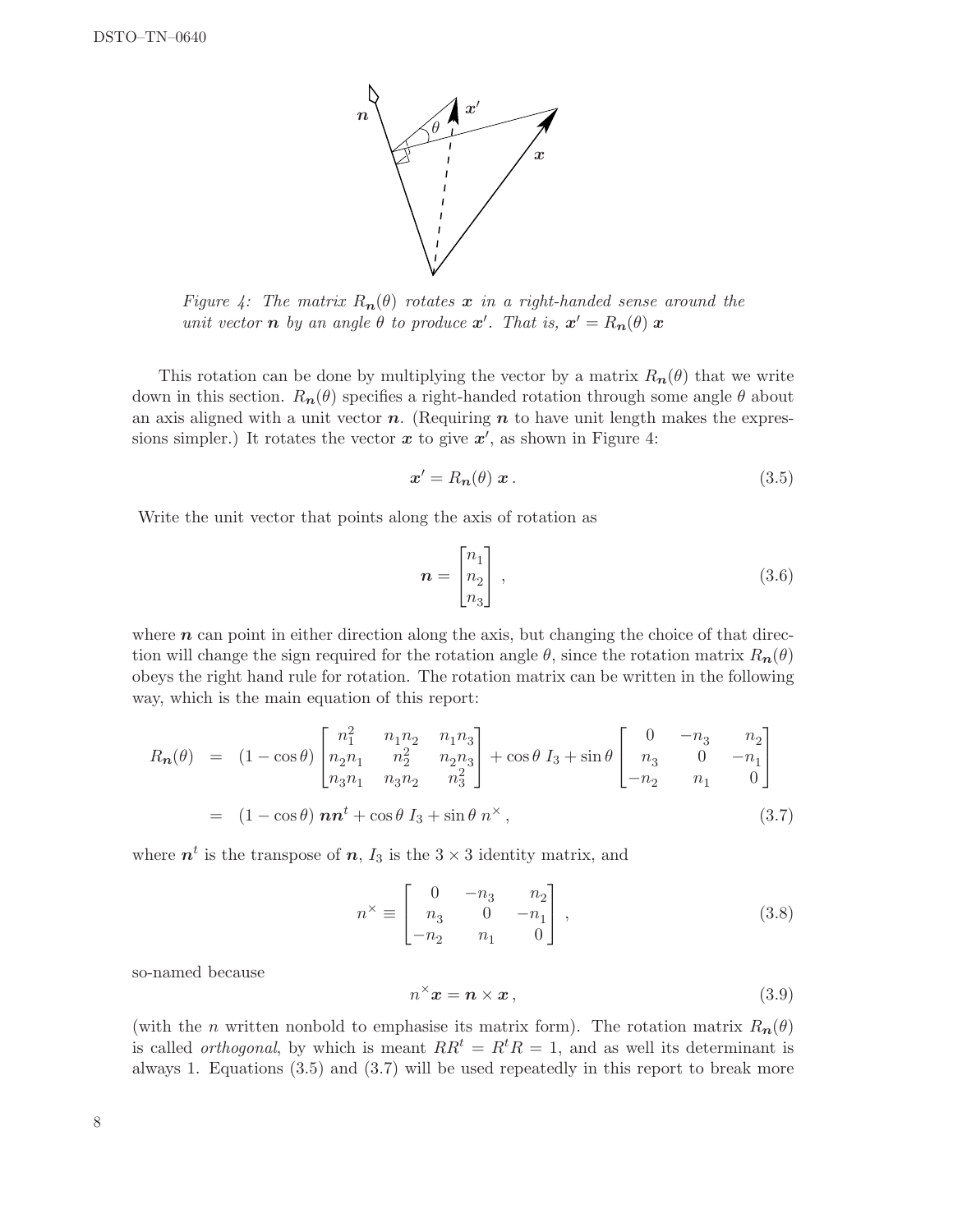complicated procedures up into single rotations that are easy to visualise and easy to code. They are, in fact, the central equations of the whole of rotation theory.

**Example of the use of** (3.7): Rotate the vector  $(2,0,0)$  by 90° about the y-axis. What vector results? The required rotation matrix is  $R_y(90°)$  (where by the subscript y is meant  $\mathbf{n} = (0, 1, 0)^t$ . Equation (3.7) gives it as

$$
R_y(90^\circ) = \boldsymbol{n} \boldsymbol{n}^t + \boldsymbol{n}^\times = \begin{bmatrix} 0 \\ 1 \\ 0 \end{bmatrix} \begin{bmatrix} 0 & 1 & 0 \end{bmatrix} + \begin{bmatrix} 0 & 0 & 1 \\ 0 & 0 & 0 \\ -1 & 0 & 0 \end{bmatrix} = \begin{bmatrix} 0 & 0 & 1 \\ 0 & 1 & 0 \\ -1 & 0 & 0 \end{bmatrix} . \tag{3.10}
$$

(Actually, in this simple example we can calculate  $R_y(90^\circ)$  alternatively using (3.2). Simply note that the basis vectors rotate as

$$
\begin{bmatrix} 1 \\ 0 \\ 0 \end{bmatrix} \longrightarrow \begin{bmatrix} 0 \\ 0 \\ -1 \end{bmatrix}, \qquad \begin{bmatrix} 0 \\ 1 \\ 0 \end{bmatrix} \longrightarrow \begin{bmatrix} 0 \\ 1 \\ 0 \end{bmatrix}, \qquad \begin{bmatrix} 0 \\ 0 \\ 1 \end{bmatrix} \longrightarrow \begin{bmatrix} 1 \\ 0 \\ 0 \end{bmatrix}, \tag{3.11}
$$

so that  $(3.2)$  yields  $R_y(90°)$  trivially.) The required rotated vector is then

$$
R_y(90^\circ) \begin{bmatrix} 2 \\ 0 \\ 0 \end{bmatrix} = \begin{bmatrix} 0 & 0 & 1 \\ 0 & 1 & 0 \\ -1 & 0 & 0 \end{bmatrix} \begin{bmatrix} 2 \\ 0 \\ 0 \end{bmatrix} = \begin{bmatrix} 0 \\ 0 \\ -2 \end{bmatrix}, \qquad (3.12)
$$

as expected.

An example of combining two rotations is given in Appendix A. As stated by Euler's theorem, the effect of these is just one rotation, although the values of the resulting equivalent axis and angle turned through are not obvious at all from the original two axes and angles.

The rows of a rotation matrix will gradually lose their mutual orthonormality because of rounding errors under repeated iterations in a computer programme. This wandering can be kept in check by periodically re-orthogonalising, accomplished by

$$
R \to R\left(R^t R\right)^{-1/2}.\tag{3.13}
$$

#### Rotation Order and its Possible Blind Application

Since matrix multiplication is not commutative, two rotations are also not in general commutative: the result depends on the order in which they are done. However, infinitesimal rotations are commutative. This fact can be used to our advantage when writing computer code that takes inputs from a joystick, in order to rotate a scene (say, in a flight simulator). The pilot might induce both a pitch and a roll, but only by applying each of these in tiny increments will the software successfully reproduce the effect that the pilot wants.

Nevertheless, it's possible to go to an extreme of demanding a set rotation order that does not mimic what the user of a software package wants, but that does do something highly misleading. In fact, a search through the internet shows that this mistake seems to be a classic of computer graphics programming, and has caused some in that community to distrust the mathematics of rotation. An example of this incorrect application of rotations is discussed in Appendix C.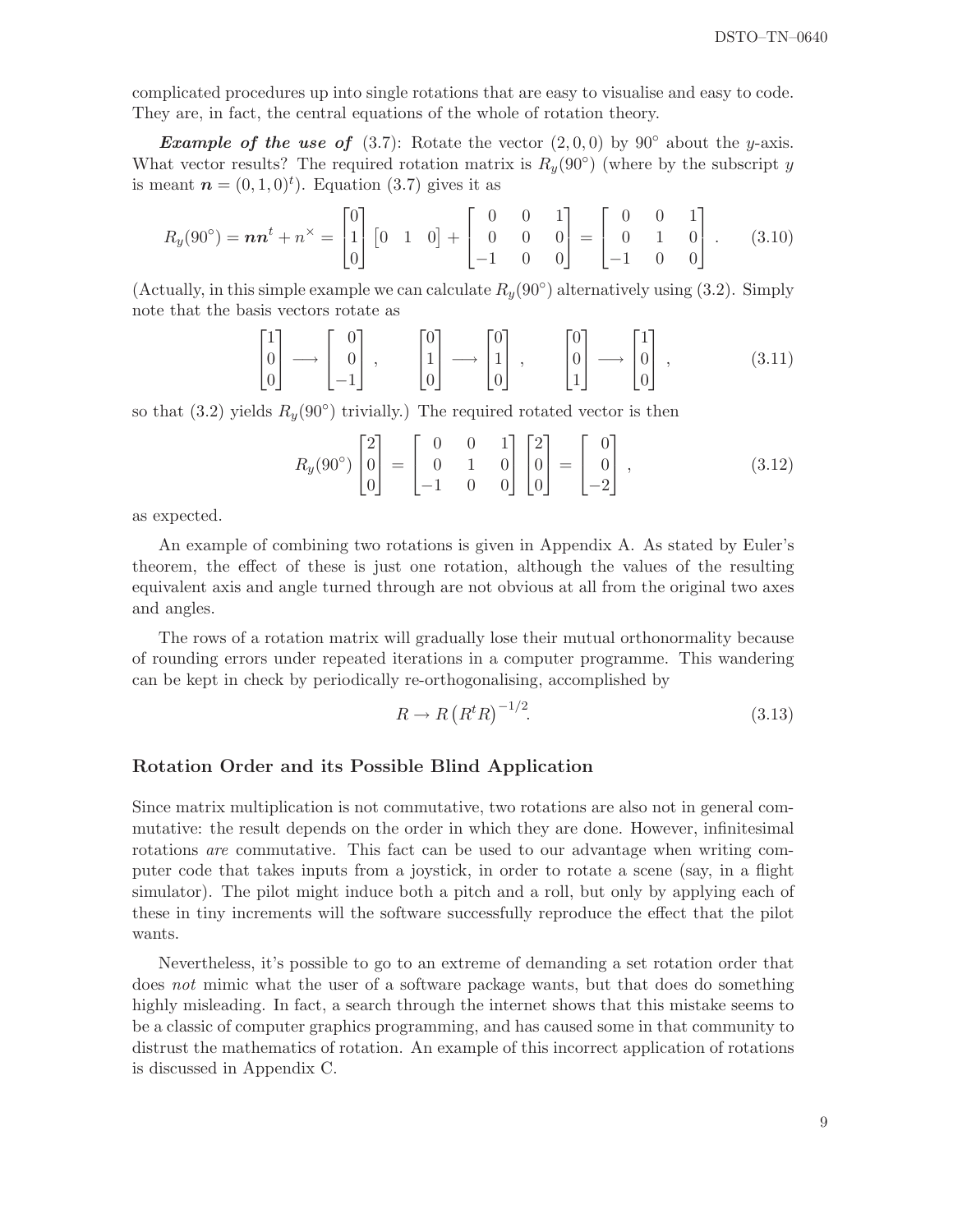#### 3.4 Rotating using Quaternions

Although the rotation matrix  $R_n(\theta)$  has nine entries, it's really only built from three numbers: the angle  $\theta$  turned through, and any two components of n; the third component of n is then implied, since n has unit length. Using  $R_n(\theta)$  can be computationally inefficient, since not only do all nine components need to be manipulated, but if the matrix is applied within a loop, perhaps thousands of times, numerical inaccuracies can degrade its orthogonality. That is, its rows (or equivalently columns) will slowly lose their mutual orthonormality. It can certainly be periodically re-orthogonalised after an appropriate number of iterations, as shown in (3.13). Nevertheless, the question arises as to whether any way exists of rendering the matrix down to its basic three numbers, and perhaps eliminating some of the numerical complexity in the process.

We are always free to construct any quantity from those three numbers. For instance we could specify a rotation through  $\theta$  around  $(n_1, n_2, n_3)$  by a new object written as  $(\theta, n_1, n_2)$ . This is very concise, but the catch is that we would also have to define how this object acts on a vector to rotate it. The result is not anything simple, so we gain nothing by doing this.

But all is not lost. If we allow a little more complexity, and construct a new object  $Q_{n}(\theta)$  from  $\theta, n_1, n_2, n_3$  along with a sine and cosine, then this turns out to be simple enough to offset the more complicated way it has to interact with vectors. Here  $n$  is taken to be the unit *row* vector  $(n_1, n_2, n_3)$ :

$$
Q_{\mathbf{n}}(\theta) \equiv \left(\cos\frac{\theta}{2}, \mathbf{n}\sin\frac{\theta}{2}\right). \tag{3.14}
$$

This new object  $Q_n(\theta)$  is called a *rotation quaternion*. More general quaternions (not for rotating) are composed of a number and a vector:  $(a_0, a)$ . Two quaternions multiply in the following way:

$$
(a_0, \mathbf{a}) (b_0, \mathbf{b}) \equiv (a_0 b_0 - \mathbf{a} \cdot \mathbf{b}, a_0 \mathbf{b} + b_0 \mathbf{a} + \mathbf{a} \times \mathbf{b}), \tag{3.15}
$$

so that the squared length of a quaternion is defined to be (in analogy to the length of a vector):

$$
|(a_0, a)|^2 \equiv a_0^2 + |a|^2. \tag{3.16}
$$

We can see straight away that a rotation quaternion  $Q_n(\theta)$  has unit length, which is the equivalent property of rotation quaternions as orthogonality and a unit determinant is of rotation matrices.

Using rotation quaternions, a row vector x can be rotated through an angle  $\theta$  around a unit vector  $n$  by applying a double multiplication:

$$
(0, x') = Q_{n}(\theta) (0, x) Q_{-n}(\theta), \qquad (3.17)
$$

where quaternion multiplication is associative, so either product can be done first. As an example, in  $(3.12)$  we used a matrix to rotate  $(2, 0, 0)$  by  $90°$  about the y-axis to give  $(0, 0, -2)$ . Contrast the matrix approach with the quaternion approach:

$$
(0, \mathbf{x}') = \left(\frac{1}{\sqrt{2}}, \frac{1}{\sqrt{2}}(0, 1, 0)\right) (0, 2, 0, 0) \left(\frac{1}{\sqrt{2}}, \frac{-1}{\sqrt{2}}(0, 1, 0)\right)
$$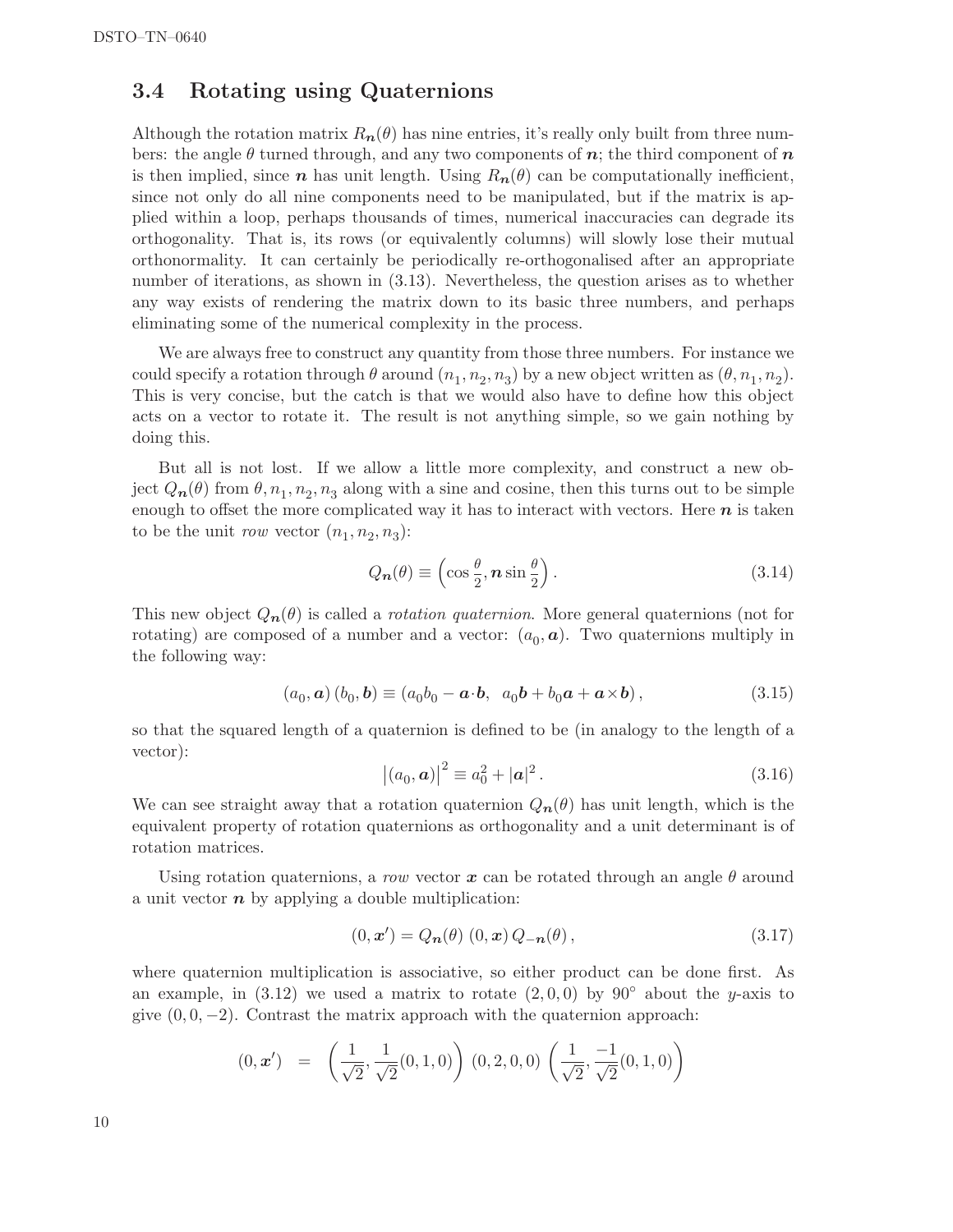$$
= (1,0,1,0) (0,1,0,0) (1,0,-1,0)
$$
  

$$
= (0,0,0,-2), \qquad (3.18)
$$

so that the result is  $(0, 0, -2)$  as expected.

Combining two rotations using quaternions is straightforward. Just as a matrix rotation  $R_1$  followed by  $R_2$  is equivalent to a single matrix rotation  $R_2 R_1$ , a quaternion rotation  $Q_1$  followed by  $Q_2$  is equivalent to a single quaternion rotation  $Q_2 Q_1$ .

Finally, just as a rotation matrix will slowly lose orthogonality under repeated iterations in a software routine, so a rotation quaternion's length will slowly wander from one in the same circumstances. It can be periodically reset by dividing each of the quaternion's four elements by the length calculated from (3.16), which is a very much simpler task than re-orthogonalising a matrix in (3.13).

#### Matrix Cost versus Quaternion Cost

How expensive is using matrices as opposed to using quaternions? While (3.18) might look succinct, it does hide some effort, especially in the two cross products that have been done. In Table 1 we give simple counts of operations required to rotate a vector, if done with pen and paper. No allowance for numerical optimisation is made since that forms a field in itself. It can be seen that quaternions are easier to build, while matrices are easier to use; thus, depending on the application, it can be useful to convert between the two subject to how much of each process needs to be done.

|                                                    | Matrix                                                             | Quaternion                                                        |
|----------------------------------------------------|--------------------------------------------------------------------|-------------------------------------------------------------------|
| <b>Build</b><br>using $(3.7)$ and $(3.14)$ :       | 2 trigonometric functions,<br>10 additions,<br>21 multiplications. | 2 trigonometric functions,<br>no additions,<br>4 multiplications. |
| One rotation<br>using $(3.5)$ and $(3.15, 3.17)$ : | 6 additions,<br>9 multiplications.                                 | 24 additions,<br>30 multiplications.                              |
| Multiplication                                     | 27 multiplications,<br>18 additions.                               | 16 multiplications,<br>12 additions.                              |

Table 1: First-principles computation costs of matrices and quaternions, for the build and one use of each. The numbers shown are not optimised

The benefit of using quaternions for iterative calculations is that the resetting of a quaternion's length to 1 requires a simple division by its length, calculated from (3.16). On the other hand, re-orthogonalising a matrix from (3.13) is a much more complicated affair that involves the lengthy procedure of matrix diagonalisation. Although there is room for optimisation in this process, it cannot compete with quaternion normalisation for simplicity. How often such a resetting or re-orthogonalising needs to be done is presumably a function of the numerical complexity of the problem being tackled.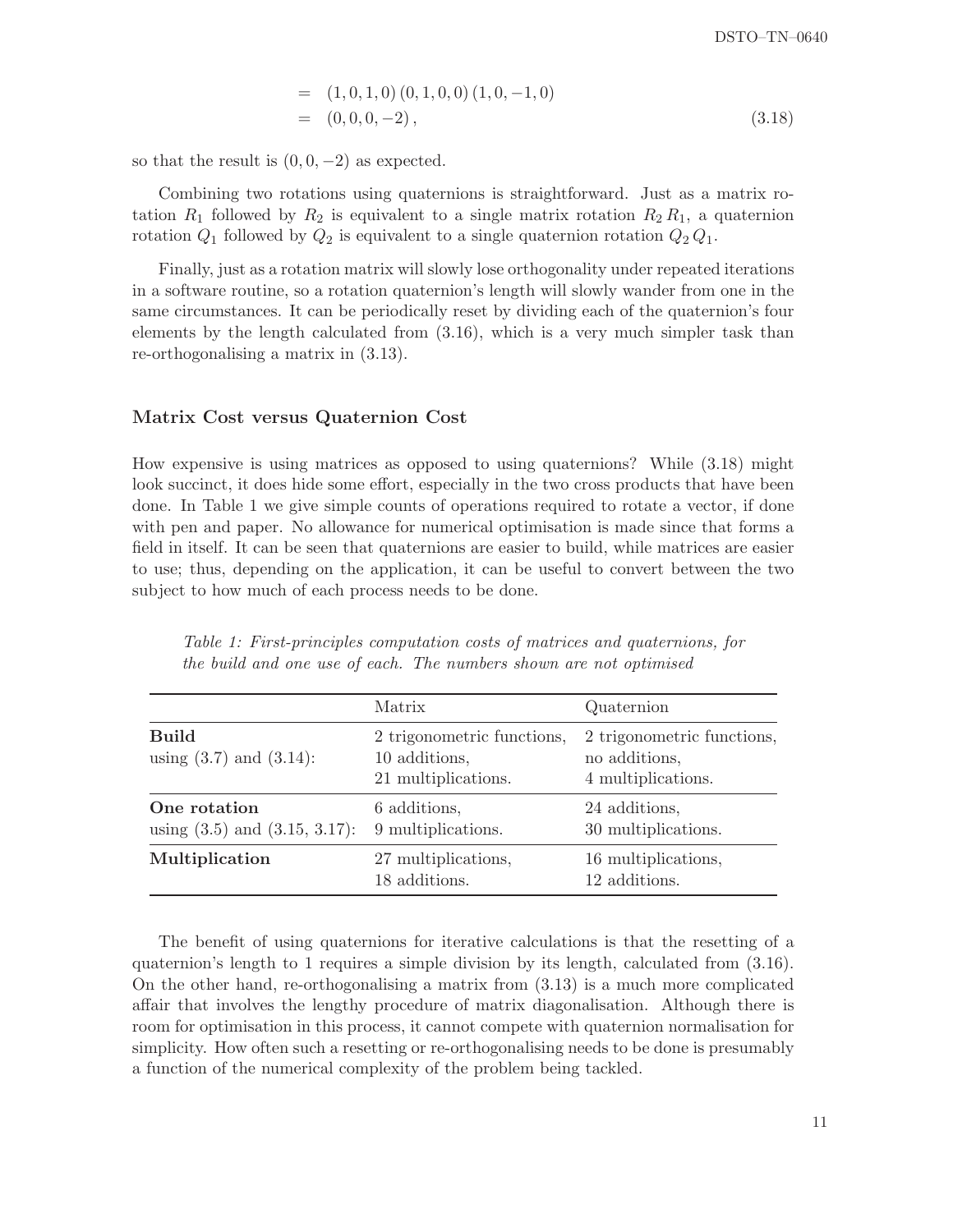In fact, it might be thought that rather than use the expensive (3.13) to re-orthogonalise the matrix, that a better approach would be to convert the matrix to a quaternion, normalise that, and then convert back to a matrix. This can be done using the analysis of Appendix A, by applying (A1) to produce the angle and axis from the matrix, that are then used to build the quaternion via (3.14), which is then normalised and converted back to a matrix using (3.7). But whether this is really viable might depend on the numerical accuracy of the software. As it is, (A1) only samples the matrix's three diagonal elements to calculate the angle  $\theta$ , perhaps producing too inaccurate a result to be used in building the quaternion. The quaternion could be produced by using all of the matrix elements; but it's not clear what work has been done in this area for doing this efficiently and accurately.

## 4 Rotating Axes to Change Coordinates

The building block that allows all manner of aerospace re-orientations to be done, for various pitches, rolls, yaws, changes of latitude/longitude, and local geographic frames, is the act of rotating each of the vectors that represent the axes of some frame.

There are two basic tasks to consider in this type of aerospace calculation. First, given a place on Earth (usually in lat–long–height coordinates), we need to construct the local geographic frame's axes, such as NED. Second, an aircraft can be introduced into this NED frame, and its orientation found relative to that frame.

#### 4.1 Constructing NED Axes for the Local Geographic Frame

Given the lat–long–height of a place on or near Earth, the first thing we wish to do is find the local NED axes. The technique used is the primary one of this report. We build an initial set of NED axes in a place where it's simple to determine them, and then we rotate these around to the required place.

The simplest place to construct an initial set of NED axes is on the junction of the Equator and the prime meridian, since this has a latitude and longitude of  $\alpha = \omega = 0^{\circ}$ . Represent each axis by a unit vector in the ECEF frame, which all calculations are being done within:

$$
\boldsymbol{N}_0 = \begin{bmatrix} 0 \\ 0 \\ 1 \end{bmatrix}, \quad \boldsymbol{E}_0 = \begin{bmatrix} 0 \\ 1 \\ 0 \end{bmatrix}, \quad \boldsymbol{D}_0 = \begin{bmatrix} -1 \\ 0 \\ 0 \end{bmatrix}. \tag{4.1}
$$

The scenario is shown in Figure 5. Now rotate each of the  $N_0, E_0, D_0$  vectors in two steps. The first rotation is about the  $N_0$  vector by the longitude  $\omega$ , taking care to realise that the rotation matrix will obey the right hand rule. This rotation creates an intermediate triplet of vectors, taking  $N_0 \to N_1$ ,  $E_0 \to E_1$ ,  $D_0 \to D_1$ . (Of course,  $N_1 = N_0$ , but for clarity we keep each triplet together notationally.)

Now rotate each of the intermediate set by the latitude  $\alpha$  about  $-E_1$ ; again we've been careful to note the use of the right hand rule, so need to specify the axis of rotation as  $-E_1$ . (We can certainly use  $+E_1$ , but will have to rotate by  $-\alpha$  about this. The rotation matrix or quaternion will be unchanged.) Because the original  $N_0, E_0, D_0$  vectors each have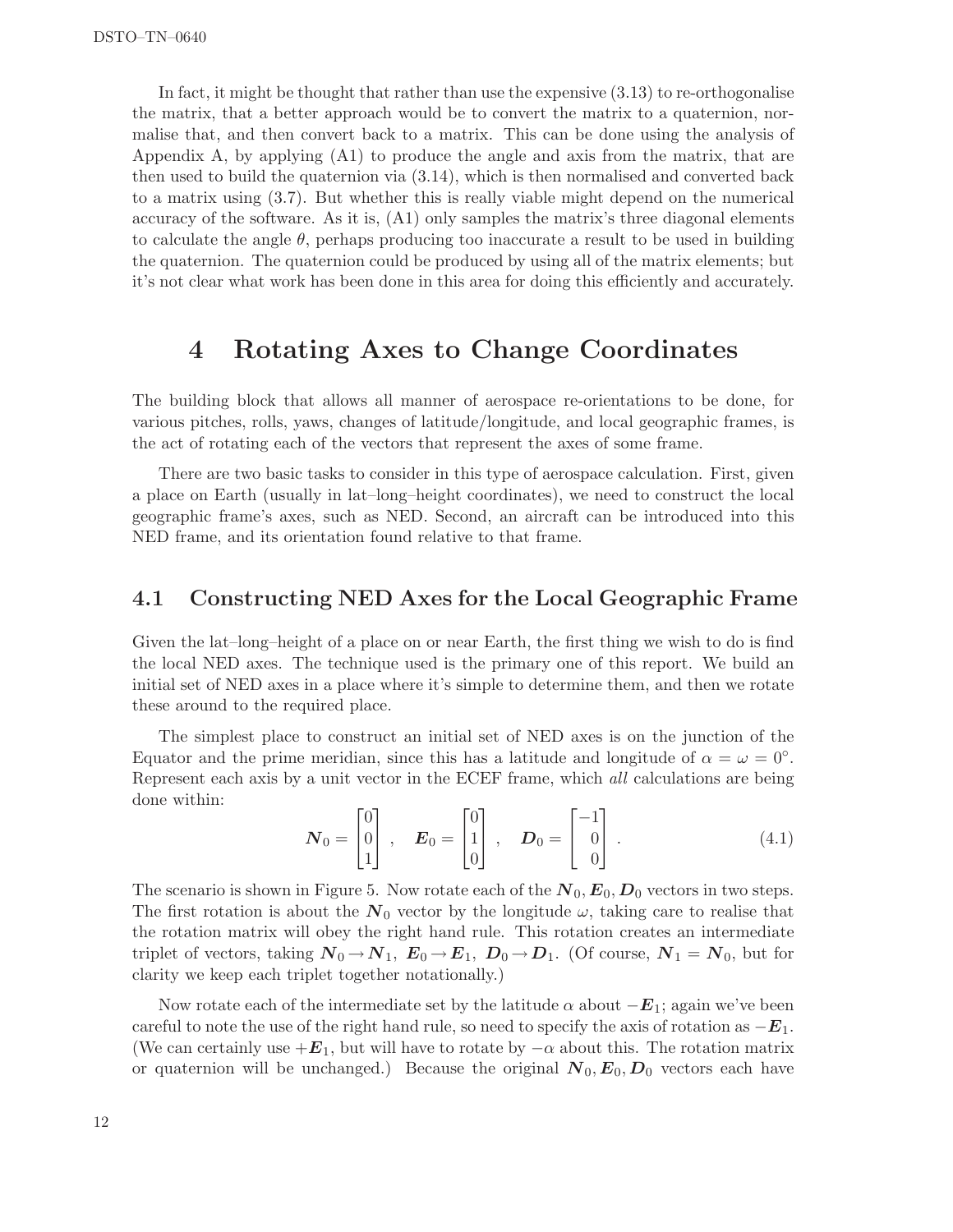

Figure 5: Constructing local north–east–down axes  $N, E, D$  at a given point of known latitude and longitude. Start with the three vectors  $N_0, E_0, D_0$ . Construct the intermediate set  $N_1, E_1, D_1$  by rotating the original set through the longitude  $\omega$  about  $N_0$ . Then rotate  $N_1, E_1, D_1$  about  $-E_1$  by the latitude  $\alpha$ , according to the right hand rule, to give the final set  $N, E, D$ . Or equivalently, rotate the intermediate set about  $E_1$  through minus the latitude. The resulting vectors are the local north–east–down axes

unit length, they automatically satisfy the requirement for the axis vector  $n$  to be of unit length in (3.7). Notice that the clever way that latitude has been defined means we needn't worry that Earth's shape is not spherical; two places separated by say 50◦ latitude on the same meridian will certainly have a  $50°$  angle between their North vectors, and a  $50°$  angle between their Down vectors.

The sequence of steps is:

$$
N_1 = R_{N_0}(\omega) N_0 = N_0
$$
  
\n
$$
E_1 = R_{N_0}(\omega) E_0
$$
  
\n
$$
D_1 = R_{N_0}(\omega) D_0
$$
  
\n
$$
N = R_{-E_1}(\alpha) N_1
$$
  
\n
$$
E = R_{-E_1}(\alpha) E_1 = E_1
$$
  
\n
$$
D = R_{-E_1}(\alpha) D_1.
$$
  
\n(4.2)

The resulting vectors  $N, E, D$  are the local north–east–down axes, and can be used for further calculations. In the interest of pedagogy, we have made the steps as alike as possible, but in practice they can be heavily reduced to

$$
E = R_{N_0}(\omega) E_0
$$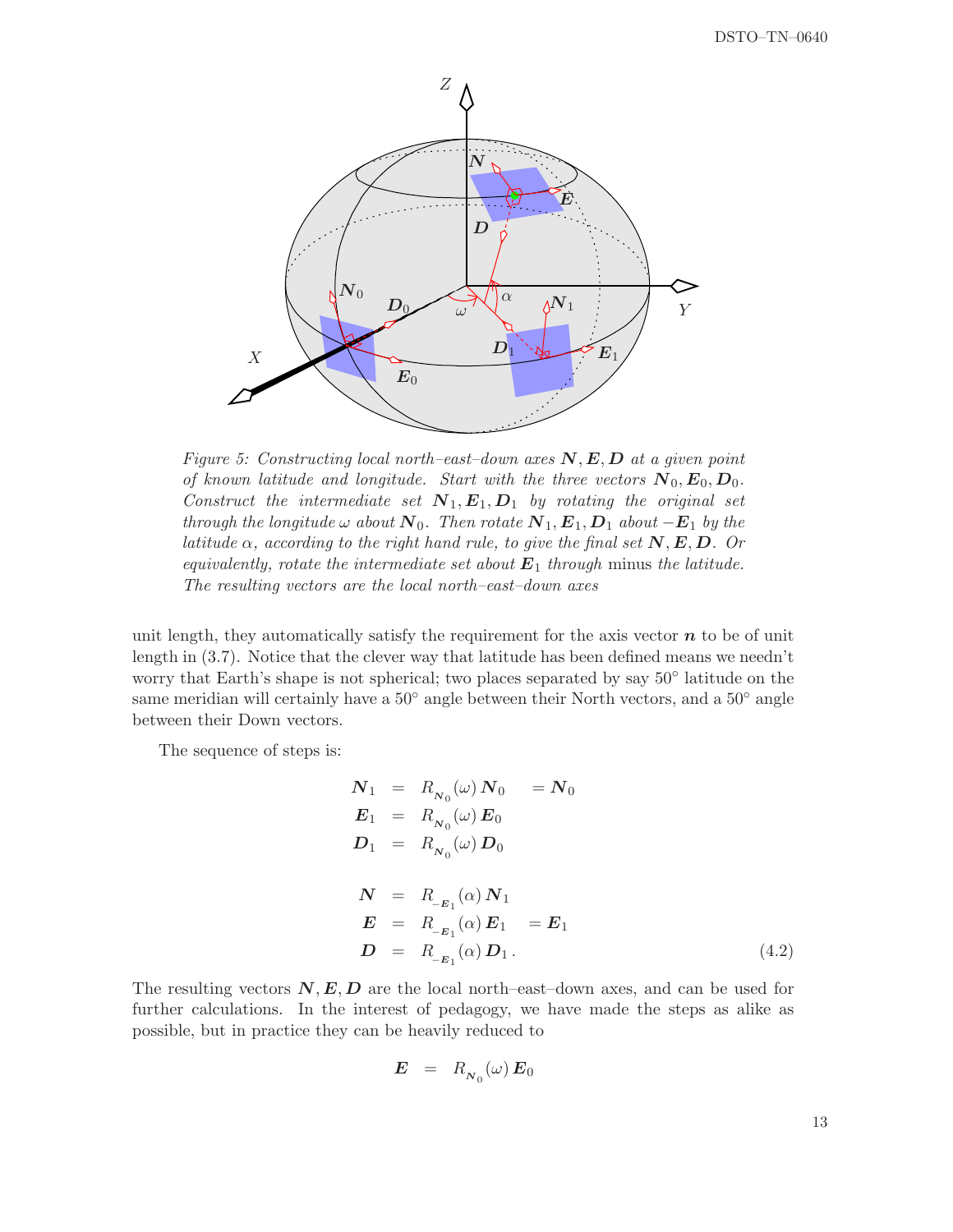$$
\begin{array}{rcl}\n\mathbf{N} & = & R_{-E}(\alpha) \, \mathbf{N}_0 \\
\mathbf{D} & = & \mathbf{N} \times \mathbf{E} \,.\n\end{array} \tag{4.3}
$$

This reduction is purely a question of pedagogy versus computational speed. Equations (4.2) allow for a step by step follow-through of the process, which is useful for writing transparent computer code or debugging in more complicated situations where more than two rotations need to be performed. In this two-rotation case, it's certainly not difficult to use (4.3) without having to think along the lines of (4.2) at all. But situations requiring more than two rotations will not be so easily abbreviated.

The following example draws many of these ideas together.

#### Example: If we are in Adelaide and Earth is transparent, what is the compass bearing of Brussels if we are looking straight at it through Earth?

We'll calculate ECEF position vectors of both Adelaide and Brussels, subtracting one from the other to find the position vector of Brussels relative to Adelaide, and then express this in the local NED axes at Adelaide using dot products. It's helpful to write the vectors in the following way, where  $A =$  Adelaide,  $B =$  Brussels, and  $C =$  some other useful point. The vector giving the position of B relative to A can be written  $r_{B\leftarrow A}$ , and the following are all true in general, as well as being useful for writing down vector relationships without needing to draw pictures:

$$
r_{B\leftarrow A} = -r_{A\leftarrow B}
$$
  
\n
$$
r_{B\leftarrow A} = r_{B\leftarrow C} - r_{A\leftarrow C}
$$
  
\n
$$
r_{B\leftarrow A} = r_{B\leftarrow C} + r_{C\leftarrow A}
$$
\n(4.4)

The cities' positions are:

Adelaide: latitude 
$$
\alpha = -34.9^{\circ}
$$
, longitude  $\omega = 138.5^{\circ}$ ,  
Brussels: latitude  $\alpha = 50.8^{\circ}$ , longitude  $\omega = 4.3^{\circ}$ .

Use (2.2) to find the position of each city relative to Earth's centre (which is exactly what the ECEF coordinates specify): set  $C =$  Earth's centre.

$$
\mathbf{r}_{A \leftarrow C} = \begin{bmatrix} -3.92 \\ 3.47 \\ -3.63 \end{bmatrix} \times 10^6 \text{ metres}, \quad \mathbf{r}_{B \leftarrow C} = \begin{bmatrix} 4.03 \\ 0.30 \\ 4.92 \end{bmatrix} \times 10^6 \text{ metres}. \tag{4.5}
$$

The position of Brussels relative to Adelaide is then

$$
\boldsymbol{r}_{B \leftarrow A} = \boldsymbol{r}_{B \leftarrow C} - \boldsymbol{r}_{A \leftarrow C} = \begin{bmatrix} 7.95 \\ -3.17 \\ 8.55 \end{bmatrix} \times 10^6 \text{ metres.} \tag{4.6}
$$

This vector is still an ECEF vector, although we can consider it to start at Adelaide and point to Brussels. To calculate the bearing of Brussels as seen from Adelaide, we need to get the local north and east components of  $r_{B\leftarrow A}$ . To do this, we'll first calculate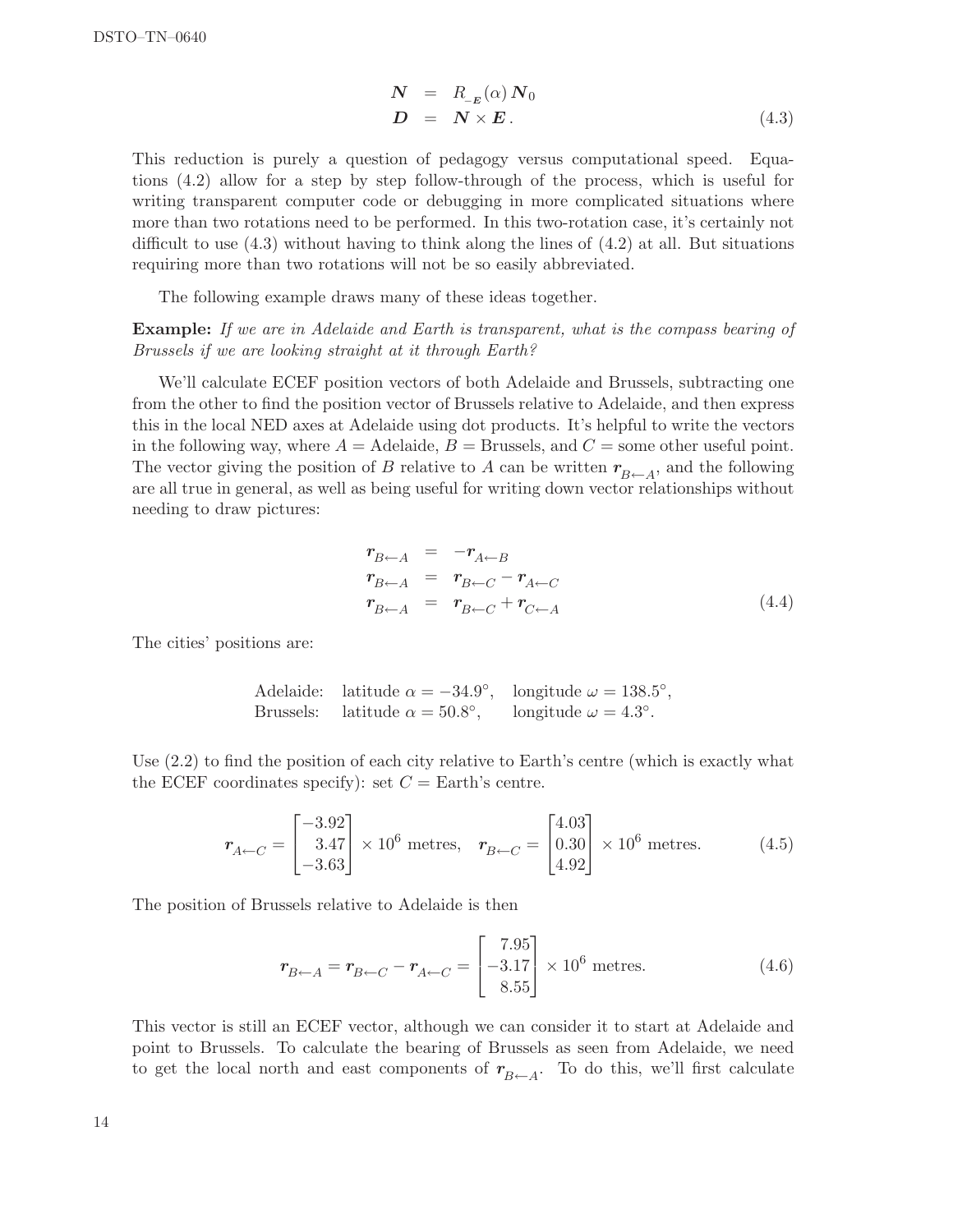Adelaide's local north, east, and down axis vectors, labelled  $N, E, D$  in Figure 5, all in ECEF coordinates, using (4.2). For this we need  $R_{N_0}(\omega)$ , constructed from (3.7):

$$
\boldsymbol{N}_0 = \begin{bmatrix} 0 \\ 0 \\ 1 \end{bmatrix}, \quad \omega = 138.5^\circ, \quad R_{N_0}(\omega) \simeq \begin{bmatrix} -0.74896 & -0.66262 & 0 \\ 0.66262 & -0.74896 & 0 \\ 0 & 0 & 1 \end{bmatrix}. \tag{4.7}
$$

This  $R_{N_0}(\omega)$  then acts in (4.2) to produce  $N_1, E_1, D_1$ . We then use  $-E_1$  to construct the next rotation matrix  $R_{E_1}(\alpha)$ , which finally produces the  $\mathbf{N}, \mathbf{E}, \mathbf{D}$ . The steps are easy to programme and are omitted; the resulting axes are

$$
\mathbf{N} = \begin{bmatrix} -0.429 \\ 0.379 \\ 0.820 \end{bmatrix}, \quad \mathbf{E} = \begin{bmatrix} -0.663 \\ -0.749 \\ 0 \end{bmatrix}, \quad \mathbf{D} = \begin{bmatrix} 0.614 \\ -0.543 \\ 0.572 \end{bmatrix}. \tag{4.8}
$$

The bearing of Brussels is calculated by projecting  $r_{B\leftarrow A}$  into the local north–east plane. The projection can be visualised as an arrow drawn on the ground, so that its angle from north is the required bearing. The projection in the local north–east plane is simply given by the components of  $r_{B\leftarrow A}$  on the local north and east axes. These are dot products:

North component = 
$$
\mathbf{r}_{B \leftarrow A} \cdot \mathbf{N} = 2.4035 \times 10^6
$$
 metres,  
East component =  $\mathbf{r}_{B \leftarrow A} \cdot \mathbf{E} = -2.8958 \times 10^6$  metres. (4.9)

(Note that these equations assume the axis vectors  $N, E$  have unit length; another reason to prefer unit length axis vectors from the start.) The units here are immaterial; the only thing that matters is the ratio of the components, so that Brussels' bearing is

$$
360^{\circ} - \tan^{-1} \frac{2.8958}{2.4035} \simeq 310^{\circ} , \qquad (4.10)
$$

or roughly north-west. Apart from the initial change of variables in (2.2), this whole calculation has been accomplished using just rotations and dot products. We could of course have streamlined it using (4.3) as well as omitting the calculation of the local Down vector  $D$ , but the point here is pedagogy, not efficiency.

#### 4.2 The World as Seen by a Pilot

Sometimes we wish to know the appearance of a scenario as seen by the pilot. For example if an aircraft is flying straight and level, and then executes a series of yaws, pitches, and rolls, where will the compass directions lie, and where will "up/down" be? If an aircraft is alongside but 200 m higher, where will this aircraft be seen to lie from the confines of the cockpit?

These questions are answered by rotating vectors. To determine where the compass directions are, we need to know where the aircraft is headed before it turns. These directions are only really well defined near Earth's surface, and in this case, each of them can be considered as vectors emanating from the cockpit itself, described in the aircraft's frame. For example, Fig. 3 shows that if the aircraft is flying straight and level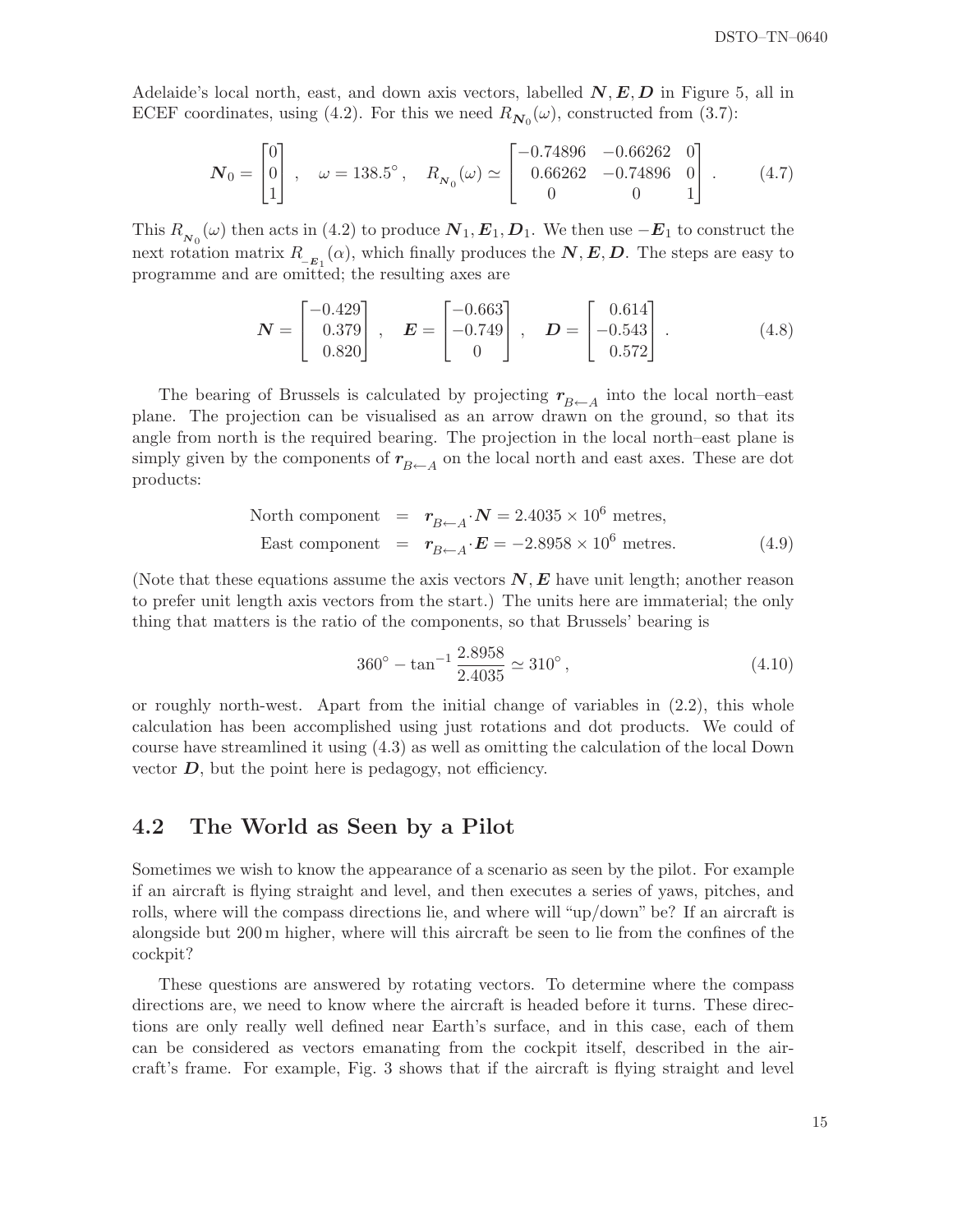north-east, then the north direction vector will have coordinates in the aircraft's frame of  $(x, y, z) = (1/\sqrt{2}, -1/\sqrt{2}, 0).$ 

Example: This involves large distances just to ensure the method is well understood. Suppose we are flying north-east over Adelaide, pitched up at  $20^{\circ}$  at an altitude of 30,000 m. We sight an aircraft flying over Sydney at the same altitude. In which direction in the cockpit must we look to see that aircraft?

As usual, work in the ECEF. Call the other aircraft "them", and construct a vector pointing from our location to them. This is the vector of them relative to us, or  $r_{\text{them}\leftarrow \text{us}}$ . We require the components of this vector in the aircraft frame. These components are given by dotting  $r_{\text{them}\leftarrow\text{us}}$  with the three vectors describing each of the aircraft's axes. The axes are  $x, y, z$  in Fig. 3, and we'll call the vectors along each one  $x, y, z$ , respectively. So we need to find

$$
r_{\text{them}\leftarrow \text{us}} \cdot x \,, \quad r_{\text{them}\leftarrow \text{us}} \cdot y \,, \quad r_{\text{them}\leftarrow \text{us}} \cdot z \,. \tag{4.11}
$$

The vector  $r_{\text{them--us}}$  is found simply by referring everything to the centre C of Earth, which implies using the ECEF:

$$
r_{\text{them}\leftarrow\text{us}} = r_{\text{them}\leftarrow C} - r_{\text{us}\leftarrow C} \,. \tag{4.12}
$$

The vector  $r_{\text{them}\leftarrow C}$  is just their position in the ECEF, and  $r_{\text{us}\leftarrow C}$  is our own position in the ECEF. These positions are given by applying (2.2) to Adelaide's and Sydney's latitude and longitude, together with the given heights both of 30,000 m. The two cities lie at:

Adelaide: latitude 
$$
\alpha = -34.9^{\circ}
$$
, longitude  $\omega = 138.5^{\circ}$ ,  
Sydney: latitude  $\alpha = -33.9^{\circ}$ , longitude  $\omega = 151.2^{\circ}$ .

Equation (2.2) together with the appropriate heights then gives approximately:

$$
r_{\text{them}\leftarrow C} = \begin{bmatrix} -4.67\\2.57\\-3.55 \end{bmatrix} \times 10^6 \text{ metres}, \quad r_{\text{us}\leftarrow C} = \begin{bmatrix} -3.94\\3.49\\-3.65 \end{bmatrix} \times 10^6 \text{ metres.} \tag{4.13}
$$

Hence

$$
r_{\text{them}\leftarrow\text{us}} = r_{\text{them}\leftarrow C} - r_{\text{us}\leftarrow C} = \begin{bmatrix} -7.25\\ -9.21\\ 0.92 \end{bmatrix} \times 10^5 \text{ metres.} \tag{4.14}
$$

Now we need to find  $x, y, z$  at our location. First we find the local north, east, and down vectors  $N, E, D$  by (4.2) or (4.3), where the heights play no part in the calculation. These were given in (4.8). These vectors must be rotated to produce our own aircraft axes. First, place our aircraft in the local NED frame flying north, straight and level. Its aircraft axes then match the local NED axes:

$$
x_0 = N \,, \quad y_0 = E \,, \quad z_0 = D \,. \tag{4.15}
$$

Next rotate the aircraft axes around  $z_0$  by 45<sup>°</sup>, and then rotate 20<sup>°</sup> around the new yaxis  $y_1$ , taking care to get the angle signs right by way of the right hand rule for rotation. The sequence is:

$$
x_1 = R_{z_0}(45^\circ) x_0
$$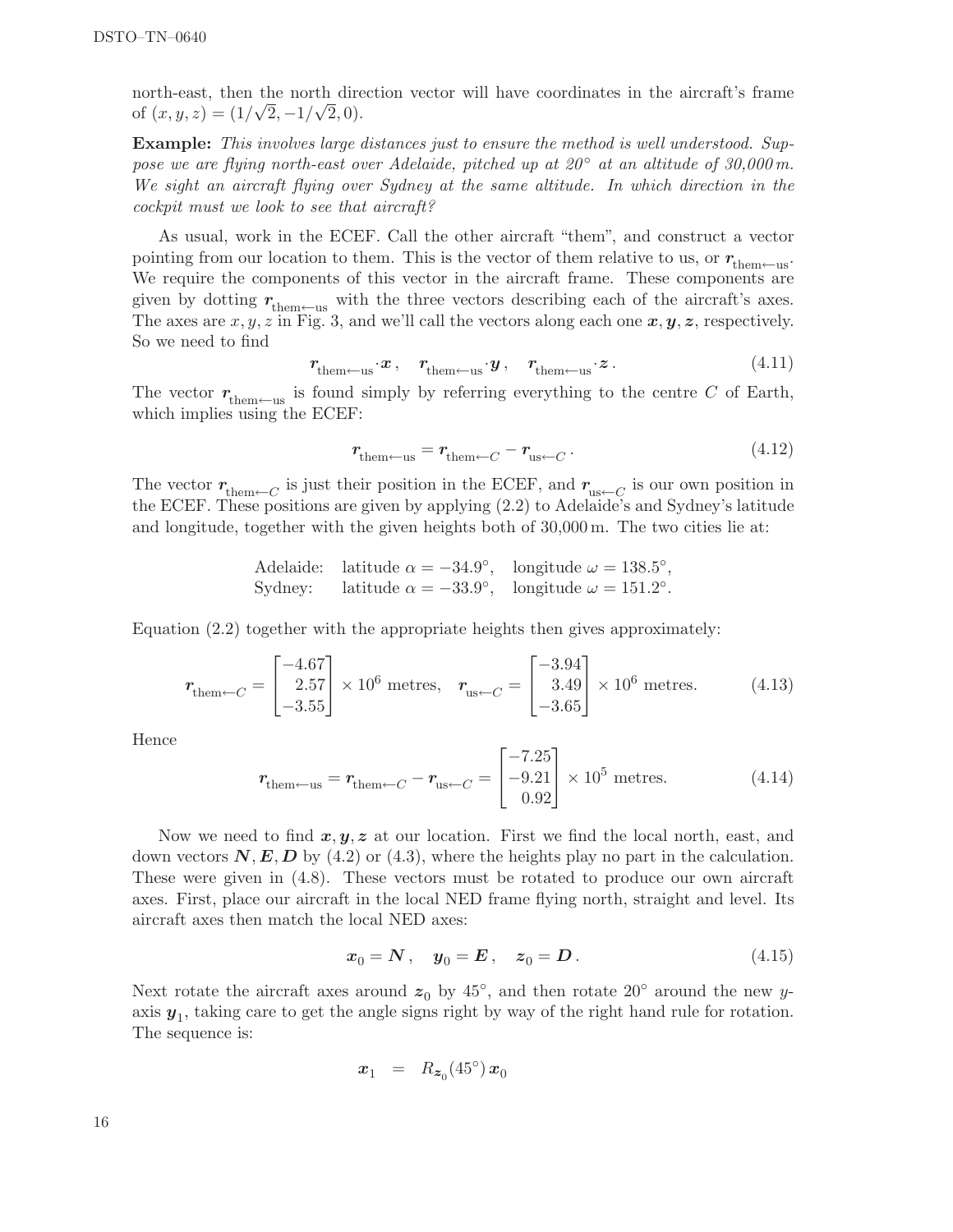$$
y_1 = R_{z_0}(45^\circ) y_0
$$
  
\n
$$
z_1 = R_{z_0}(45^\circ) z_0 = z_0
$$
  
\n
$$
x = R_{y_1}(20^\circ) x_1
$$
  
\n
$$
y = R_{y_1}(20^\circ) y_1 = y_1
$$
  
\n
$$
z = R_{y_1}(20^\circ) z_1.
$$
  
\n(4.16)

The final vectors are approximately

$$
\boldsymbol{x} = \begin{bmatrix} -0.94 \\ -0.06 \\ 0.35 \end{bmatrix}, \quad \boldsymbol{y} = \begin{bmatrix} -0.17 \\ -0.80 \\ -0.58 \end{bmatrix}, \quad \boldsymbol{z} = \begin{bmatrix} 0.31 \\ -0.60 \\ 0.74 \end{bmatrix}. \tag{4.17}
$$

Dotting these with  $r_{\text{them}\leftarrow\text{us}}$  in (4.11) gives the set of components we require, so that the other aircraft turns out to have coordinates (765, 802, 393) km in the frame of our aircraft. (Note that these numbers result from keeping more significant figures than are shown in the numbers above.) As a simple check, the length of this vector should be the distance of the aircraft:

distance of aircraft = 
$$
\sqrt{765^2 + 802^2 + 393^2}
$$
 km  $\simeq 1176$  km, (4.18)

which is reasonable. To actually sight the aircraft, we first need to turn our head to our right by approximately  $\tan^{-1} \frac{802}{765}$ , or 46°. Again this makes sense, since the aircraft is approximately due east and we are already flying north-east. After having turned our head through 46<sup>°</sup>, we need to turn it downwards by  $\tan^{-1} \frac{393}{\sqrt{7652}}$  $\frac{393}{765^2 + 802^2}$ , or about  $20^{\circ}$ .

#### 4.3 ECEF Coordinates and Heading-Pitch-Roll Conversion

Typically, simulation software will store object locations in lat–long–height, as well as orientations in a heading–pitch–roll format: three Euler angles with respect to its local NED frame. "Heading" here means where the aircraft's x-axis points, not the direction in which it's actually travelling over the ground, which is called its track. Note that heading is not the same as yaw. Yaw is the angle between an aircraft's heading (into wind, not over ground), and the direction in which its nose points. An aircraft usually flies with no yaw, meaning that it's pointing exactly into the oncoming air flow; the air flow is approaching directly over its nose. We, together with software packages, are really assuming the aircraft is not yawed, which is a very normal way to fly. Only some extreme fliers will hold a yaw after finishing their turn.

Despite lat–long–height and heading–pitch–roll formats, an IEEE standard specifies that in order to communicate location–orientation between different machines in a distributed interactive simulation (DIS) environment, XYZ coordinates be used, along with a different set of Euler rotations. The DIS standard says that three Euler rotations are implemented by first rotating around the z-axis, then around the new y-axis, and finally around the newest x-axis. This order is useful because it corresponds to physical situations; for example, ones in which an aircraft might manoeuvre by changing its heading (about its  $z$ -axis), then pitching (about its new y-axis), and finally rolling (about its newest x-axis).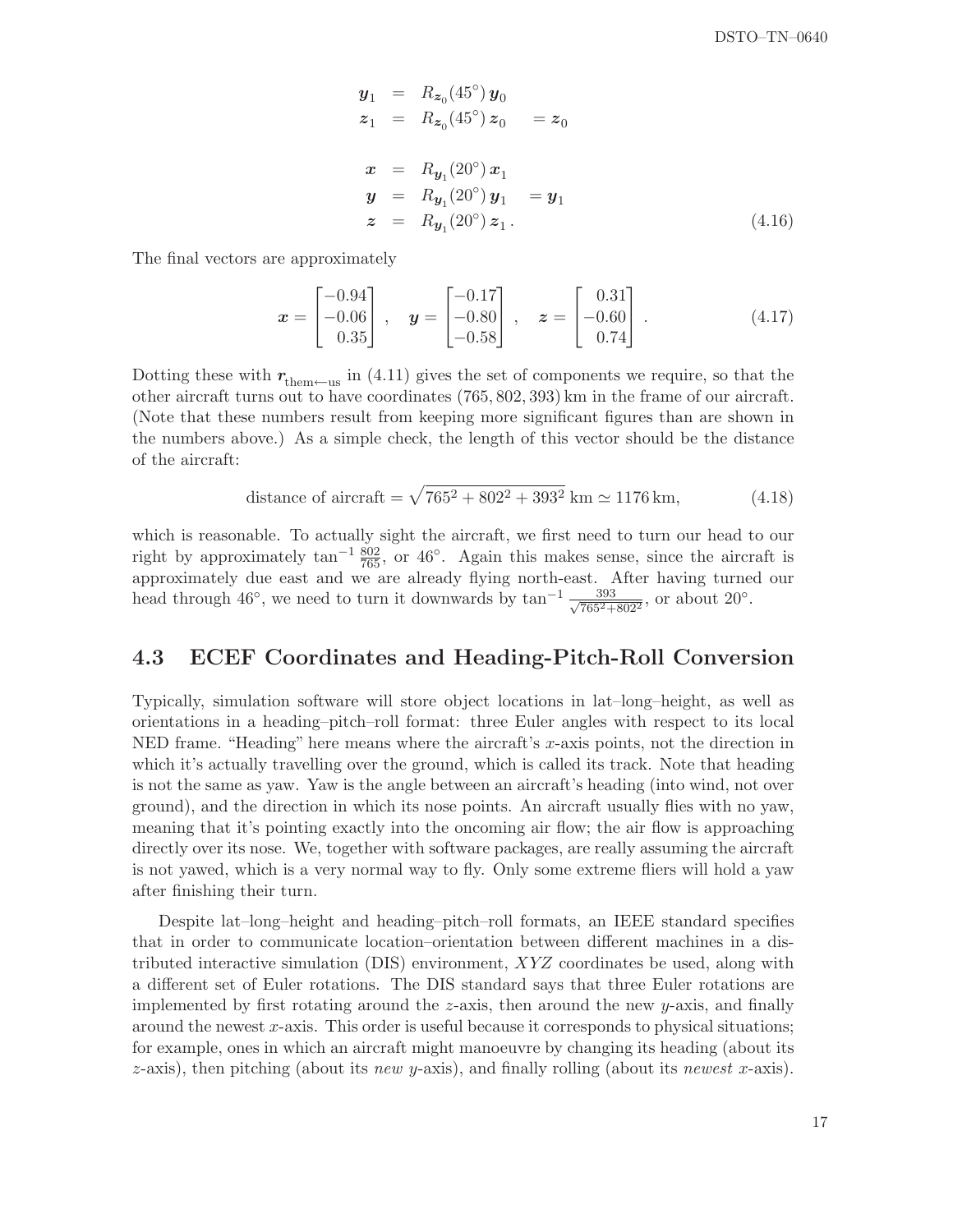Proprietary software might well include routines to convert to and from these coordinates, but this software tends to be provided without source code and so generally is not portable. To aid in developing routines that use the DIS standard, this section describes how such conversions can be done.

The first set of DIS coordinates is the aircraft's location in the XYZ coordinates of the ECEF frame. The second set of coordinates is the set of three Euler angles that specify the aircraft's orientation by starting with its own axes coincident with the ECEF's XYZ axes, and then rotating. The three rotations are by angle  $\psi$  around  $\mathbf{Z}$ , then by  $\theta$  around the rotated Y, and finally by  $\phi$  around the latest rotated X.

After distribution, these numbers  $(X, Y, Z, \psi, \theta, \phi)$  might need to be converted back to a lat–long–height and an orientation with respect to the local NED axes.

Converting the aircraft's location to and fro between  $XYZ$  and lat-long-height was done in  $(2.2)$ – $(2.6)$ . The next task we'll address is calculating the Euler angles  $\psi, \theta, \phi$ . As we'll see in  $(4.30)$  ahead, it's necessary to solve the problem for a general set of starting vectors, as opposed to  $X, Y, Z$ , so we'll restate it using more general vectors. Suppose we have an orthonormal set of vectors (i.e. mutually orthogonal and all of unit length)  $x_0, y_0, z_0$ . These are rotated by  $\psi$  about  $z_0$  to give  $x_1, y_1, z_1$ . These new are now rotated by  $\theta$  about  $y_1$  to give  $x_2, y_2, z_2$ . Finally, these latest are rotated by  $\phi$  about  $x_2$  to give  $x_3, y_3, z_3$ :

$$
\boldsymbol{x}_0, \boldsymbol{y}_0, \boldsymbol{z}_0 \xrightarrow[R_{\boldsymbol{z}_0}(\psi)]{} \boldsymbol{x}_1, \boldsymbol{y}_1, \boldsymbol{z}_1 \xrightarrow[R_{\boldsymbol{y}_1}(\theta)]{} \boldsymbol{x}_2, \boldsymbol{y}_2, \boldsymbol{z}_2 \xrightarrow[R_{\boldsymbol{x}_2}(\phi)]{} \boldsymbol{x}_3, \boldsymbol{y}_3, \boldsymbol{z}_3. \tag{4.19}
$$

The question is: given  $x_0, y_0, z_0$  and  $x_3, y_3, z_3$ , what are  $\psi, \theta, \phi$ ? These angles are as follows. The angle  $\psi$  is given by projecting  $x_3$  onto the  $x_0y_0$  plane, and is the angle of this projection from  $x_0$  in the  $y_0$  direction:

$$
\sin \psi = \frac{x_3 \cdot y_0}{\sqrt{(x_3 \cdot x_0)^2 + (x_3 \cdot y_0)^2}}, \quad \cos \psi = \frac{x_3 \cdot x_0}{\sqrt{(x_3 \cdot x_0)^2 + (x_3 \cdot y_0)^2}}.
$$
(4.20)

Next,  $\theta$  is the angle between  $x_3$  and the projection just mentioned:

$$
\sin \theta = -\boldsymbol{x}_3 \cdot \boldsymbol{z}_0, \quad \cos \theta = \sqrt{(\boldsymbol{x}_3 \cdot \boldsymbol{x}_0)^2 + (\boldsymbol{x}_3 \cdot \boldsymbol{y}_0)^2}.
$$
 (4.21)

Finally,  $\phi$  is the angle from  $y_2$  to  $y_3$  in the  $z_2$  direction:

$$
\sin \phi = \mathbf{y}_3 \cdot \mathbf{z}_2, \quad \cos \phi = \mathbf{y}_3 \cdot \mathbf{y}_2. \tag{4.22}
$$

Matlab code to calculate the first two of these angles would be

```
psi = atan2(dot(x3,y0), dot(x3,x0));
theta = atan2(-dot(x3,z0), sqrt((dot(x3,x0))^2 + (dot(x3,y0))^2);
```
For the last angle  $\phi$ , we need  $y_2$  and  $z_2$ . These are given by

$$
\mathbf{y}_2 = \mathbf{y}_1 = R_{\mathbf{z}_0}(\psi)\mathbf{y}_0, \quad \mathbf{z}_2 = R_{\mathbf{y}_1}(\theta)\mathbf{z}_1 = R_{\mathbf{y}_2}(\theta)\mathbf{z}_0. \tag{4.23}
$$

Appropriate Matlab code is then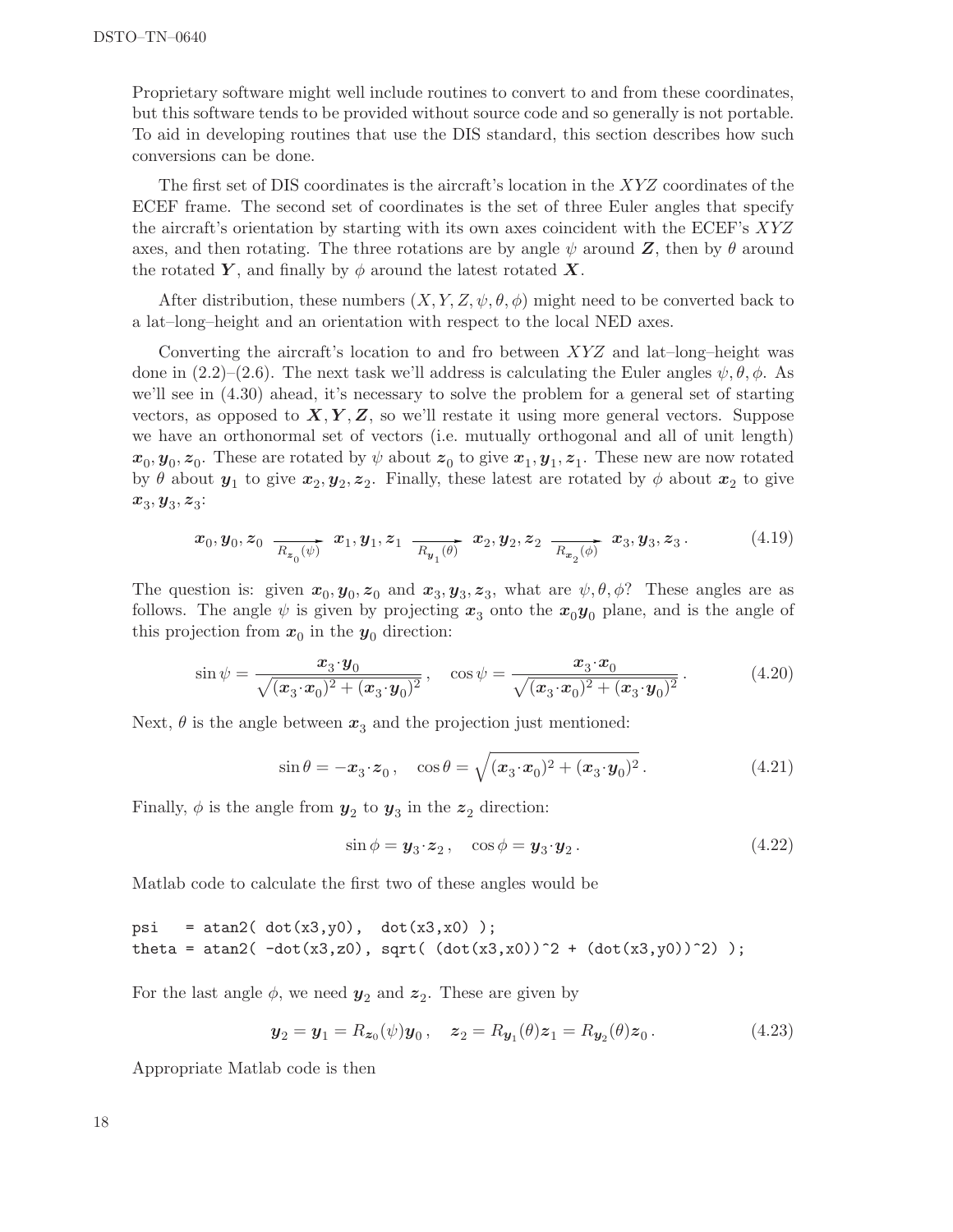phi = atan2( $dot(y3,z2)$ ,  $dot(y3,y2)$ );

The sequence of steps to convert to the six DIS numbers from a lat–long–height and heading–pitch–roll is as follows:

- 1. Use (2.2) to convert lat-long-height  $(\alpha, \omega, h)$  to  $(X, Y, Z)$ .
- 2. Find the local NED axes as we did in Section 4.1. That is, start with  $X, Y, Z$  in the ECEF frame and rotate, first through the longitude and then through the latitude, to give  $-\mathbf{D}, \mathbf{E}, \mathbf{N}$ , respectively.
- 3. Rotate the  $N, E, D$  vectors, first by the heading around  $D$ , then by the pitch around the rotated  $E$ , and finally by the roll around the latest rotated  $N$ . The resulting vectors are, respectively, the aircraft's local  $x, y, z$  axes (all in the ECEF frame).
- 4. The angles  $\psi, \theta, \phi$  are calculated from (4.20, 4.21, 4.22), where we make the identifications

$$
x_0 = X
$$
,  $y_0 = Y$ ,  $z_0 = Z$ ,  
\n $x_3 = x$ ,  $y_3 = y$ ,  $z_3 = z$ . (4.24)

Example 1: An aircraft is flying 10,000 m above Adelaide, heading south-east (with no wind component: the heading is taken as the direction in which the nose points), climbing at a 20 $\degree$  pitch, and holding a 30 $\degree$  roll. What are the two sets of triplets that the DIS standard requires to specify the aircraft's location and orientation?

The location is found easily, by converting the aircraft's lat–long–height at Adelaide to  $XYZ$  using  $(2.2)$ :

$$
(X, Y, Z) = (-3.93, 3.48, -3.63) \times 10^6 \,\mathrm{m}.\tag{4.25}
$$

The orientation vectors  $x, y, z$  are found by first calculating the local NED axes as vectors in the ECEF, and then rotating these by the relevant heading, pitch and roll. Some of this calculation has been done already in Section 4.1; the local NED axis vectors are given there in (4.8). Using these, place the aircraft into the NED frame so that initially its x, y, z axes (i.e. x, y, z vectors) coincide with the  $N, E, D$  axes respectively, and now rotate it as needed. So first set

$$
x_0 = N, \quad y_0 = E, \quad z_0 = D. \tag{4.26}
$$

Now rotate  $x_0, y_0, z_0$  each by 135<sup>°</sup> around  $z_0$  (implementing the south-east heading), calling the result  $x_1, y_1, z_1$ . Then rotate each of these by 20° around  $y_1$  (implementing the pitch) to produce  $x_2, y_2, z_2$ . Finally rotate each of these by 30° around  $x_2$  (implementing the roll) to produce  $x, y, z$ . Each of these rotations is easy to work out using the basic formula (3.7). The result is

$$
\boldsymbol{x} = \begin{bmatrix} -0.366 \\ -0.564 \\ -0.741 \end{bmatrix}, \quad \boldsymbol{y} = \begin{bmatrix} 0.928 \\ -0.165 \\ -0.333 \end{bmatrix}, \quad \boldsymbol{z} = \begin{bmatrix} 0.065 \\ -0.809 \\ 0.584 \end{bmatrix}. \tag{4.27}
$$

19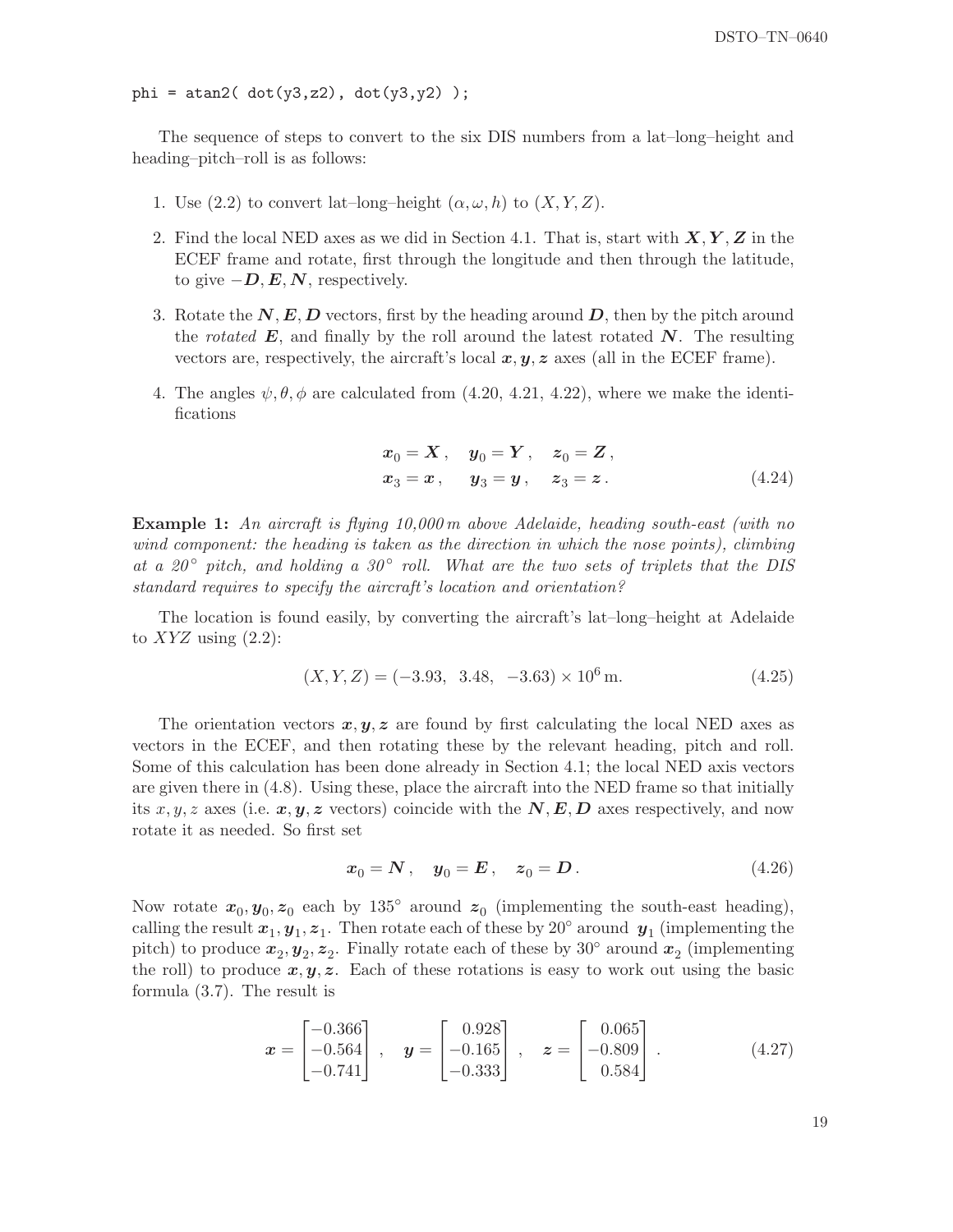Now calculate  $\psi, \theta, \phi$  from (4.20, 4.21, 4.22). To do this, set

$$
\mathbf{x}_0 = \begin{bmatrix} 1 \\ 0 \\ 0 \end{bmatrix}, \quad \mathbf{y}_0 = \begin{bmatrix} 0 \\ 1 \\ 0 \end{bmatrix}, \quad \mathbf{z}_0 = \begin{bmatrix} 0 \\ 0 \\ 1 \end{bmatrix},
$$

$$
\mathbf{x}_3 = \mathbf{x}, \quad \mathbf{y}_3 = \mathbf{y}, \quad \mathbf{z}_3 = \mathbf{z}.
$$
 (4.28)

The resulting angles are

$$
\psi = -123.0^{\circ}, \quad \theta = 47.8^{\circ}, \quad \phi = -29.7^{\circ}.
$$
\n(4.29)

These, together with  $(X, Y, Z)$  given in (4.25), are the six numbers that the DIS standard uses to encode the aircraft's position and orientation.

**Example 2:** Convert back from  $X, Y, Z, \psi, \theta, \phi$  to lat-long-height/heading-pitch-roll.

Again the location is found easily by applying  $(2.3)$ – $(2.6)$ . These equations return the latitude  $\alpha = -34.9^{\circ}$ , longitude  $\omega = 138.5^{\circ}$ , and height 10,000 m, as expected.

To calculate the heading, pitch, and roll, realise that these are just the  $\psi, \theta, \phi$ , respectively, that are returned by step 4 above (4.24) when we make the following identifications:

$$
x_0 = N
$$
,  $y_0 = E$ ,  $z_0 = D$ ,  
\n $x_3 = x$ ,  $y_3 = y$ ,  $z_3 = z$ . (4.30)

So we need to calculate  $N, E, D$ , which can be done as in Section 4.1, since we have just calculated the latitude and longitude of the aircraft. These are given in (4.8).

Next, the  $x, y, z$  are found by applying the three Euler rotations of  $\psi, \theta, \phi$  in the appropriate order, i.e.  $(4.19)$ , to the ECEF's basis vectors  $X, Y, Z$ . In other words, set  $x_0, y_0, z_0$  in (4.19) to  $X, Y, Z$ . The three resulting vectors  $x_3, y_3, z_3$  will be the required  $x, y, z.$ 

Finally, make the identifications of  $(4.30)$  to calculate  $\psi, \theta, \phi$  using  $(4.20, 4.21, 4.22)$ , where the heading is  $\psi$ , the pitch is  $\theta$ , and the roll is  $\phi$ . As expected, we obtain

$$
heading = 135^{\circ}, \quad pitch = 20^{\circ}, \quad roll = 30^{\circ}. \tag{4.31}
$$

## 5 Concluding Remarks

All of the commonly-needed techniques in three-dimensional rotations rely on our ability to do two basic procedures:

- 1. Rotate a vector about any axis whatsoever, and
- 2. calculate components using dot products.

These calculations need to be done in just one frame. The usual one is the ECEF, which is good for all of the usual motions we associate with moving around Earth. (If we need to deal with satellites, a nonrotating frame is needed, such as one fixed to the stars.)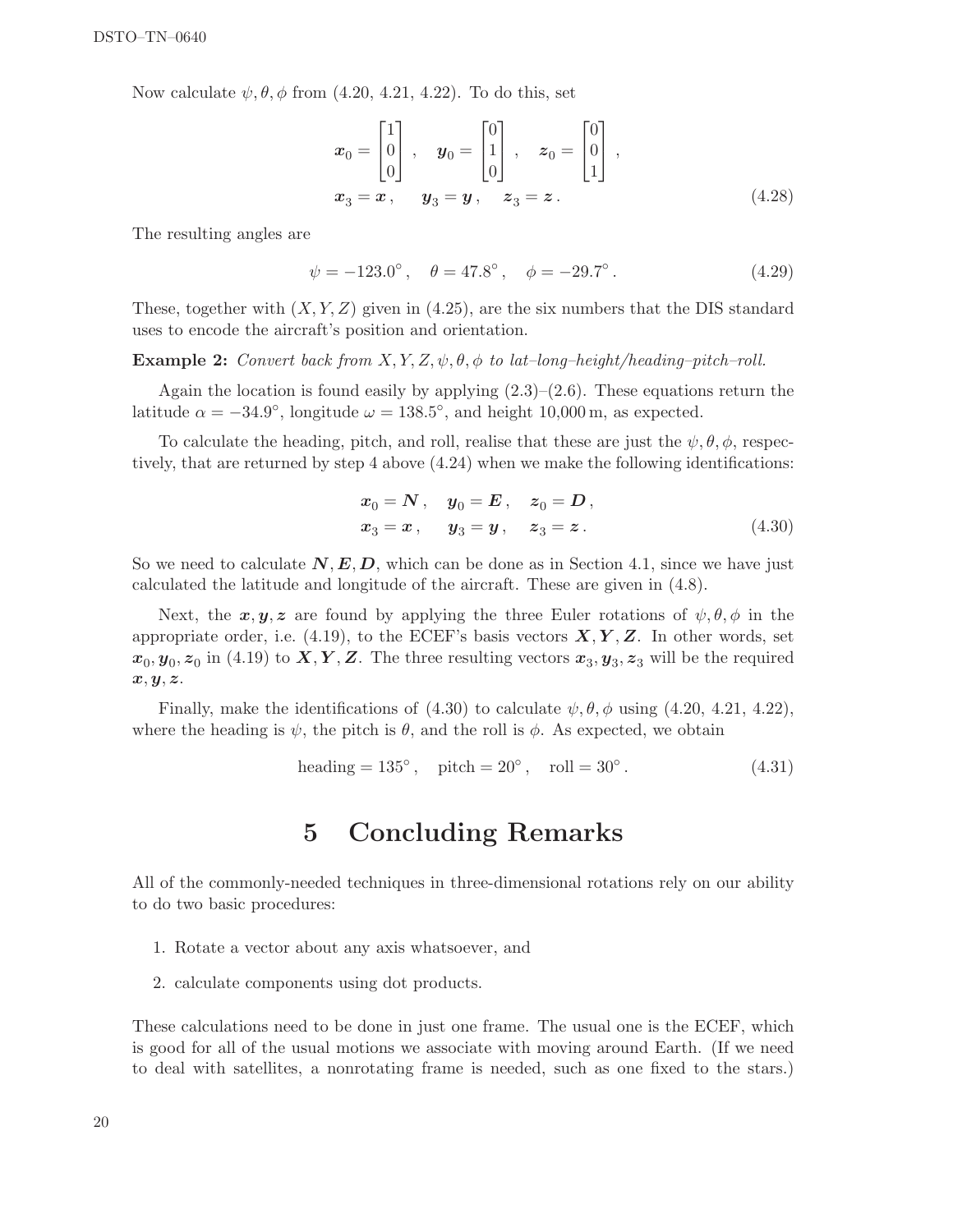Rotating about arbitrary axes and taking dot products within the ECEF is all that has been done for the examples in this report.

Rotations themselves can be carried out using matrices or quaternions. Both of these are simply ways of writing down the three numbers needed to encode a rotation (an angle, and two numbers for the axis). The extra redundancy that matrices have over quaternions allows for simpler algebra when using matrices to analyse rotation on paper, but quaternions, being essentially pared-down versions of the rotation matrix, can be easier to prevent from degrading numerically inside a computer routine (but see the comment at the end of Sect. 3.4). Performance questions like this are critical in that three-dimensional models can have 10,000+ points to rotate at e.g. 30 frames per second.

When solving a problem involving three-dimensional rotations, a good approach is to break the scenario down into its building block rotations and to handle each one separately, all within the ECEF. This step-by-step approach lends itself well to being modularised in software, and is what we have used repeatedly in this report.

## References

Mathematics essential to three-dimensional rotations is described in: Lyons, L., (1998) All You Wanted to Know About Mathematics But Were Afraid to Ask, Cambridge University Press

Various useful calculations involving GPS coordinates are contained in: Farrell, J., Barth, M. (1998), The Global Positioning System and Inertial Navigation, McGraw-Hill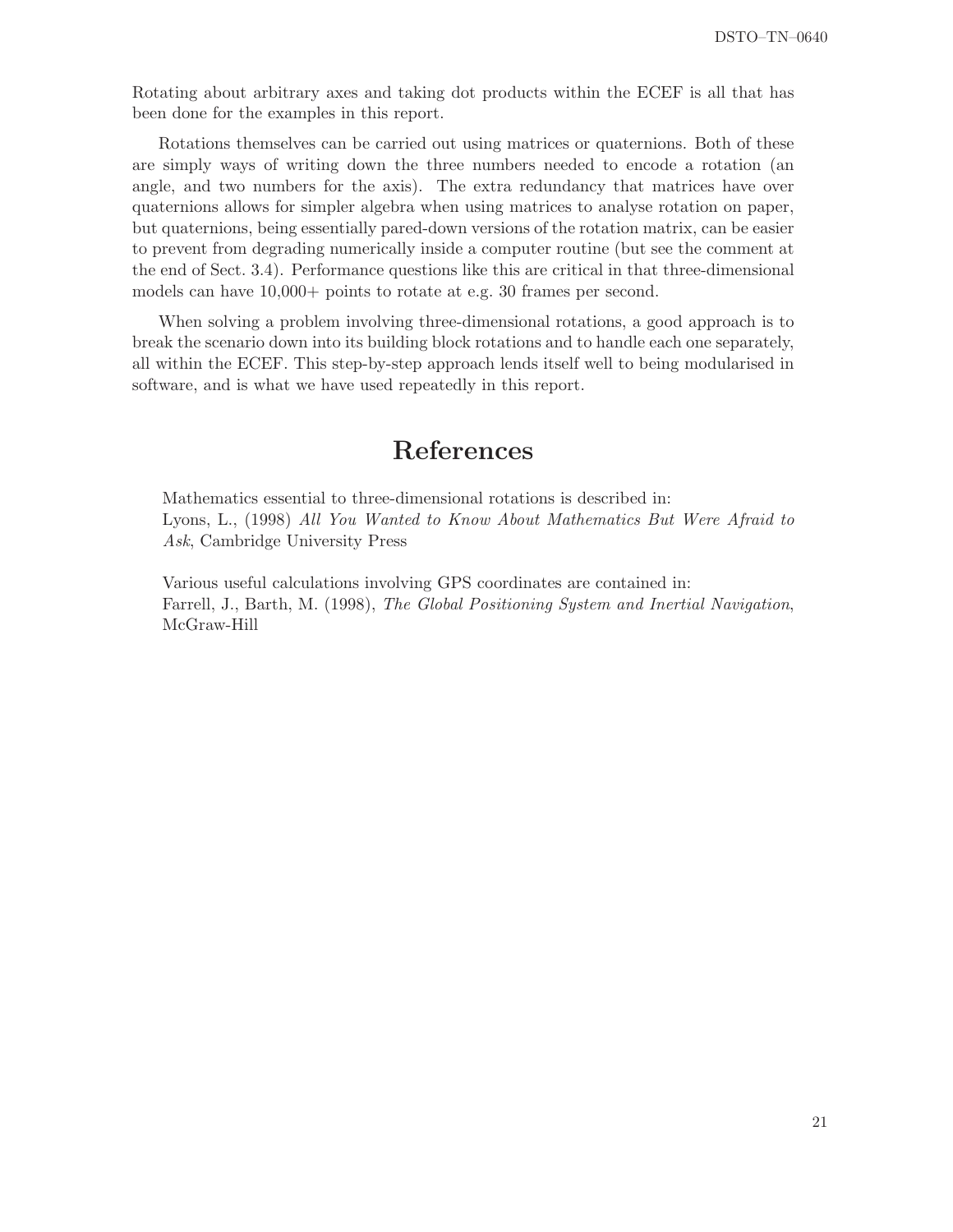## Appendix A Combining Two Rotations

Earlier we said that two rotations will always combine to give a new rotation. This is of course equivalent to multiplying the two rotation matrices or quaternions. But what is the axis and angle of the new rotation? For example, suppose we rotate a vector twice:

- 1. First rotate it by 90° around the x-axis (call the matrix  $R_x$  and the quaternion  $Q_x$ ).
- 2. Then rotate it by 90° around the y-axis (call the matrix  $R_y$  and the quaternion  $Q_y$ ).

What is the corresponding axis and angle of the combined rotation? We do this first using matrices and then with quaternions. It will be quite evident from the answer that two rotations generally don't combine to give an obvious resulting angle and axis.

#### Using Matrices

The combined matrix rotation is  $R_y R_x$ :

1. 
$$
R_x : \theta = 90^\circ, n = \begin{bmatrix} 1 \\ 0 \\ 0 \end{bmatrix}
$$
, so  $R_x = \begin{bmatrix} 1 & 0 & 0 \\ 0 & 0 & -1 \\ 0 & 1 & 0 \end{bmatrix}$   
\n2.  $R_y : \theta = 90^\circ, n = \begin{bmatrix} 0 \\ 1 \\ 0 \end{bmatrix}$ , so  $R_y = \begin{bmatrix} 0 & 0 & 1 \\ 0 & 1 & 0 \\ -1 & 0 & 0 \end{bmatrix}$   
\n3.  $R_y R_x = \begin{bmatrix} 0 & 1 & 0 \\ 0 & 0 & -1 \\ -1 & 0 & 0 \end{bmatrix}$ 

To find the single angle and axis of rotation that  $R_y R_x$  is equivalent to, we could compare each element of  $R_y R_x$  with the general expression (3.7), but this is arduous. Much easier is to use (3.7) to write down two properties of the general rotation matrix, using its trace and its transpose:

$$
\text{tr}\,R = 1 + 2\cos\theta
$$
\n
$$
R - R^t = 2\sin\theta\,n^\times\,. \tag{A1}
$$

In that case, the combined rotation is around some unit vector  $\boldsymbol{n}$  through angle  $\theta$ , where

$$
1 + 2\cos\theta = 0 \quad , \quad 2\sin\theta \, n^{\times} = \begin{bmatrix} 0 & 1 & 1 \\ -1 & 0 & -1 \\ -1 & 1 & 0 \end{bmatrix} . \tag{A2}
$$

There appear to be two solutions for  $n$  and  $\theta$  here, but they both represent the same rotation, so that we can always choose the unique positive value of  $\theta$  together with its corresponding  $n$ . In this case:

$$
\theta = 120^{\circ} \quad , \quad n = (1, 1, -1)/\sqrt{3} \,. \tag{A3}
$$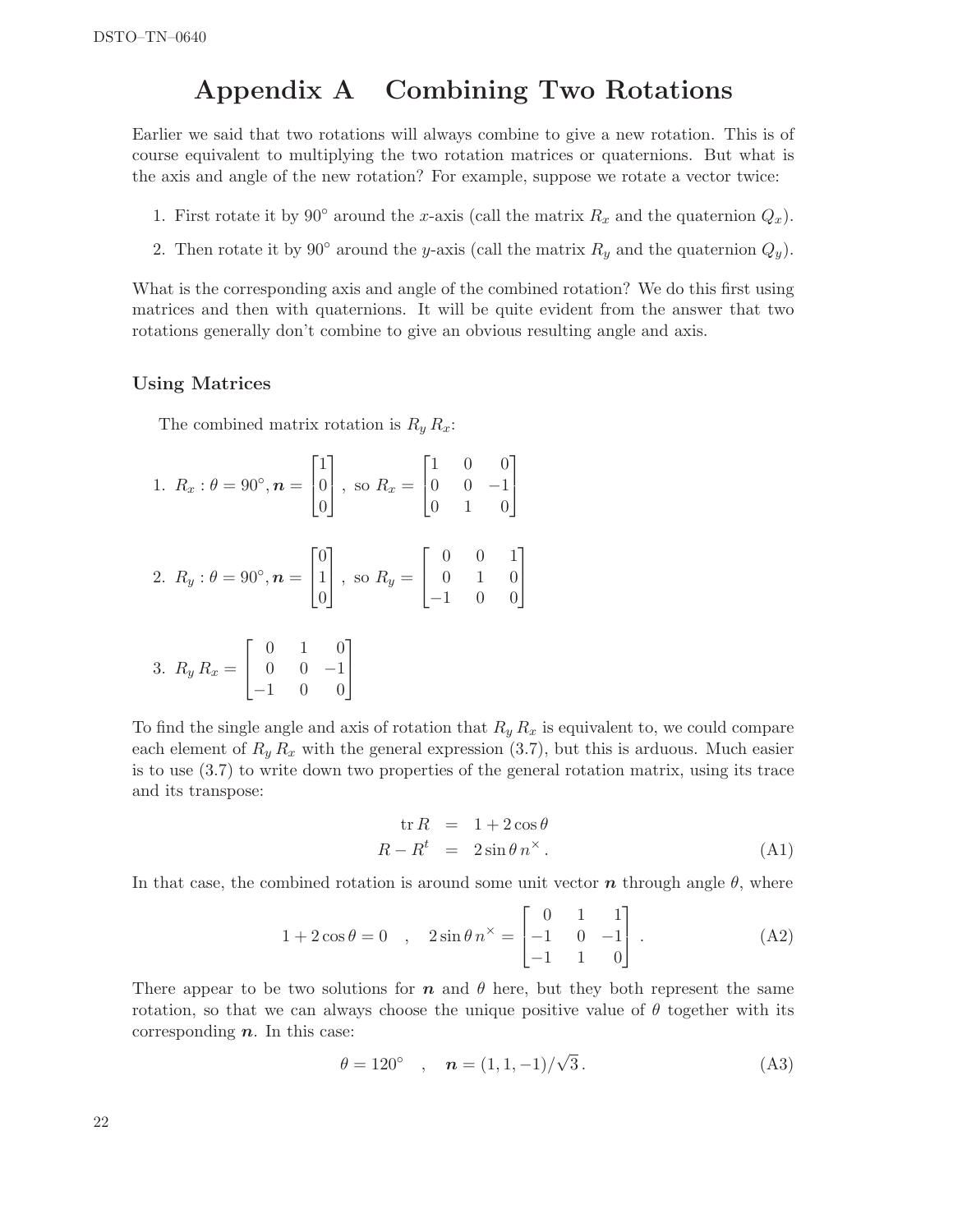### Using Quaternions

The necessary quaternions are

$$
Q_x = (\cos 45^\circ, \sin 45^\circ (1, 0, 0)) = \frac{1}{\sqrt{2}} (1, 1, 0, 0),
$$
  
\n
$$
Q_y = (\cos 45^\circ, \sin 45^\circ (0, 1, 0)) = \frac{1}{\sqrt{2}} (1, 0, 1, 0).
$$
 (A4)

The combined quaternion rotation is  $Q_y \, Q_x$  :

$$
Q_y Q_x = \frac{1}{2} (1, 0, 1, 0) (1, 1, 0, 0) = \frac{1}{2} (1, 1, 1, -1)
$$
  
=  $\left( \frac{1}{2}, \frac{\sqrt{3}}{2} \frac{(1, 1, -1)}{\sqrt{3}} \right) = \left( \cos 60^\circ, \frac{(1, 1, -1)}{\sqrt{3}} \sin 60^\circ \right),$  (A5)

which is a rotation of  $120^{\circ}$  around  $(1, 1, -1)/\sqrt{3}$ , just as we found in (A3).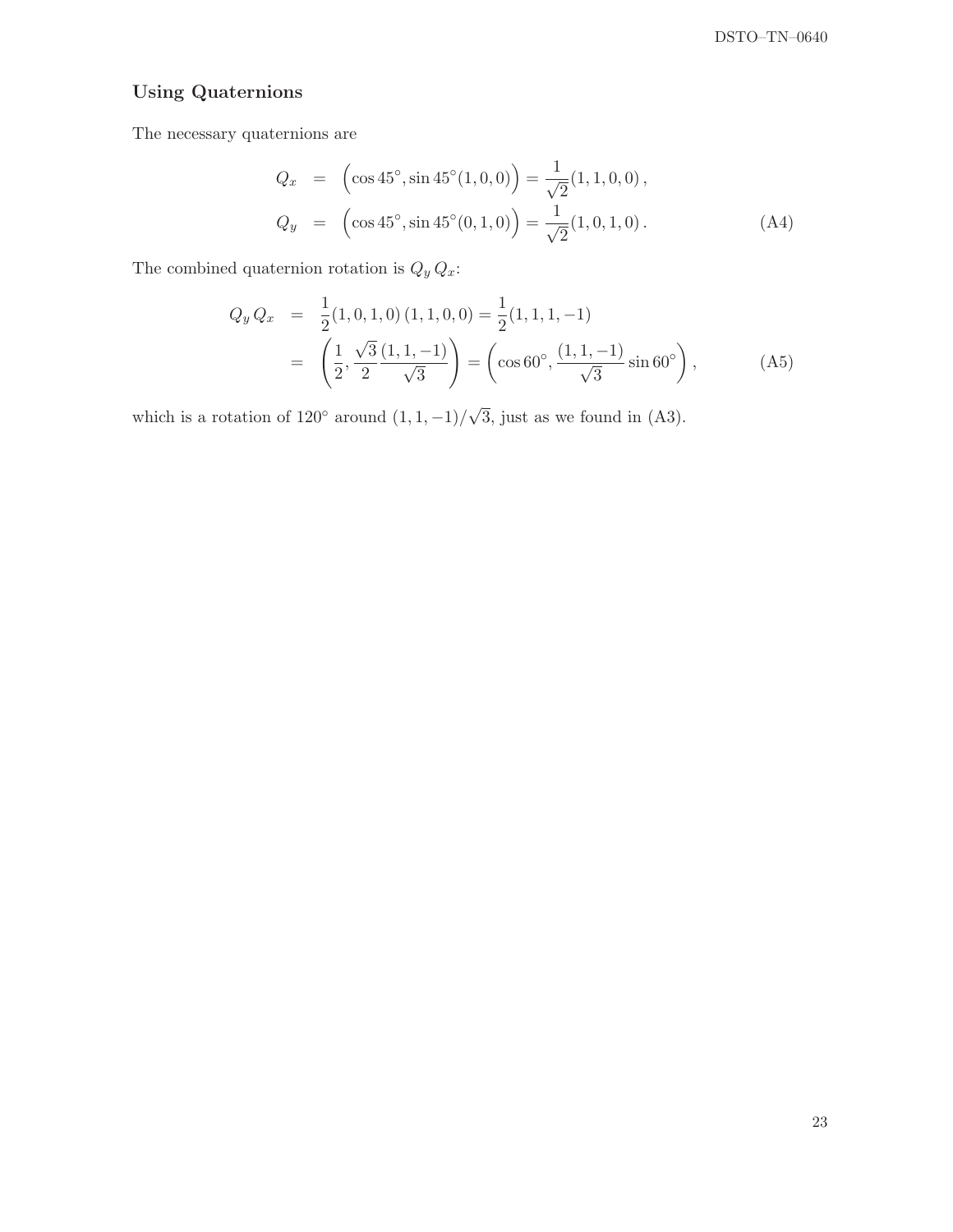# Appendix B xyz Eulers to Angle–Axis and Vice Versa

In this appendix we explain how to switch between an xyz Euler angle representation of a rotation and the angle–axis representation characterised by a single rotation matrix  $R_n(\theta)$ or quaternion  $Q_n(\theta)$ . This fixed-axis Euler representation differs to the DIS standard discussed in Section 4.3 because in this appendix, the axes rotated around are fixed in space. Even so, the fixed-axis convention is also very commonly used.

#### $xyz$  Eulers to Angle–Axis

Suppose a rotation is built of three Euler rotations: first by an angle  $\alpha$  around the x-axis, then by β around y, then by  $\gamma$  around z. These join to give a single rotation of θ around n, given by

$$
R_{n}(\theta) = R_{z}(\gamma) R_{y}(\beta) R_{x}(\alpha), \qquad (B1)
$$

where the matrix  $R_n(\theta)$  encodes the whole rotation. If it's necessary to know n and  $\theta$ explicitly, they can be found by applying (A1).

If the rotations are performed around new axes, then the calculation of the rotation matrix is only a little more difficult. For example, suppose the second rotation is around the new y-axis (called  $y'$ ), while the third is around the newest x, called  $x'$ :

$$
R_{n}(\theta) = R_{x'}(\gamma) R_{y'}(\beta) R_{x}(\alpha).
$$
 (B2)

The first rotation is done as usual:  $R_x(\alpha)$  rotates by  $\alpha$  around  $(1, 0, 0)$ . The second rotation is about the new y-axis, whose vector is

$$
n_1 \equiv R_x(\alpha) \begin{bmatrix} 0 \\ 1 \\ 0 \end{bmatrix} . \tag{B3}
$$

The last rotation, by  $\gamma$ , needs to be done around the new x-axis. This axis is represented by the vector

$$
\boldsymbol{n}_2 \equiv R_{\boldsymbol{n}_1}(\beta) \begin{bmatrix} 1 \\ 0 \\ 0 \end{bmatrix} , \qquad (B4)
$$

so that the final rotation is

$$
R_{n}(\theta) = R_{n_2}(\gamma) R_{n_1}(\beta) R_x(\alpha).
$$
 (B5)

These calculations can of course also be done using quaternions, as detailed in Appendix A.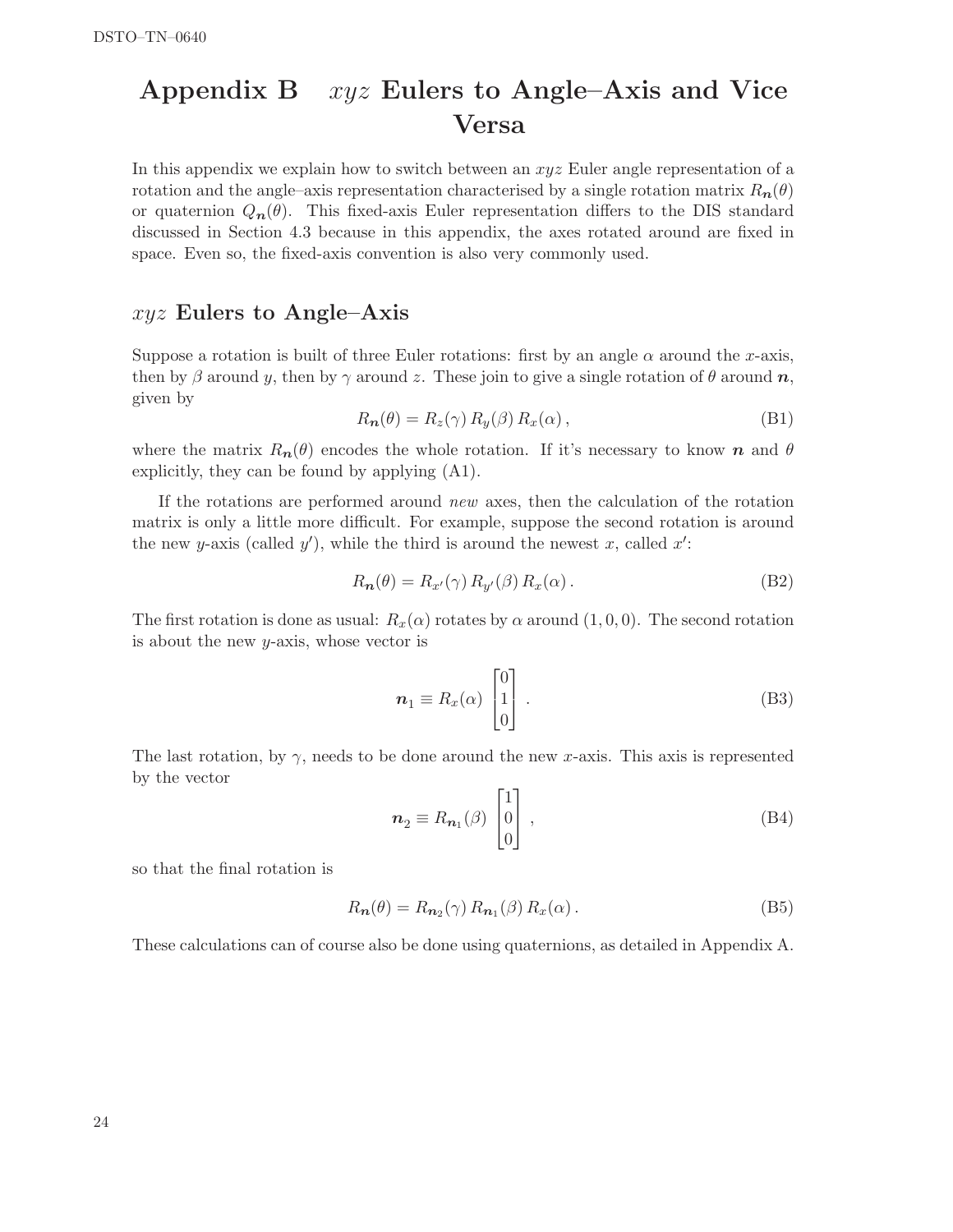### $xyz$  Angle–Axis to Eulers

If the xyz rotation order of  $(B1)$  is used, a single rotation matrix R can be converted to three rotations using the Euler angles  $\alpha, \beta, \gamma$ , where s can be chosen as either +1 or −1:

$$
\sin \alpha = \frac{sR_{32}}{\sqrt{1 - R_{31}^2}}, \quad \cos \alpha = \frac{sR_{33}}{\sqrt{1 - R_{31}^2}}
$$

$$
\sin \beta = -R_{31}, \qquad \cos \beta = s\sqrt{1 - R_{31}^2}
$$

$$
\sin \gamma = \frac{sR_{21}}{\sqrt{1 - R_{31}^2}}, \quad \cos \gamma = \frac{sR_{11}}{\sqrt{1 - R_{31}^2}}.
$$
(B6)

The value of s is immaterial in the sense that either choice will give three angles that have the same effect as the original rotation. Care is needed to avoid oversimplifying these equations: we must remember that (B6) does not imply that e.g.  $\alpha = \tan^{-1}(R_{32}/R_{33}),$ since the tan<sup>-1</sup> function only gives angles in the range  $-90° \rightarrow +90°$ . Nor does it imply that  $\beta$  must equal  $-\sin^{-1} R_{31}$ , because of a similar restriction on the sin<sup>-1</sup> function.

These equations can be implemented in Matlab using the code:

```
alpha = atan2(s * R(3,2), s * R(3,3));beta = atan2(-R(3,1), s*sqrt(1-R(3,1)^2));gamma = \tatan2(s * R(2,1), s * R(1,1));
```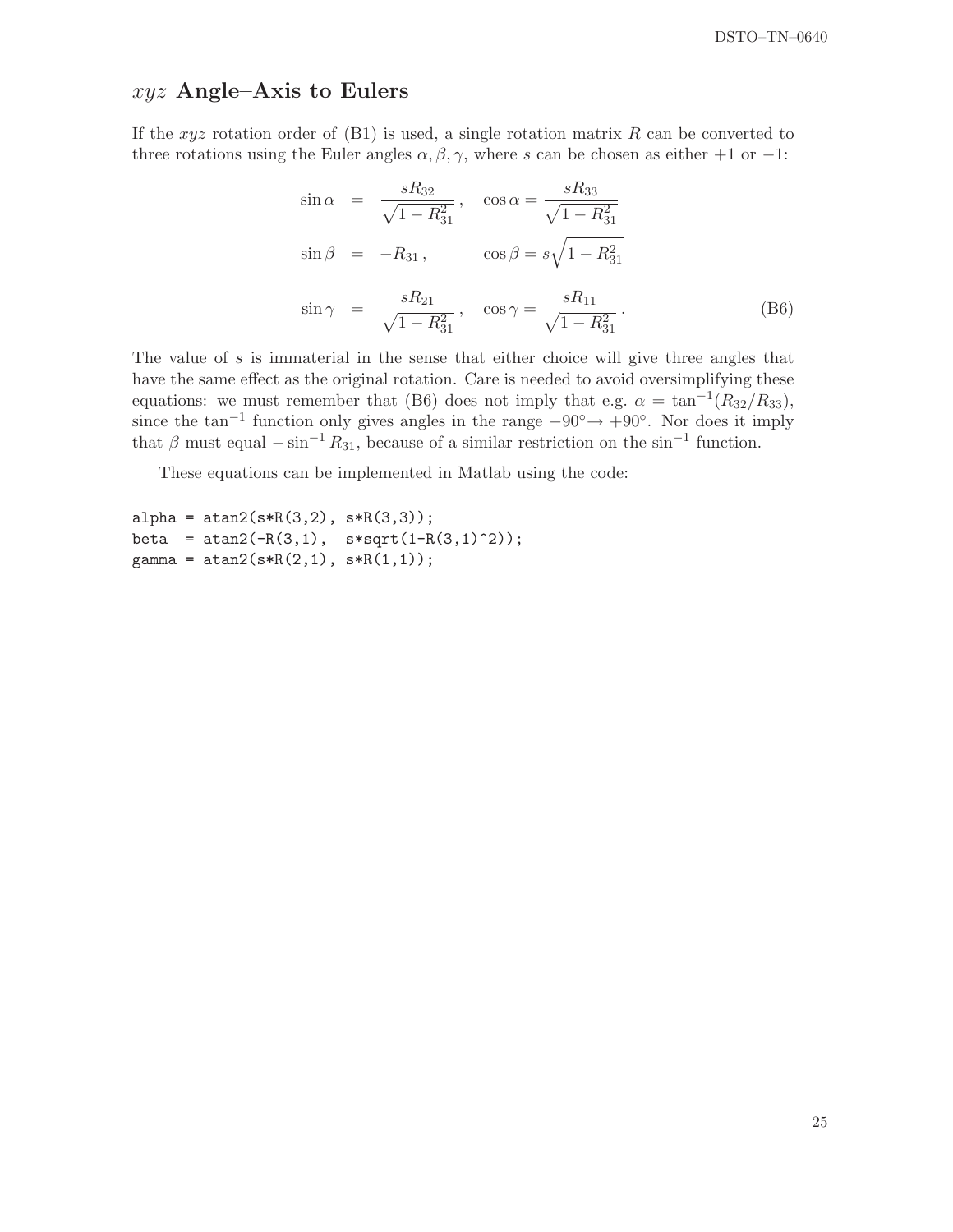# Appendix C Confusing Euler Angle Orientation with Incremental Rotation

As we saw in Sect. 3.2, an object's orientation can be specified by giving three Euler angles: angles through which the object can be turned in some preset order from a base position, which will result in the required orientation. This is useful and unambiguous, but it can lead to some confusion when implemented in an overly rigid way.

The problem can be shown as follows. Suppose we have written computer code that draws some object, and supplies three graphical sliders that allow us to specify Euler angles to change its orientation. We can alter any of the angles at any time, and the software will read the current values of the three angles, interpret them as Euler angles, and use them to rotate a preset base orientation of the object, first around the x-axis, then around  $y$ , and finally around z. The result is then displayed on the computer screen.

When we start the programme, this graphical interface is always drawn with the three sliders each set to zero, and the object in its base position. If we alter the x-slider to read 10◦ and leave the other two sliders at zero, then the three angles are read by the software, and a rotation of  $R_z(0) R_y(0) R_x(10°)$  is applied. The object duly rotates around x by 10<sup>°</sup>. If we increase the x-slider to  $15^\circ$ , the software reads all the sliders again and applies a rotation of  $R_z(0) R_y(0) R_x(15°)$  to the *base* orientation. The effect is that the object is seen to rotate around x through a further  $5°$ . We then set the x-slider back to zero, the three angles are again read, and the result is that the base orientation is rotated by  $R_z(0) R_y(0) R_x(0)$ , or nothing at all. So changing the x-slider by itself rotates the object about the x-axis, which is perfectly reasonable and expected.

Similarly if we change only the y-slider, or only the z-slider, the same sort of intuitive effects happen. Setting the y-slider to  $10°$  with the others at zero means that the software reads the three angles and applies a rotation of  $R_z(0) R_y(10°) R_x(0)$  to the base orientation, so that the object rotates around  $y$  by  $10°$ , and similarly it will revert to the base position if we set the y-slider back to zero.

Suppose we now change two of the angles; we'll ignore the z-slider as it's not needed to make the following point. Start with all sliders at zero so that the object is drawn in the base orientation. Then set the x-slider to 10<sup>°</sup>. The rotation is  $R_y(0) R_x(10°)$ , so the object rotates around x by 10<sup>°</sup>. Now set the y-slider to 10<sup>°</sup>. The new rotation is  $R_y(10°) R_x(10°)$ from the base orientation, with the result that the object is first rotated around x by  $10^{\circ}$ and then around  $y$  by  $10°$ . So far, the behaviour matches our intuition.

Now increase the x-slider to read 15°. The rotation is now  $R_y(10°) R_x(15°)$  from the base orientation, so that the object is first rotated around x by  $15°$  and then around y by 10<sup>°</sup>. The procedure is shown as follows:

| $x$ -slider<br>setting | $y$ -slider<br>setting | Resulting rotation<br>of base orientation |
|------------------------|------------------------|-------------------------------------------|
| $\left( \right)$       | $\left( \right)$       | $R_y(0) R_x(0)$                           |
| $10^{\circ}$           | $\Omega$               | $R_{y}(0) R_{x}(10^{\circ})$              |
| $10^{\circ}$           | $10^{\circ}$           | $R_y(10^{\circ}) R_x(10^{\circ})$         |
| $15^{\circ}$           | $10^{\circ}$           | $R_{\nu}(10^{\circ}) R_{x}(15^{\circ})$   |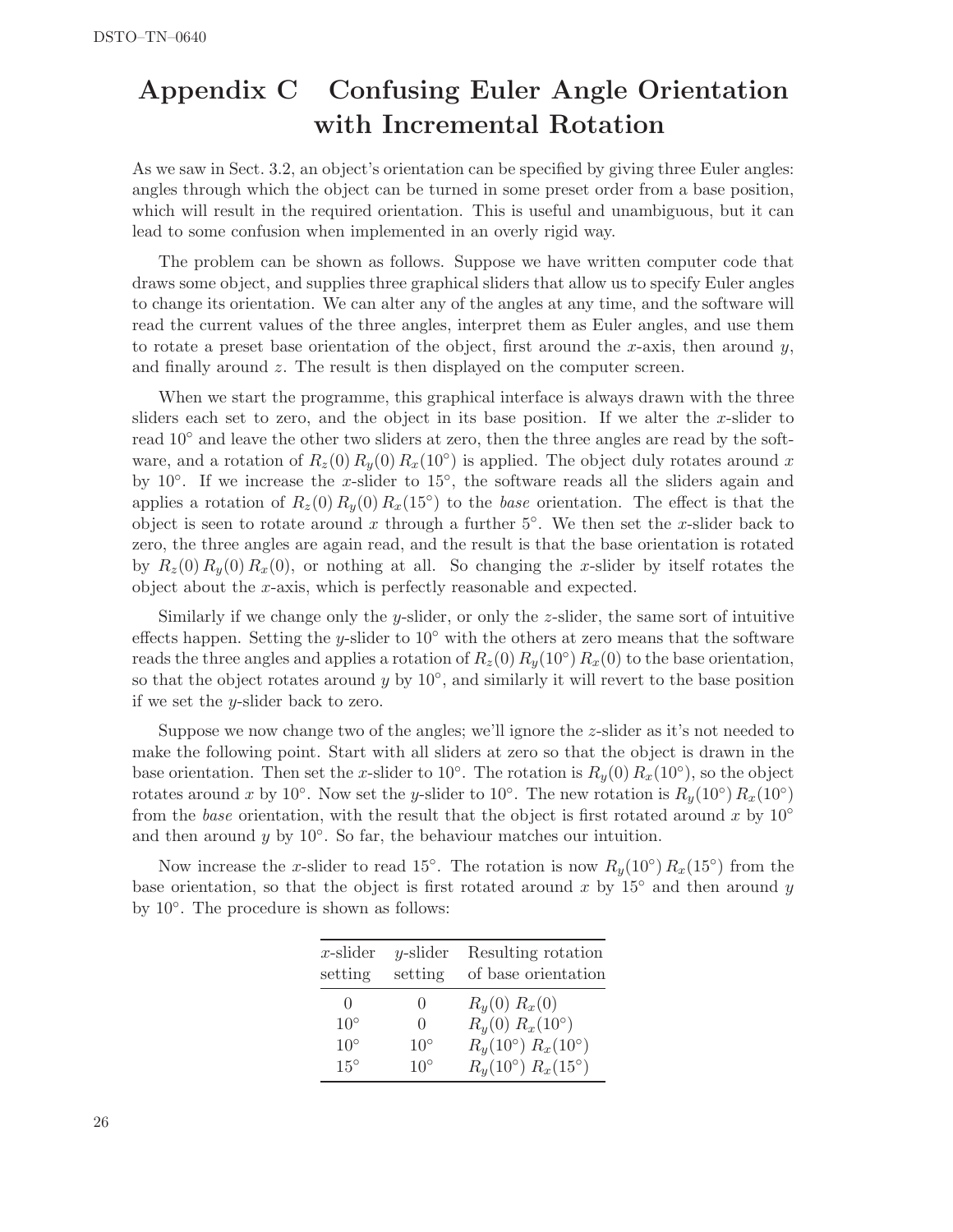But the effect of this latest rotation is not what we might have expected. It is reasonable to believe, based on trying each slider in turn on its own, that each slider rotates about its respective axis. When we increased the x-slider from  $10^{\circ}$  to  $15^{\circ}$ , most users would expect the object to rotate by a further  $5°$  about x. But this is not what happens. The software does what it was designed to do: it rotates the base orientation using

$$
R_y(10^{\circ}) R_x(15^{\circ}). \tag{C1}
$$

The rotation suggested by our intuition is an *increment* of  $5°$  about x on the last orientation which was represented by  $R_y(10°) R_x(10°)$  acting on the base orientation—or

$$
R_x(5^{\circ}) R_y(10^{\circ}) R_x(10^{\circ}). \tag{C2}
$$

Expressions  $(C1)$  and  $(C2)$  are not the same. In fact  $(C1)$  could have been written

$$
R_y(10^{\circ}) R_x(5^{\circ}) R_x(10^{\circ}), \tag{C3}
$$

which differs from  $(C2)$  in that two rotations are swapped. Because rotation is noncommutative, these two different matrices  $(C2)$  and  $(C3)$  produce different orientations when multiplying the base orientation. To reiterate, our intuition expected that by making three slider adjustments, first incrementing the x-slider (from zero) by  $10^{\circ}$ , then incrementing the y-slider (from zero) by  $10^{\circ}$ , then incrementing the x-slider by  $5^{\circ}$ , that (C2) would result. In fact, (C1) or equivalently (C3) resulted. That might be unintuitive, but the mathematics and the computer software have done exactly what was asked of them.

Our confusion over the effects of the sliders seems to reach its worst if the y-slider is first set to rotate through  $-90°$ , and then the x- and z-sliders are changed arbitrarily. Because the following identity holds for all angles  $\alpha, \beta$ ,

$$
R_z(\alpha) R_y(-90^\circ) R_x(\beta) = \begin{bmatrix} 0 & -\sin(\alpha + \beta) & -\cos(\alpha + \beta) \\ 0 & \cos(\alpha + \beta) & -\sin(\alpha + \beta) \\ 1 & 0 & 0 \end{bmatrix},
$$
 (C4)

the total rotation—being a function only of the sum of the x- and z-slider angles—does not distinguish between the x- and z-sliders. Thus the x- and z-sliders have the same effect, making it appear that we have lost one rotation axis somewhere, as if, to use an oft-quoted phrase, "the x-axis has been rotated onto the z-axis" (!) But axes are not set on hinges; there is no such thing as a flexible axis, and axes cannot be rotated onto each other. The software is doing exactly what it was designed to do. Whether our intuition would prefer a different behaviour is another matter entirely.

This apparent loss of one axis is erroneously labelled gimbal lock by some graphics programmers, who confuse it with the real numerical Euler angle problem described earlier on page 7. But there is no such problem with Euler angles in software rotations such as described above, and this use of the term is a misnomer. Unfortunately, historically these misinterpretations went hand in hand with using matrices to perform rotations, with the result that matrices and Euler angles are sometimes seen as not up to the task. This is definitely wrong; both matrices and Euler angles can handle any rotation asked of them.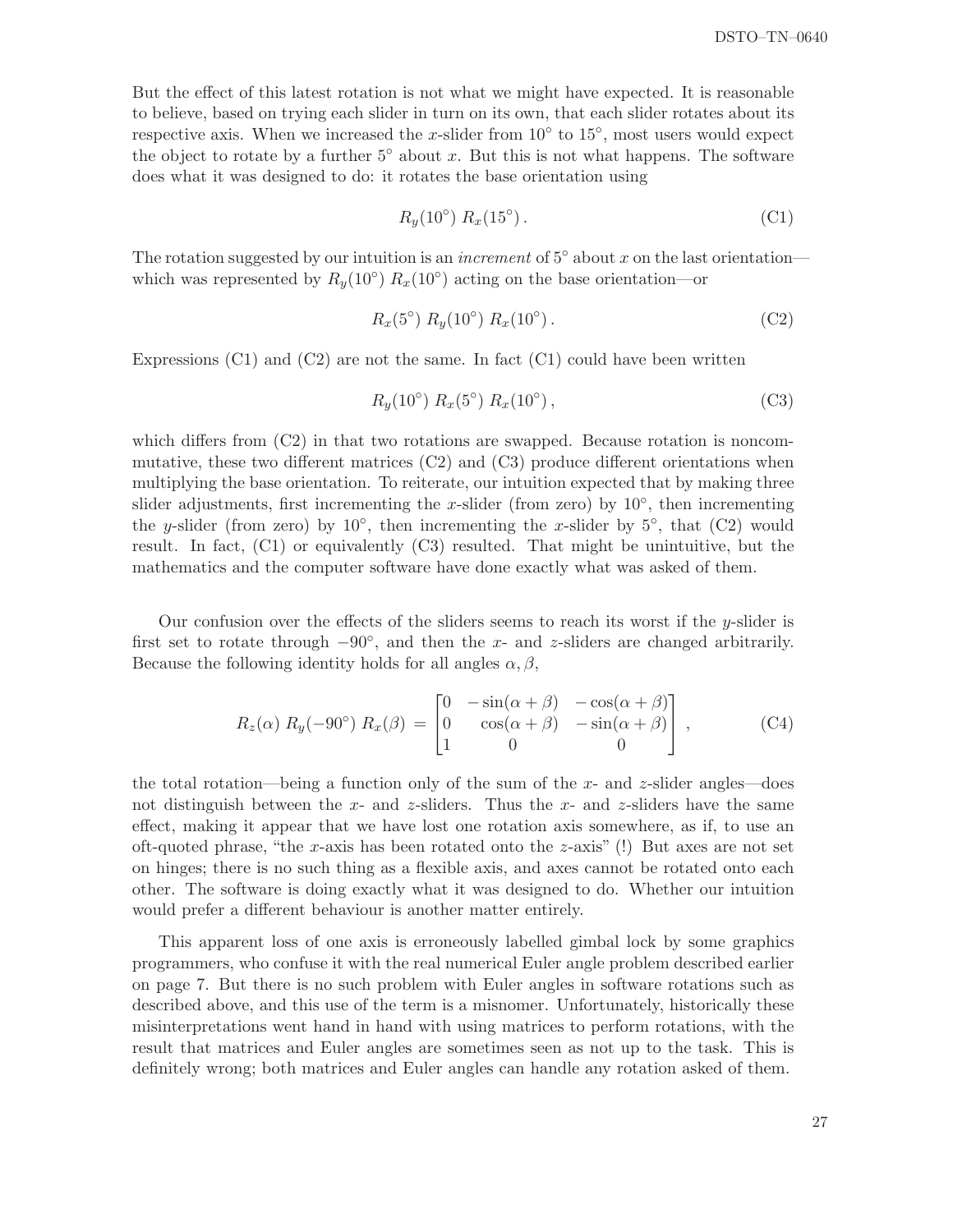Restoring an Intuitive Feel to the Sliders If we wish the sliders to act in an intuitive way, then each time we adjust any slider, we must not have the software read the three slider values and rotate the base orientation through them all in some preset order. Rather, if we adjust the x-slider by  $2^{\circ}$ , the software should read the values, note what has changed, and rotate the *current* orientation about the x-axis through the increment of  $2°$ . Not only does this make the sliders and rotations behave as our intuition suggests, but it also makes for faster processing, since only one rotation is ever performed per slider interaction, instead of three.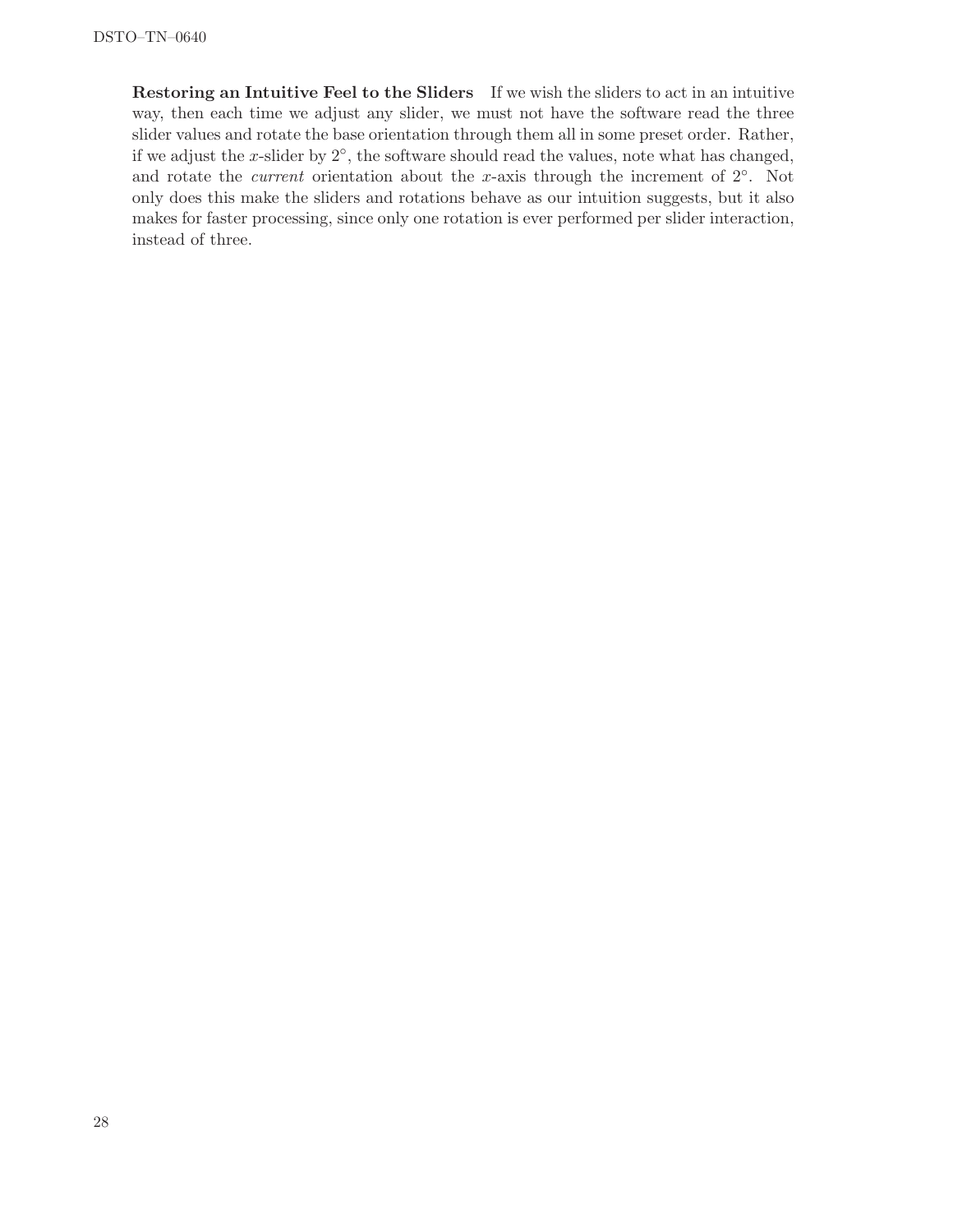# Appendix D Quaternions Used in Computing: **SLERP**

Rotation theory is important when creating a smooth fly through of a scene in which certain way points have been specified along with camera orientations at those points. A camera's orientation can be specified by a rotation matrix or quaternion that generates that orientation by rotating the initial orientation. So the question arises as to how best to interpolate the matrices or quaternions, in order to generate rotations that act on the initial orientation to give visually acceptable intermediate orientations.

For example, if two way-point orientations specified by rotation matrices  $R_0$  and  $R_1$ are specified, then we might suppose that linear combinations of these with appropriate weightings will suffice to rotate the initial orientation to create intermediate orientations. But such is not the case; the intermediate rotation matrices are not simply given by linear interpolations between  $R_0$  and  $R_1$ . For example in the simpler case of rotations in the xy plane, if the rotation matrix for 30<sup>°</sup> is  $R_z(30°)$  using (3.4), and that for 40<sup>°</sup> is  $R_z(40°)$ , then the matrix

$$
0.9 R_z(30^\circ) + 0.1 R_z(40^\circ) \tag{D1}
$$

is not equal to  $R_z(31°)$ ; being not orthogonal, it's not a rotation matrix at all. Even when orthogonalised using  $(3.13)$ , what results still does not equal  $R_z(31°)$ . So a more sophisticated matrix interpolation is needed.

Whatever results are applicable to matrices, quaternions seem to be easier to use; and certainly most of the research into interpolating orientations seems to revolve around quaternions. This seems to be mostly due to the fact that because of its numerically intensive nature, rotation research tends to be mainly the domain of computer animation programmers; but unfortunately once various quaternion routines had been worked out and coded, the code got copied, understood, and used extensively; and quaternions became the de facto way to solve problems of this sort. Nonetheless, as we'll show in this appendix, quaternions are very easily interpolated to give more acceptable interpolation results than are traditionally obtained using matrices.

The fact that quaternions have a unit length given by a simple sum of squares of their components means they can be treated as vectors in Euclidean four dimensions, so are able to be visualised as points on the surface of a "sphere", as shown in Figure D1. In this figure, the initial orientation is represented by the quaternion  $(1, 0, 0, 0)$ , because this is the identity quaternion that doesn't rotate at all, shown by applying (3.17):

$$
(0, x') = (1, 0, 0, 0) (0, x) (1, 0, 0, 0) = (0, x).
$$
 (D2)

We wish to generate a whole series of quaternions, each of which multiplies the initial orientation to produce some intermediate one. We must pass through the way-point quaternion  $(0.9, 0.1, 0.1, 0.4)$  and finish at the final quaternion  $(0.7, 0.6, 0.2, 0.3)$ . The very simplest way is to make a linear interpolation, in angle, between way points on the sphere's surface, and so is called *spherical linear interpolation*, or SLERP. To see how SLERP is used to interpolate between two quaternions, draw them as vectors  $q_1$  and  $q_2$  lying in a plane in Figure D2. (Previously we used e.g. Q to denote a quaternion. Here we use bold face vector notation to reinforce our treatment of quaternions as vectors, since that's what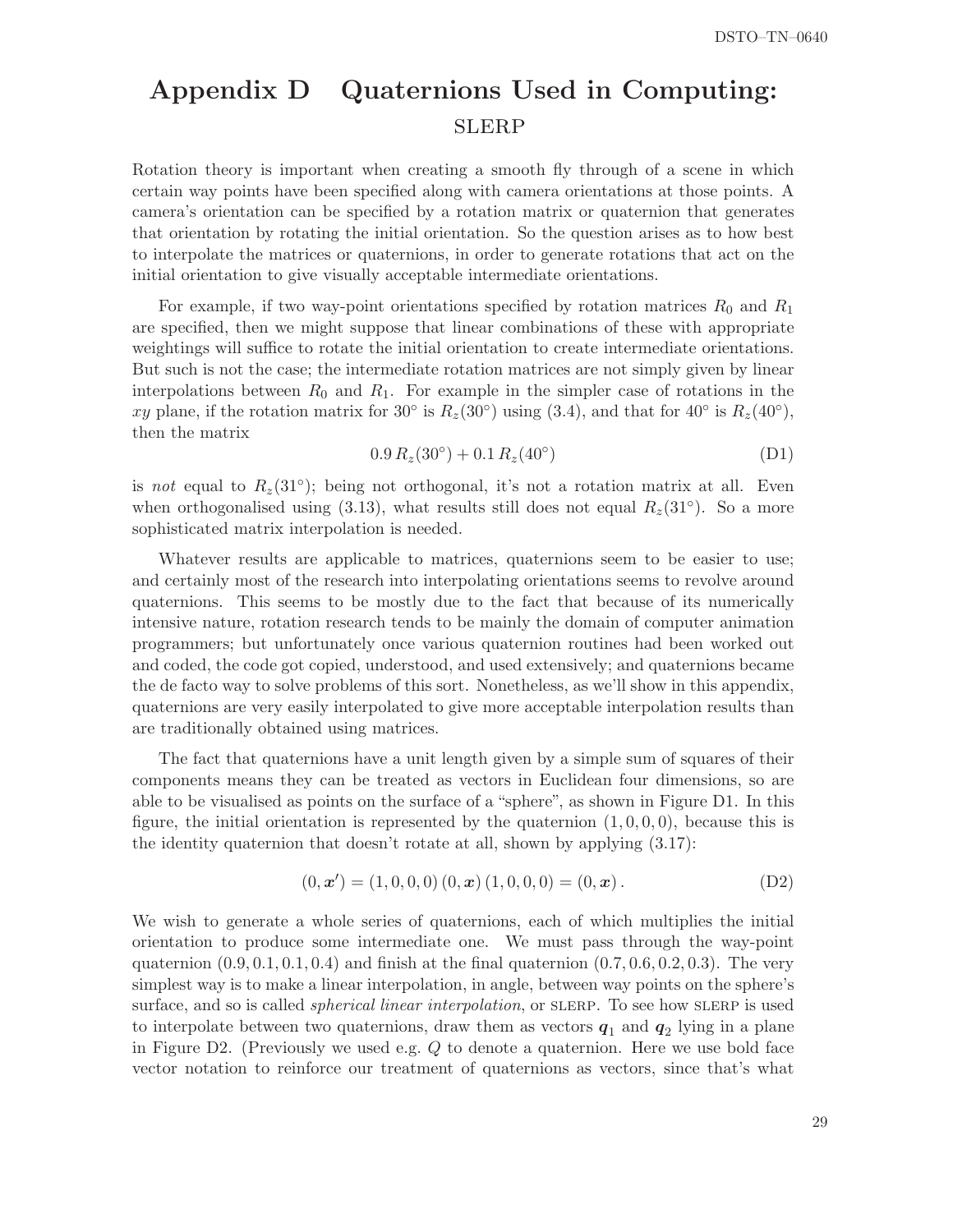

Figure D1: Schematic of a four-dimensional sphere, each surface point of which represents a quaternion. Any orientation of some system is given by a quaternion that rotates the initial orientation. Given way-point orientations, the task is to find a path connecting them that then picks out the set of interpolating quaternions that each generate an acceptable intermediate orientation of the system

picturing them as points on the surface of a four-dimensional sphere allows us to do.) The angle  $\theta$  between them is given by the usual dot product:

$$
\cos \theta = \frac{\boldsymbol{q}_1 \cdot \boldsymbol{q}_2}{|\boldsymbol{q}_1||\boldsymbol{q}_2|} = \boldsymbol{q}_1 \cdot \boldsymbol{q}_2, \qquad (D3)
$$

where the dot product is the usual sum of pairwise products of components. Use a parameter t running from zero to one, values of which generate intermediate quaternions such as the  $q$  shown in Figure D2. Straightforward two-dimensional vector analysis gives

$$
\mathbf{q} = \frac{\sin{(1-t)\theta}}{\sin{\theta}} \mathbf{q}_1 + \frac{\sin{t\theta}}{\sin{\theta}} \mathbf{q}_2.
$$
 (D4)

This is the standard slerp formula for generating intermediate quaternions. In Figure D1 we first interpolate for various values of  $t$  between the initial orientation and the way point, and then do the same for the way point and the final orientation. Remember that each quaternion generated does not multiply the orientation just produced; rather, it multiplies the initial orientation.



Figure D2: The quaternion  $q$  is interpolated between quaternions  $q_1$  and  $q_2$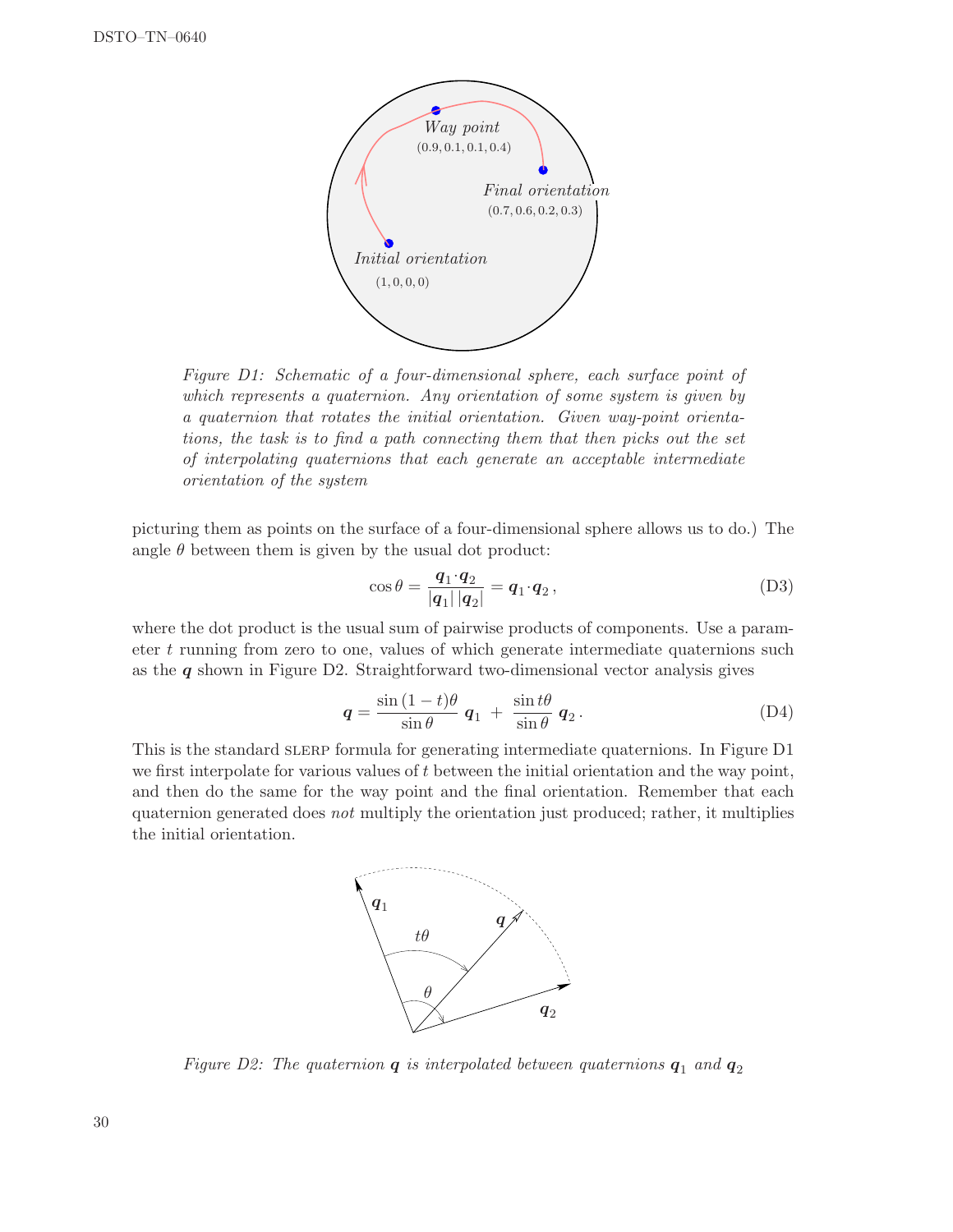slerp is popular among graphics programmers, but there is some recognition that this is partly by default because of the way routines get shared around. slerp is not the only quaternion tool used, and it has even been argued as generally not desirable to use, partly because of its high processing demands, and partly because other algorithms (such as normalised quaternion linear interpolation) bring other benefits to the programmer in terms of the "look and feel"of the resulting rotations. Nevertheless, the above description of slerp shows the general idea of the current approach to interpolation within the computer graphics community.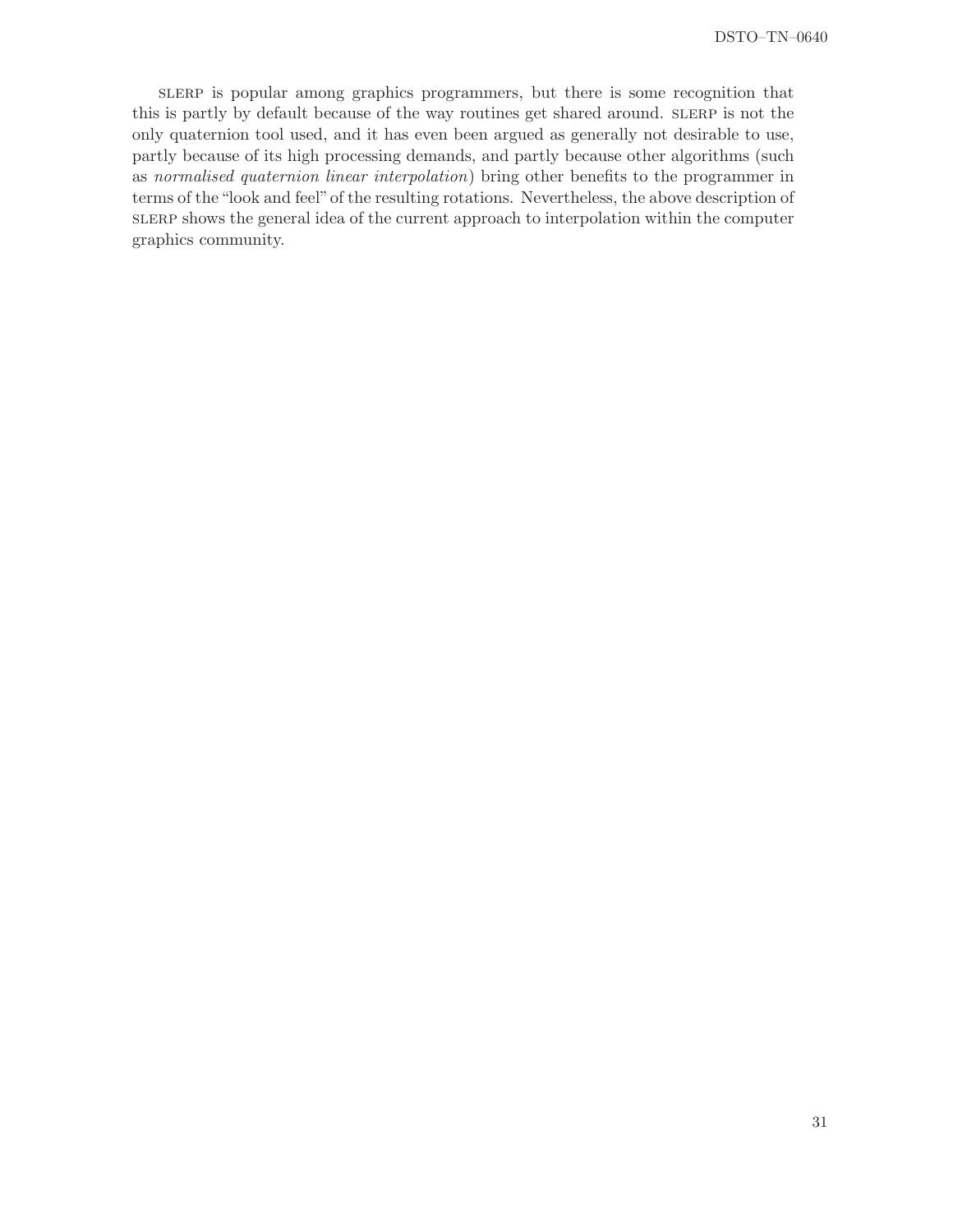#### DISTRIBUTION LIST

### Using Rotations to Build Aerospace Coordinate Systems

### Don Koks

Number of Copies

## DEFENCE ORGANISATION

| <b>Task Sponsor</b>                          |                                      |
|----------------------------------------------|--------------------------------------|
| Director General Aerospace Development       | 1                                    |
| <b>S&amp;T</b> Programme                     |                                      |
| Chief Defence Scientist                      |                                      |
| FAS Science Policy                           |                                      |
| AS Science Corporate Management              | $\mathbf{1}$                         |
| Director General Science Policy Development  |                                      |
| Counsellor, Defence Science, London          | Doc. Data Sheet                      |
| Counsellor, Defence Science, Washington      | Doc. Data Sheet                      |
| Scientific Adviser to MRDC, Thailand         | Doc. Data Sheet                      |
| Scientific Adviser Joint                     | 1                                    |
| Navy Scientific Adviser                      | Doc. Data Sheet<br>and Dist. List    |
| Scientific Adviser, Army                     | Doc. Data Sheet<br>and Dist. List    |
| Air Force Scientific Adviser                 | 1                                    |
| Scientific Adviser to the DMO                | Doc. Data Sheet<br>and Dist. List    |
| <b>Platform Sciences Laboratory</b>          |                                      |
| Director of PSL (Corporate Leader Air)       | Doc. Data Sheet<br>and Exec. Summary |
| <b>Systems Sciences Laboratory</b>           |                                      |
| EWSTIS (soft copy for accession to web site) | 1 (pdf format)                       |
| Chief, Electronic Warfare and Radar Division | Doc. Data Sheet<br>and Dist. List    |
| Research Leader, EWS Branch, EWRD            | 1                                    |
| Research Leader, MR Branch, EWRD             | 1                                    |
| Head, AS group, EWRD                         | $\mathbf 1$                          |
| Head, SLEW group, EWRD                       | 1                                    |
| Head, MS group, EWRD                         | 1                                    |
| Don Koks, EWRD                               | 5                                    |
| Shane Kelly, EWRD                            | $\mathbf{1}$                         |
| Mark Petrusma, WSD                           | $\mathbf{1}$                         |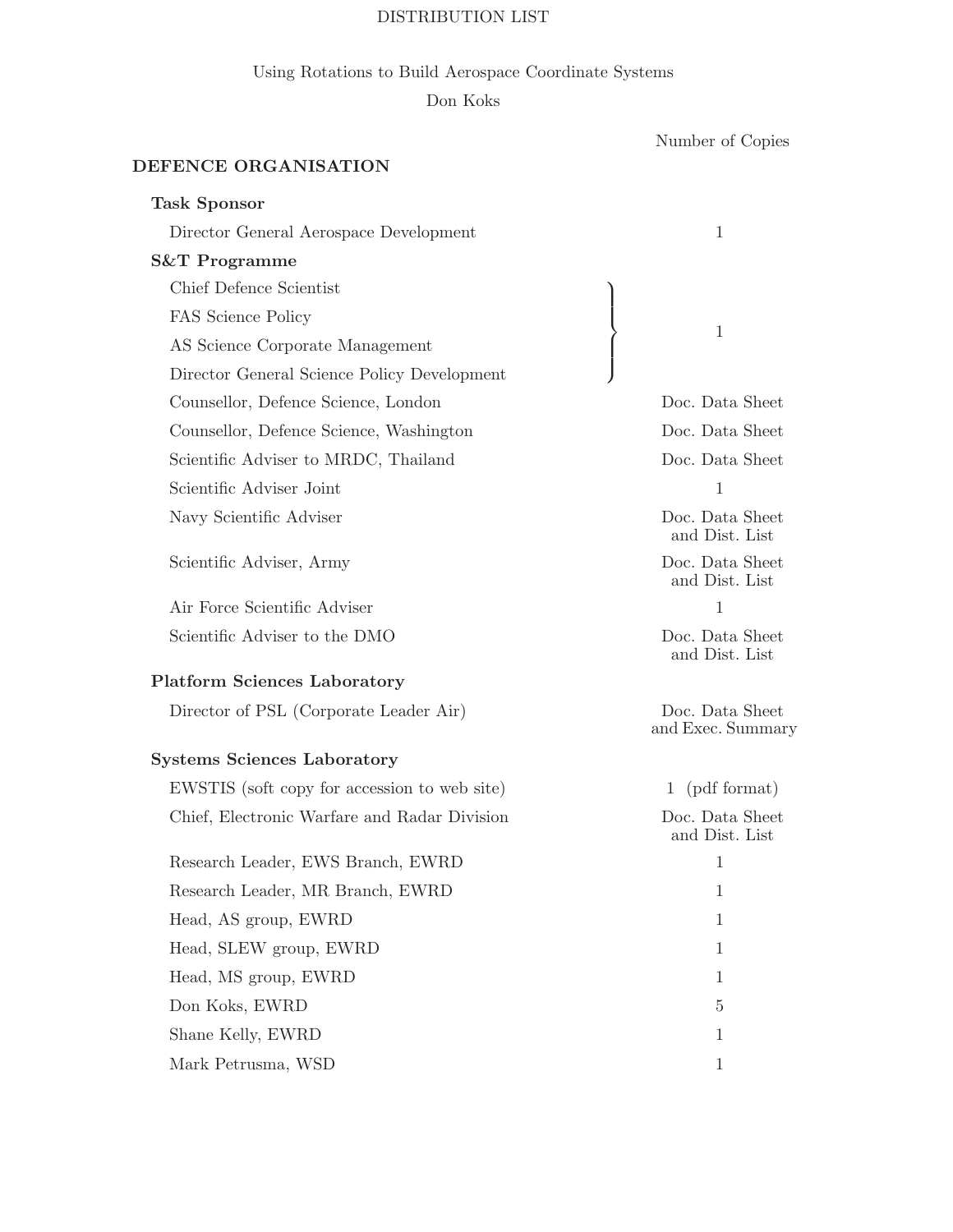| Robert Anderson, WSD                                                                                                                      | 1                                  |  |  |  |  |
|-------------------------------------------------------------------------------------------------------------------------------------------|------------------------------------|--|--|--|--|
| David Marlow, AOD, Fishermans Bend                                                                                                        | 1                                  |  |  |  |  |
| <b>DSTO</b> Library and Archives                                                                                                          |                                    |  |  |  |  |
| Library, Fishermans Bend                                                                                                                  | Doc. Data Sheet                    |  |  |  |  |
| Library, Edinburgh                                                                                                                        | $\overline{2}$                     |  |  |  |  |
| Library, Sydney                                                                                                                           | Doc. Data Sheet                    |  |  |  |  |
| Library, Stirling                                                                                                                         | Doc. Data Sheet                    |  |  |  |  |
| Library, Canberra                                                                                                                         | Doc. Data Sheet                    |  |  |  |  |
| Defence Archives                                                                                                                          | 1                                  |  |  |  |  |
| <b>Capability Development Group</b>                                                                                                       |                                    |  |  |  |  |
| Director General Maritime Development                                                                                                     | Doc. Data Sheet                    |  |  |  |  |
| Director General Integrated Capability Development                                                                                        | 1                                  |  |  |  |  |
| Director General Capability and Plans                                                                                                     | Doc. Data Sheet                    |  |  |  |  |
| Assistant Secretary Investment Analysis                                                                                                   | Doc. Data Sheet                    |  |  |  |  |
| Director Capability Plans and Programming                                                                                                 | Doc. Data Sheet                    |  |  |  |  |
| Director General Australian Defence Simulation Office                                                                                     | Doc. Data Sheet                    |  |  |  |  |
| <b>Chief Information Officer Group</b>                                                                                                    |                                    |  |  |  |  |
|                                                                                                                                           |                                    |  |  |  |  |
| Fltlt Barry Murry, R1-3-A100, Chief Information Office,<br>Russell Offices, Russell Drive, Canberra ACT 2600                              | $\mathbf{1}$                       |  |  |  |  |
| Director General Information Policy and Plans                                                                                             | Doc. Data Sheet                    |  |  |  |  |
| AS Information Strategy and Futures                                                                                                       | Doc. Data Sheet                    |  |  |  |  |
| AS Information Architecture and Management                                                                                                | Doc. Data Sheet                    |  |  |  |  |
| Director General Information Services                                                                                                     | Doc. Data Sheet                    |  |  |  |  |
| <b>Strategy Group</b>                                                                                                                     |                                    |  |  |  |  |
| Director General Military Strategy                                                                                                        | Doc. Data Sheet                    |  |  |  |  |
| Assistant Secretary Strategic Policy                                                                                                      | Doc. Data Sheet                    |  |  |  |  |
| Assistant Secretary Governance and Counter-Proliferation                                                                                  | Doc. Data Sheet                    |  |  |  |  |
| <b>Navy</b>                                                                                                                               |                                    |  |  |  |  |
| Maritime Operational Analysis Centre, Building 89/90,<br>Garden Island, Sydney                                                            |                                    |  |  |  |  |
| Deputy Director (Operations)                                                                                                              | Doc. Data Sheet                    |  |  |  |  |
| Deputy Director (Analysis)                                                                                                                | and Dist. List                     |  |  |  |  |
| Director General Navy Capability, Performance and Plans,<br>Navy Headquarters<br>Director General Navy Strategic Policy and Futures, Navy | Doc. Data Sheet<br>Doc. Data Sheet |  |  |  |  |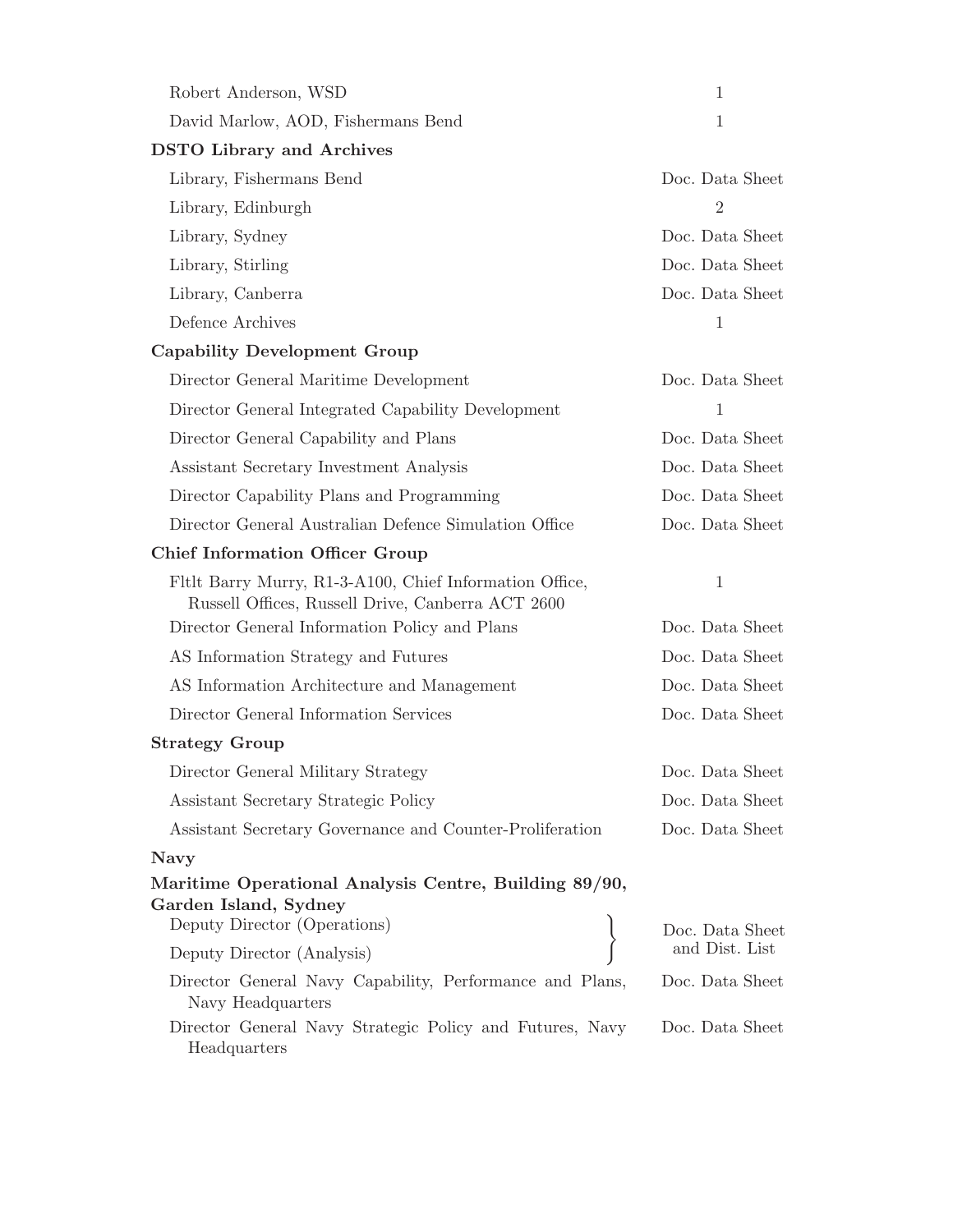### Air Force

| SO (Science), Headquarters Air Combat Group, RAAF Base,<br>Williamtown NSW 2314          | Doc. Data Sheet<br>and Exec. Summary |
|------------------------------------------------------------------------------------------|--------------------------------------|
| Army                                                                                     |                                      |
| ABCA National Standardisation Officer, Land Warfare Devel-<br>opment Sector, Puckapunyal | Doc. Data Sheet<br>(pdf format)      |
| SO (Science), Land Headquarters (LHQ), Victoria Barracks,<br><b>NSW</b>                  | Doc. Data Sheet<br>and Exec. Summary |
| SO (Science), Deployable Joint Force Headquarters (DJFHQ)(L),<br>Enoggera QLD            | Doc. Data Sheet                      |
| <b>Joint Operations Command</b>                                                          |                                      |
| Director General Joint Operations                                                        | Doc. Data Sheet                      |
| Chief of Staff Headquarters Joint Operation Command                                      | Doc. Data Sheet                      |
| Commandant, ADF Warfare Centre                                                           | Doc. Data Sheet                      |
| Director General Strategic Logistics                                                     | Doc. Data Sheet                      |
| COS Australian Defence College                                                           | Doc. Data Sheet                      |
| Intelligence and Security Group                                                          |                                      |
| DGSTA, DIO                                                                               | $\mathbf{1}$                         |
| Manager, Information Centre, DIO                                                         | 1 (pdf format)                       |
| Assistant Secretary Capability Provisioning, DSD                                         | Doc. Data Sheet                      |
| Assistant Secretary Capability and Systems, DIGO                                         | Doc. Data Sheet                      |
| Defence Materiel Organisation                                                            |                                      |
| Deputy CEO                                                                               | Doc. Data Sheet                      |
| Head Aerospace Systems Division                                                          | Doc. Data Sheet                      |
| Head Maritime Systems Division                                                           | Doc. Data Sheet                      |
| Head Electronic and Weapon Systems Division                                              | Doc. Data Sheet                      |
| Programme Manager Air Warfare Destroyer                                                  | Doc. Data Sheet                      |
| <b>Defence Libraries</b>                                                                 |                                      |
| Library Manager, DLS-Canberra                                                            | Doc. Data Sheet                      |
| OTHER ORGANISATIONS                                                                      |                                      |
| National Library of Australia                                                            | 1                                    |
| NASA (Canberra)                                                                          | 1                                    |
| State Library of South Australia                                                         | 1                                    |
| UNIVERSITIES AND COLLEGES                                                                |                                      |
| Australian Defence Force Academy Library                                                 | 1                                    |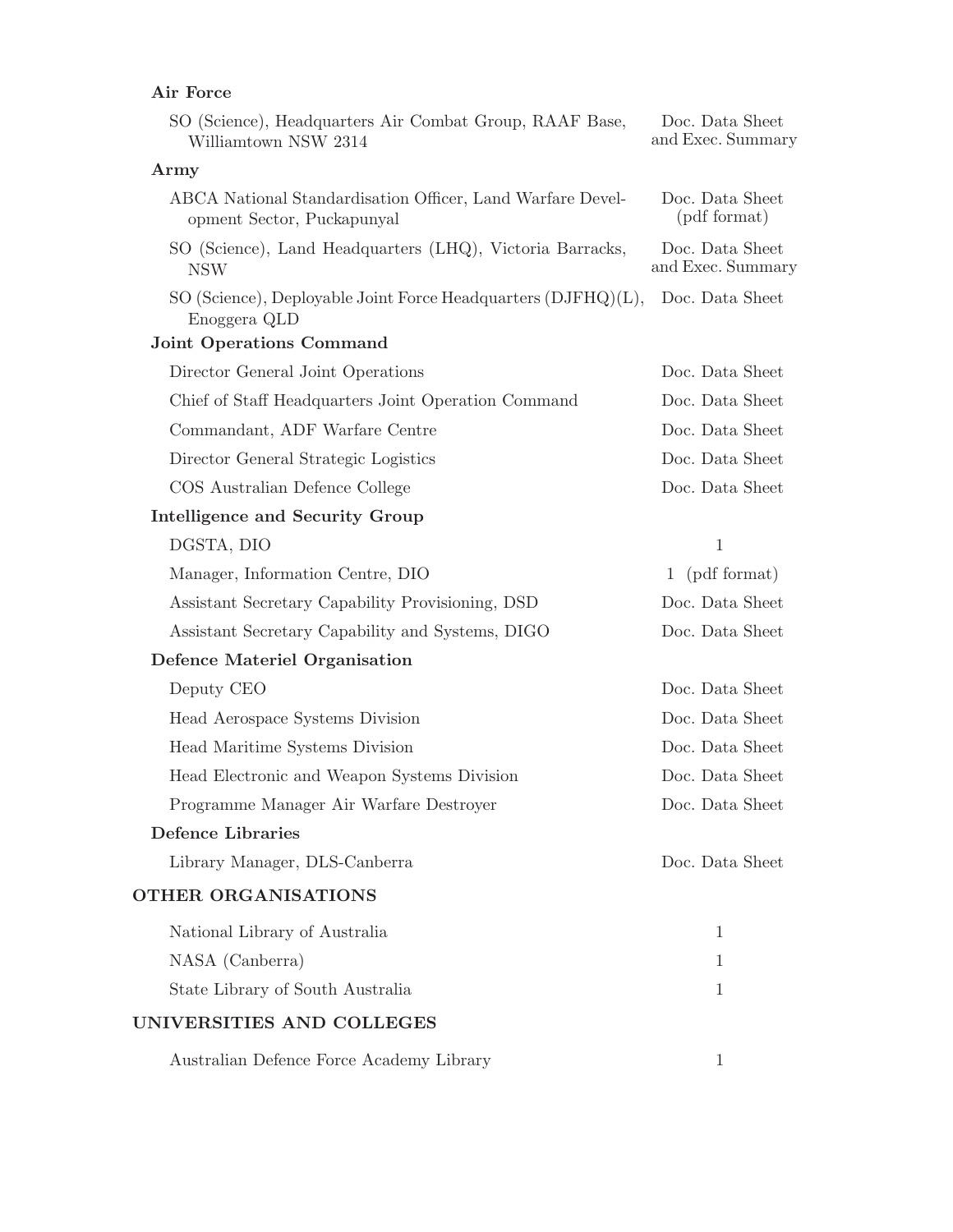| Head of Aerospace and Mechanical Engineering, ADFA                        |                 |  |  |
|---------------------------------------------------------------------------|-----------------|--|--|
| Serials Section (M List), Deakin University Library, Geelong,<br>Victoria | Doc. Data Sheet |  |  |
| Hargrave Library, Monash University                                       | Doc. Data Sheet |  |  |
| Librarian, Flinders University                                            |                 |  |  |

### OUTSIDE AUSTRALIA

### INTERNATIONAL DEFENCE INFORMATION CENTRES

| US: Defense Technical Information Center                                                  |   | 1 (pdf format) |
|-------------------------------------------------------------------------------------------|---|----------------|
| UK: DSTL Knowledge Services                                                               | 1 | (pdf format)   |
| Canada: Defence Research Directorate R&D Knowledge and<br>Information Management (DRDKIM) |   | 1              |
| NZ: Defence Information Centre                                                            |   | 1              |
| ABSTRACTING AND INFORMATION ORGANISATIONS                                                 |   |                |
| Library, Chemical Abstracts Reference Service                                             |   | 1              |
| Engineering Societies Library, US                                                         |   | 1              |
| Materials Information, Cambridge Scientific Abstracts, US                                 |   | 1              |
| Documents Librarian, The Center for Research Libraries, US                                |   | 1              |
| <b>INFORMATION EXCHANGE AGREEMENT PARTNERS</b>                                            |   |                |
| National Aerospace Laboratory, Japan                                                      |   | $\mathbf{1}$   |
| National Aerospace Laboratory, Netherlands                                                |   | 1              |
| <b>SPARES</b>                                                                             |   |                |
| DSTO Edinburgh Library                                                                    |   | 5              |
| Total number of printed copies:                                                           |   | 43             |